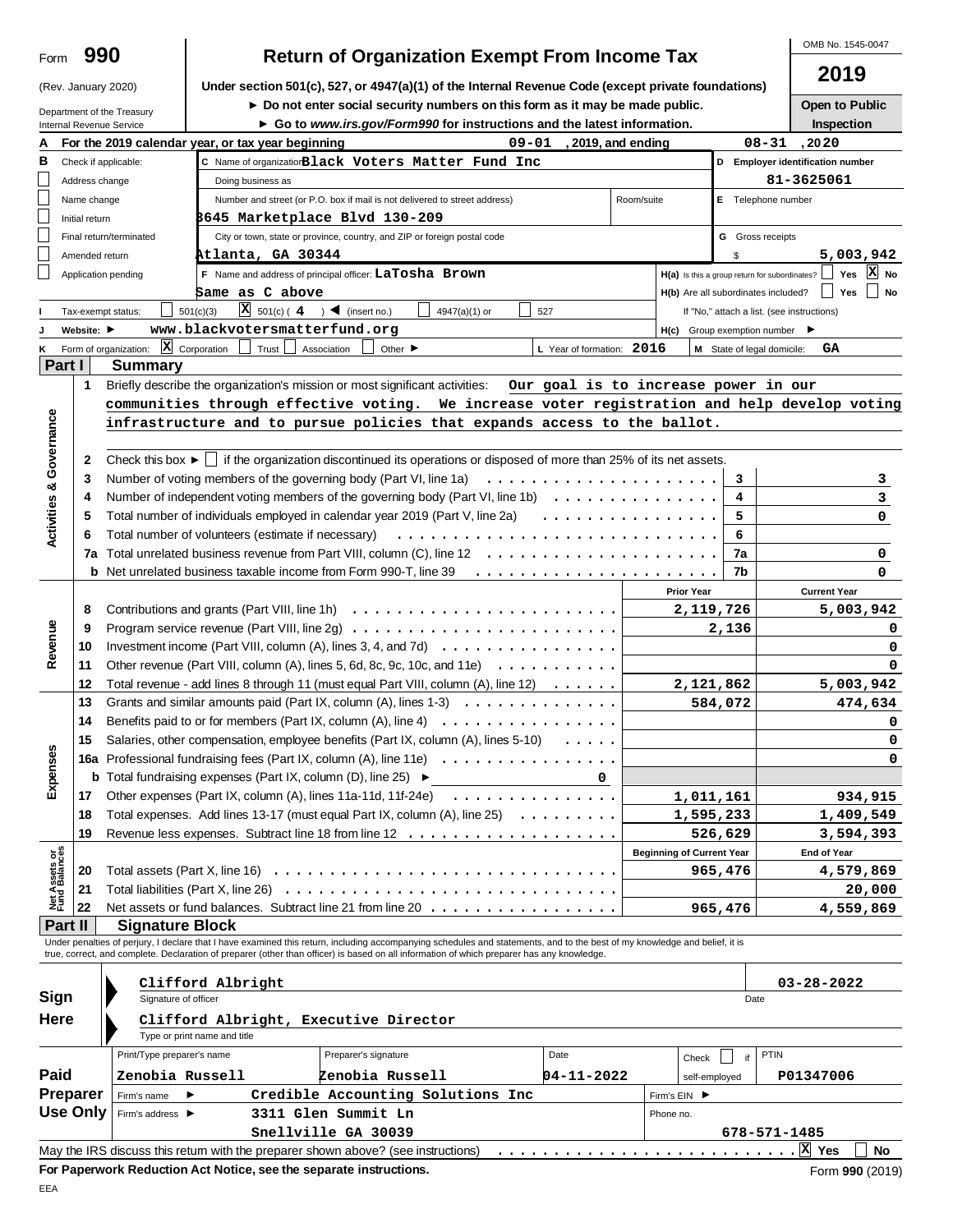|                | Form 990 (2019) Black Voters Matter Fund Inc                                                                                                                                                                                                                 | 81-3625061                                      | Page 2          |  |  |  |  |  |  |  |  |  |
|----------------|--------------------------------------------------------------------------------------------------------------------------------------------------------------------------------------------------------------------------------------------------------------|-------------------------------------------------|-----------------|--|--|--|--|--|--|--|--|--|
|                | Part III<br><b>Statement of Program Service Accomplishments</b>                                                                                                                                                                                              |                                                 |                 |  |  |  |  |  |  |  |  |  |
|                |                                                                                                                                                                                                                                                              |                                                 |                 |  |  |  |  |  |  |  |  |  |
| $\mathbf{1}$   | Briefly describe the organization's mission:                                                                                                                                                                                                                 |                                                 |                 |  |  |  |  |  |  |  |  |  |
|                | Our goal is to increase power in our communities through effective voting. We increase voter<br>registration and help develop voting infrastructure and to pursue policies that expands access to                                                            |                                                 |                 |  |  |  |  |  |  |  |  |  |
|                | the ballot.                                                                                                                                                                                                                                                  |                                                 |                 |  |  |  |  |  |  |  |  |  |
|                |                                                                                                                                                                                                                                                              |                                                 |                 |  |  |  |  |  |  |  |  |  |
| $\overline{2}$ | Did the organization undertake any significant program services during the year which were not listed on the                                                                                                                                                 |                                                 |                 |  |  |  |  |  |  |  |  |  |
|                |                                                                                                                                                                                                                                                              |                                                 | x No            |  |  |  |  |  |  |  |  |  |
|                | If "Yes," describe these new services on Schedule O.                                                                                                                                                                                                         |                                                 |                 |  |  |  |  |  |  |  |  |  |
| 3              | Did the organization cease conducting, or make significant changes in how it conducts, any program                                                                                                                                                           |                                                 |                 |  |  |  |  |  |  |  |  |  |
|                |                                                                                                                                                                                                                                                              | If "Yes," describe these changes on Schedule O. |                 |  |  |  |  |  |  |  |  |  |
|                |                                                                                                                                                                                                                                                              |                                                 |                 |  |  |  |  |  |  |  |  |  |
| 4              | Describe the organization's program service accomplishments for each of its three largest program services, as measured by<br>expenses. Section 501(c)(3) and 501(c)(4) organizations are required to report the amount of grants and allocations to others, |                                                 |                 |  |  |  |  |  |  |  |  |  |
|                | the total expenses, and revenue, if any, for each program service reported.                                                                                                                                                                                  |                                                 |                 |  |  |  |  |  |  |  |  |  |
|                |                                                                                                                                                                                                                                                              |                                                 |                 |  |  |  |  |  |  |  |  |  |
| 4a             | ) (Expenses $$1,363,387$ including grants of $$1,363,387$<br>(Code:                                                                                                                                                                                          | 5,003,942)                                      |                 |  |  |  |  |  |  |  |  |  |
|                | Our goal is to increase power in our communities throught effective voting. We increase voter                                                                                                                                                                |                                                 |                 |  |  |  |  |  |  |  |  |  |
|                | registration and help develop voting infrastructure and to pursue policies that expands access to                                                                                                                                                            |                                                 |                 |  |  |  |  |  |  |  |  |  |
|                | the ballot.                                                                                                                                                                                                                                                  |                                                 |                 |  |  |  |  |  |  |  |  |  |
|                |                                                                                                                                                                                                                                                              |                                                 |                 |  |  |  |  |  |  |  |  |  |
|                |                                                                                                                                                                                                                                                              |                                                 |                 |  |  |  |  |  |  |  |  |  |
|                |                                                                                                                                                                                                                                                              |                                                 |                 |  |  |  |  |  |  |  |  |  |
|                |                                                                                                                                                                                                                                                              |                                                 |                 |  |  |  |  |  |  |  |  |  |
|                |                                                                                                                                                                                                                                                              |                                                 |                 |  |  |  |  |  |  |  |  |  |
|                |                                                                                                                                                                                                                                                              |                                                 |                 |  |  |  |  |  |  |  |  |  |
|                |                                                                                                                                                                                                                                                              |                                                 |                 |  |  |  |  |  |  |  |  |  |
|                |                                                                                                                                                                                                                                                              |                                                 |                 |  |  |  |  |  |  |  |  |  |
| 4b             | including grants of \$ (Revenue<br>(Expenses \$<br>(Code:                                                                                                                                                                                                    | \$                                              |                 |  |  |  |  |  |  |  |  |  |
|                |                                                                                                                                                                                                                                                              |                                                 |                 |  |  |  |  |  |  |  |  |  |
|                |                                                                                                                                                                                                                                                              |                                                 |                 |  |  |  |  |  |  |  |  |  |
|                |                                                                                                                                                                                                                                                              |                                                 |                 |  |  |  |  |  |  |  |  |  |
|                |                                                                                                                                                                                                                                                              |                                                 |                 |  |  |  |  |  |  |  |  |  |
|                |                                                                                                                                                                                                                                                              |                                                 |                 |  |  |  |  |  |  |  |  |  |
|                |                                                                                                                                                                                                                                                              |                                                 |                 |  |  |  |  |  |  |  |  |  |
|                |                                                                                                                                                                                                                                                              |                                                 |                 |  |  |  |  |  |  |  |  |  |
|                |                                                                                                                                                                                                                                                              |                                                 |                 |  |  |  |  |  |  |  |  |  |
|                |                                                                                                                                                                                                                                                              |                                                 |                 |  |  |  |  |  |  |  |  |  |
|                |                                                                                                                                                                                                                                                              |                                                 |                 |  |  |  |  |  |  |  |  |  |
|                |                                                                                                                                                                                                                                                              |                                                 |                 |  |  |  |  |  |  |  |  |  |
| 4c             | including grants of \$ (Revenue<br>(Code: ) (Expenses \$                                                                                                                                                                                                     | $\sim$ $\sim$ $\sim$ $\sim$ $\sim$ $\sim$       |                 |  |  |  |  |  |  |  |  |  |
|                |                                                                                                                                                                                                                                                              |                                                 |                 |  |  |  |  |  |  |  |  |  |
|                |                                                                                                                                                                                                                                                              |                                                 |                 |  |  |  |  |  |  |  |  |  |
|                |                                                                                                                                                                                                                                                              |                                                 |                 |  |  |  |  |  |  |  |  |  |
|                |                                                                                                                                                                                                                                                              |                                                 |                 |  |  |  |  |  |  |  |  |  |
|                |                                                                                                                                                                                                                                                              |                                                 |                 |  |  |  |  |  |  |  |  |  |
|                |                                                                                                                                                                                                                                                              |                                                 |                 |  |  |  |  |  |  |  |  |  |
|                |                                                                                                                                                                                                                                                              |                                                 |                 |  |  |  |  |  |  |  |  |  |
|                |                                                                                                                                                                                                                                                              |                                                 |                 |  |  |  |  |  |  |  |  |  |
|                |                                                                                                                                                                                                                                                              |                                                 |                 |  |  |  |  |  |  |  |  |  |
|                |                                                                                                                                                                                                                                                              |                                                 |                 |  |  |  |  |  |  |  |  |  |
| 4d             | Other program services (Describe on Schedule O.)                                                                                                                                                                                                             |                                                 |                 |  |  |  |  |  |  |  |  |  |
|                | (Expenses \$<br>including grants of \$<br>) (Revenue \$<br><u> 1989 - Jan Stern Barns</u>                                                                                                                                                                    |                                                 |                 |  |  |  |  |  |  |  |  |  |
| 4e             | Total program service expenses ▶<br>1,363,387                                                                                                                                                                                                                |                                                 |                 |  |  |  |  |  |  |  |  |  |
| EEA            |                                                                                                                                                                                                                                                              |                                                 | Form 990 (2019) |  |  |  |  |  |  |  |  |  |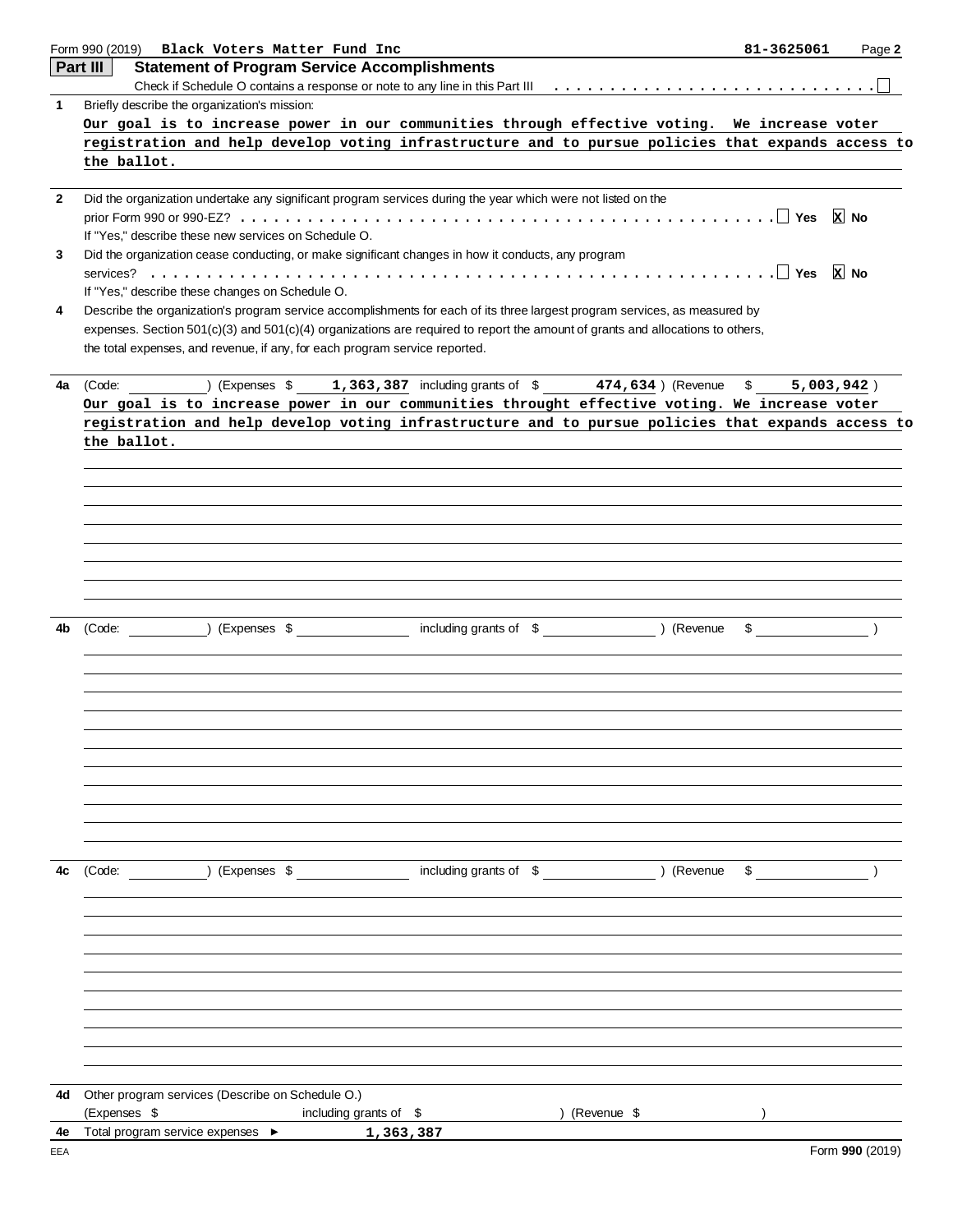|     | Form 990 (2019)<br>81-3625061<br>Black Voters Matter Fund Inc                                                                                                                                                                                                                |                |     | Page 3 |
|-----|------------------------------------------------------------------------------------------------------------------------------------------------------------------------------------------------------------------------------------------------------------------------------|----------------|-----|--------|
|     | <b>Checklist of Required Schedules</b><br><b>Part IV</b>                                                                                                                                                                                                                     |                |     |        |
|     |                                                                                                                                                                                                                                                                              |                | Yes | No     |
| 1   | Is the organization described in section $501(c)(3)$ or $4947(a)(1)$ (other than a private foundation)? If "Yes,"                                                                                                                                                            |                |     |        |
|     |                                                                                                                                                                                                                                                                              | -1             |     | x      |
| 2   | Is the organization required to complete Schedule B, Schedule of Contributors (see instructions)?                                                                                                                                                                            | $\mathbf{2}$   | x   |        |
| 3   | Did the organization engage in direct or indirect political campaign activities on behalf of or in opposition to                                                                                                                                                             |                |     |        |
|     |                                                                                                                                                                                                                                                                              | 3              |     | x      |
| 4   | Section 501(c)(3) organizations. Did the organization engage in lobbying activities, or have a section 501(h)                                                                                                                                                                |                |     |        |
|     |                                                                                                                                                                                                                                                                              | 4              |     |        |
| 5   | Is the organization a section $501(c)(4)$ , $501(c)(5)$ , or $501(c)(6)$ organization that receives membership dues,                                                                                                                                                         |                |     |        |
|     | assessments, or similar amounts as defined in Revenue Procedure 98-19? If "Yes," complete Schedule C, Part III.                                                                                                                                                              | 5              |     | x      |
| 6   | Did the organization maintain any donor advised funds or any similar funds or accounts for which donors                                                                                                                                                                      |                |     |        |
|     | have the right to provide advice on the distribution or investment of amounts in such funds or accounts? If                                                                                                                                                                  |                |     |        |
|     |                                                                                                                                                                                                                                                                              | 6              |     | x      |
| 7   | Did the organization receive or hold a conservation easement, including easements to preserve open space,                                                                                                                                                                    |                |     |        |
|     | the environment, historic land areas, or historic structures? If "Yes," complete Schedule D, Part II                                                                                                                                                                         | $\overline{7}$ |     | x      |
| 8   | Did the organization maintain collections of works of art, historical treasures, or other similar assets? If "Yes,"                                                                                                                                                          |                |     |        |
|     |                                                                                                                                                                                                                                                                              | 8              |     | x      |
| 9   | Did the organization report an amount in Part X, line 21, for escrow or custodial account liability, serve as a                                                                                                                                                              |                |     |        |
|     | custodian for amounts not listed in Part X; or provide credit counseling, debt management, credit repair, or                                                                                                                                                                 |                |     |        |
|     |                                                                                                                                                                                                                                                                              | 9              |     | x      |
| 10  | Did the organization, directly or through a related organization, hold assets in donor-restricted endowments                                                                                                                                                                 |                |     |        |
|     | or in quasi endowments? If "Yes," complete Schedule D, Part V                                                                                                                                                                                                                | 10             |     | x      |
| 11  | If the organization's answer to any of the following questions is "Yes," then complete Schedule D, Parts VI,                                                                                                                                                                 |                |     |        |
|     | VII, VIII, IX, or X as applicable.                                                                                                                                                                                                                                           |                |     |        |
|     | a Did the organization report an amount for land, buildings, and equipment in Part X, line 10? If "Yes,"                                                                                                                                                                     |                |     |        |
|     |                                                                                                                                                                                                                                                                              | 11a            | x   |        |
|     | <b>b</b> Did the organization report an amount for investments - other securities in Part X, line 12, that is 5% or more                                                                                                                                                     |                |     |        |
|     |                                                                                                                                                                                                                                                                              | 11b            |     | x      |
|     | c Did the organization report an amount for investments - program related in Part X, line 13, that is 5% or more                                                                                                                                                             |                |     |        |
|     |                                                                                                                                                                                                                                                                              | 11c            |     |        |
|     | d Did the organization report an amount for other assets in Part X, line 15, that is 5% or more of its total assets                                                                                                                                                          |                |     | x      |
|     |                                                                                                                                                                                                                                                                              | 11d            |     |        |
|     |                                                                                                                                                                                                                                                                              | 11e            |     | x      |
|     | <b>e</b> Did the organization report an amount for other liabilities in Part X, line 25? If "Yes," complete Schedule D, Part $X \sim \ldots \sim$<br>Did the organization's separate or consolidated financial statements for the tax year include a footnote that addresses |                |     | x      |
| f   |                                                                                                                                                                                                                                                                              |                |     |        |
|     | the organization's liability for uncertain tax positions under FIN 48 (ASC 740)? If "Yes," complete Schedule D, Part $X \dots \dots$                                                                                                                                         | 11f            |     | x      |
| 12а | Did the organization obtain separate, independent audited financial statements for the tax year? If "Yes," complete                                                                                                                                                          |                |     |        |
|     |                                                                                                                                                                                                                                                                              | 12a            |     | x      |
| b   | Was the organization included in consolidated, independent audited financial statements for the tax year? If                                                                                                                                                                 |                |     |        |
|     | "Yes," and if the organization answered "No" to line 12a, then completing Schedule D, Parts XI and XII is optional                                                                                                                                                           | 12b            |     | x      |
| 13  | Is the organization a school described in section $170(b)(1)(A)(ii)?$ If "Yes," complete Schedule $E_1, \ldots, \ldots, \ldots, \ldots, \ldots$                                                                                                                              | 13             |     | x      |
| 14a |                                                                                                                                                                                                                                                                              | 14a            |     | x      |
| b   | Did the organization have aggregate revenues or expenses of more than \$10,000 from grantmaking,                                                                                                                                                                             |                |     |        |
|     | fundraising, business, investment, and program service activities outside the United States, or aggregate                                                                                                                                                                    |                |     |        |
|     | foreign investments valued at \$100,000 or more? If "Yes," complete Schedule F, Parts I and IV                                                                                                                                                                               | 14b            |     | x      |
| 15  | Did the organization report on Part IX, column (A), line 3, more than \$5,000 of grants or other assistance to or                                                                                                                                                            |                |     |        |
|     |                                                                                                                                                                                                                                                                              | 15             |     | x      |
| 16  | Did the organization report on Part IX, column (A), line 3, more than \$5,000 of aggregate grants or other                                                                                                                                                                   |                |     |        |
|     |                                                                                                                                                                                                                                                                              | 16             |     | x      |
| 17  | Did the organization report a total of more than \$15,000 of expenses for professional fundraising services on                                                                                                                                                               |                |     |        |
|     |                                                                                                                                                                                                                                                                              | 17             |     | x      |
| 18  | Did the organization report more than \$15,000 total of fundraising event gross income and contributions on                                                                                                                                                                  |                |     |        |
|     |                                                                                                                                                                                                                                                                              | 18             |     | x      |
| 19  | Did the organization report more than \$15,000 of gross income from gaming activities on Part VIII, line 9a?                                                                                                                                                                 |                |     |        |
|     |                                                                                                                                                                                                                                                                              | 19             |     | x      |
|     |                                                                                                                                                                                                                                                                              | 20a            |     | x      |
|     |                                                                                                                                                                                                                                                                              | 20b            |     |        |
| 21  | Did the organization report more than \$5,000 of grants or other assistance to any domestic organization or                                                                                                                                                                  |                |     |        |
|     |                                                                                                                                                                                                                                                                              | - 21           | x   |        |
|     |                                                                                                                                                                                                                                                                              |                |     |        |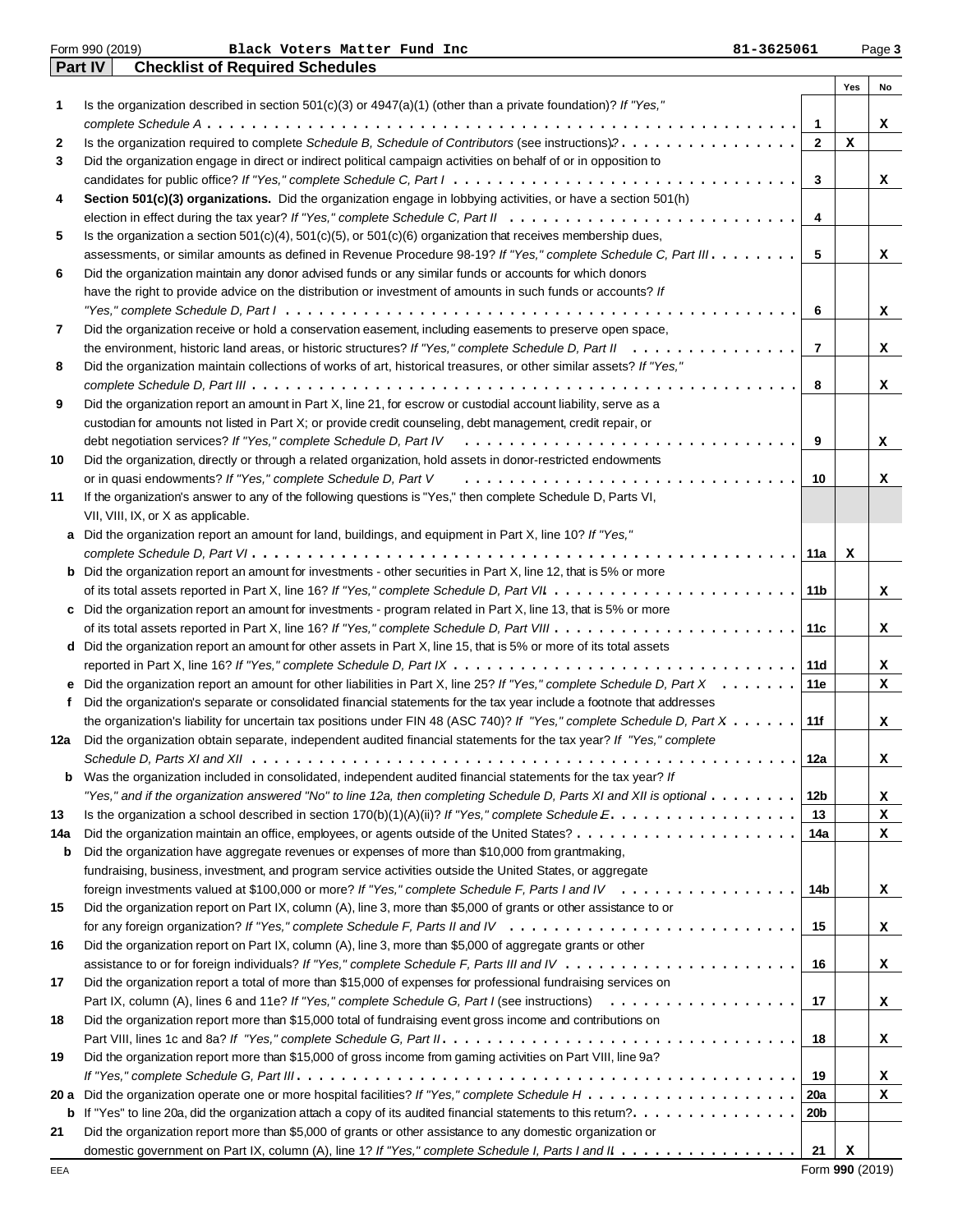|               | Form 990 (2019)<br>Black Voters Matter Fund Inc<br>81-3625061                                                                                                                                                                                                                                                                                                                               |                 |            | Page 4 |
|---------------|---------------------------------------------------------------------------------------------------------------------------------------------------------------------------------------------------------------------------------------------------------------------------------------------------------------------------------------------------------------------------------------------|-----------------|------------|--------|
|               | <b>Part IV</b><br><b>Checklist of Required Schedules</b> (continued)                                                                                                                                                                                                                                                                                                                        |                 |            |        |
|               |                                                                                                                                                                                                                                                                                                                                                                                             |                 | Yes        | No     |
| 22            | Did the organization report more than \$5,000 of grants or other assistance to or for domestic individuals on                                                                                                                                                                                                                                                                               |                 |            |        |
|               |                                                                                                                                                                                                                                                                                                                                                                                             | 22              |            | x      |
| 23            | Did the organization answer "Yes" to Part VII, Section A, line 3, 4, or 5 about compensation of the                                                                                                                                                                                                                                                                                         |                 |            |        |
|               | organization's current and former officers, directors, trustees, key employees, and highest compensated                                                                                                                                                                                                                                                                                     |                 |            |        |
|               |                                                                                                                                                                                                                                                                                                                                                                                             | 23              |            | x      |
| 24a           | Did the organization have a tax-exempt bond issue with an outstanding principal amount of more than                                                                                                                                                                                                                                                                                         |                 |            |        |
|               | \$100,000 as of the last day of the year, that was issued after December 31, 2002? If "Yes," answer lines 24b                                                                                                                                                                                                                                                                               |                 |            |        |
|               |                                                                                                                                                                                                                                                                                                                                                                                             | 24a             |            | x      |
| b             | Did the organization invest any proceeds of tax-exempt bonds beyond a temporary period exception?                                                                                                                                                                                                                                                                                           | 24b             |            |        |
| c             | Did the organization maintain an escrow account other than a refunding escrow at any time during the year                                                                                                                                                                                                                                                                                   |                 |            |        |
|               |                                                                                                                                                                                                                                                                                                                                                                                             | 24c             |            |        |
| d             | Did the organization act as an "on behalf of" issuer for bonds outstanding at any time during the year?                                                                                                                                                                                                                                                                                     | 24d             |            |        |
| 25a           | Section 501(c)(3), 501(c)(4), and 501(c)(29) organizations. Did the organization engage in an excess benefit                                                                                                                                                                                                                                                                                |                 |            |        |
|               | transaction with a disqualified person during the year? If "Yes," complete Schedule L, Part $1, \ldots, \ldots, \ldots, \ldots, \ldots, \ldots$                                                                                                                                                                                                                                             | 25a             |            | x      |
| b             | Is the organization aware that it engaged in an excess benefit transaction with a disqualified person in a prior                                                                                                                                                                                                                                                                            |                 |            |        |
|               | year, and that the transaction has not been reported on any of the organization's prior Forms 990 or 990-EZ?                                                                                                                                                                                                                                                                                |                 |            |        |
|               | If "Yes," complete Schedule L, Part $l_1, \ldots, l_k, \ldots, l_k, \ldots, l_k, \ldots, l_k, \ldots, l_k, \ldots, l_k, \ldots, l_k, \ldots, l_k, \ldots, l_k, \ldots, l_k, \ldots, l_k, \ldots, l_k, \ldots, l_k, \ldots, l_k, \ldots, l_k, \ldots, l_k, \ldots, l_k, \ldots, l_k, \ldots, l_k, \ldots, l_k, \ldots, l_k, \ldots, l_k, \ldots, l_k, \ldots, l_k, \ldots, l_k, \ldots, l_k$ | 25b             |            | x      |
| 26            | Did the organization report any amount on Part X, line 5 or 22, for receivables from or payables to any current                                                                                                                                                                                                                                                                             |                 |            |        |
|               | or former officer, director, trustee, key employee, creator or founder, substantial contributor, or 35%                                                                                                                                                                                                                                                                                     |                 |            |        |
|               | controlled entity or family member or any of these persons? If "Yes," complete Schedule L, Part II                                                                                                                                                                                                                                                                                          | 26              |            | x      |
| 27            | Did the organization provide a grant or other assistance to any current or former officer, director, trustee, key                                                                                                                                                                                                                                                                           |                 |            |        |
|               | employee, creator or founder, substantial contributor or employee thereof, a grant selection committee                                                                                                                                                                                                                                                                                      |                 |            |        |
|               | member, or to a 35% controlled entity (including an employee thereof) or family member of any of these                                                                                                                                                                                                                                                                                      |                 |            |        |
|               |                                                                                                                                                                                                                                                                                                                                                                                             | 27              |            | x      |
| 28            | Was the organization a party to a business transaction with one of the following parties (see Schedule L, Part                                                                                                                                                                                                                                                                              |                 |            |        |
|               | IV instructions, for applicable filing thresholds, conditions, and exceptions):                                                                                                                                                                                                                                                                                                             |                 |            |        |
| a             | A current or former officer, director, trustee, key employee, creator or founder, or substantial contributor? If                                                                                                                                                                                                                                                                            |                 |            |        |
|               |                                                                                                                                                                                                                                                                                                                                                                                             | 28a             |            | x      |
| b             |                                                                                                                                                                                                                                                                                                                                                                                             | 28b             |            | x      |
| c             | A 35% controlled entity of one or more individuals and/or organizations described in lines 28a or 28b? If                                                                                                                                                                                                                                                                                   |                 |            |        |
|               |                                                                                                                                                                                                                                                                                                                                                                                             | 28c             |            | x      |
| 29            | Did the organization receive more than \$25,000 in non-cash contributions? If "Yes," complete Schedule M.                                                                                                                                                                                                                                                                                   | 29              |            | x      |
| 30            | Did the organization receive contributions of art, historical treasures, or other similar assets, or qualified                                                                                                                                                                                                                                                                              |                 |            |        |
|               |                                                                                                                                                                                                                                                                                                                                                                                             | 30              |            | x      |
| 31            | Did the organization liquidate, terminate, or dissolve and cease operations? If "Yes," complete Schedule N, Part I. .                                                                                                                                                                                                                                                                       | 31              |            | x      |
| 32            | Did the organization sell, exchange, dispose of, or transfer more than 25% of its net assets? If "Yes,"                                                                                                                                                                                                                                                                                     |                 |            |        |
|               |                                                                                                                                                                                                                                                                                                                                                                                             | 32              |            | x      |
| 33            | Did the organization own 100% of an entity disregarded as separate from the organization under Regulations                                                                                                                                                                                                                                                                                  |                 |            |        |
|               |                                                                                                                                                                                                                                                                                                                                                                                             | 33              |            | x      |
| 34            | Was the organization related to any tax-exempt or taxable entity? If "Yes," complete Schedule R, Part II, III,                                                                                                                                                                                                                                                                              |                 |            |        |
|               |                                                                                                                                                                                                                                                                                                                                                                                             | 34              |            | x      |
| 35a           | Did the organization have a controlled entity within the meaning of section $512(b)(13)? \ldots \ldots \ldots \ldots \ldots \ldots \ldots$                                                                                                                                                                                                                                                  | 35a             |            | x      |
| b             | If "Yes" to line 35a, did the organization receive any payment from or engage in any transaction with a                                                                                                                                                                                                                                                                                     |                 |            |        |
|               | controlled entity within the meaning of section 512(b)(13)? If "Yes," complete Schedule R, Part V, line $2 \ldots \ldots \ldots \ldots$                                                                                                                                                                                                                                                     | 35 <sub>b</sub> |            |        |
| 36            | Section 501(c)(3) organizations. Did the organization make any transfers to an exempt non-charitable                                                                                                                                                                                                                                                                                        |                 |            |        |
|               |                                                                                                                                                                                                                                                                                                                                                                                             | 36              |            |        |
| 37            | Did the organization conduct more than 5% of its activities through an entity that is not a related organization                                                                                                                                                                                                                                                                            |                 |            |        |
|               | and that is treated as a partnership for federal income tax purposes? If "Yes," complete Schedule R, Part VI.                                                                                                                                                                                                                                                                               | 37              |            | x      |
| 38            | Did the organization complete Schedule O and provide explanations in Schedule O for Part VI, lines 11b and                                                                                                                                                                                                                                                                                  |                 |            |        |
|               | 19? Note: All Form 990 filers are required to complete Schedule O.                                                                                                                                                                                                                                                                                                                          | 38              | х          |        |
| <b>Part V</b> | <b>Statements Regarding Other IRS Filings and Tax Compliance</b>                                                                                                                                                                                                                                                                                                                            |                 |            |        |
|               | Check if Schedule O contains a response or note to any line in this Part $V_1, \ldots, \ldots, \ldots, \ldots, \ldots, \ldots$                                                                                                                                                                                                                                                              |                 | <b>Yes</b> | No     |
|               | 1a                                                                                                                                                                                                                                                                                                                                                                                          |                 |            |        |
| 1а            | - 1b                                                                                                                                                                                                                                                                                                                                                                                        | 6<br>0          |            |        |
| b<br>c        | Did the organization comply with backup withholding rules for reportable payments to vendors and                                                                                                                                                                                                                                                                                            |                 |            |        |
|               |                                                                                                                                                                                                                                                                                                                                                                                             | 1c              | x          |        |
|               |                                                                                                                                                                                                                                                                                                                                                                                             |                 |            |        |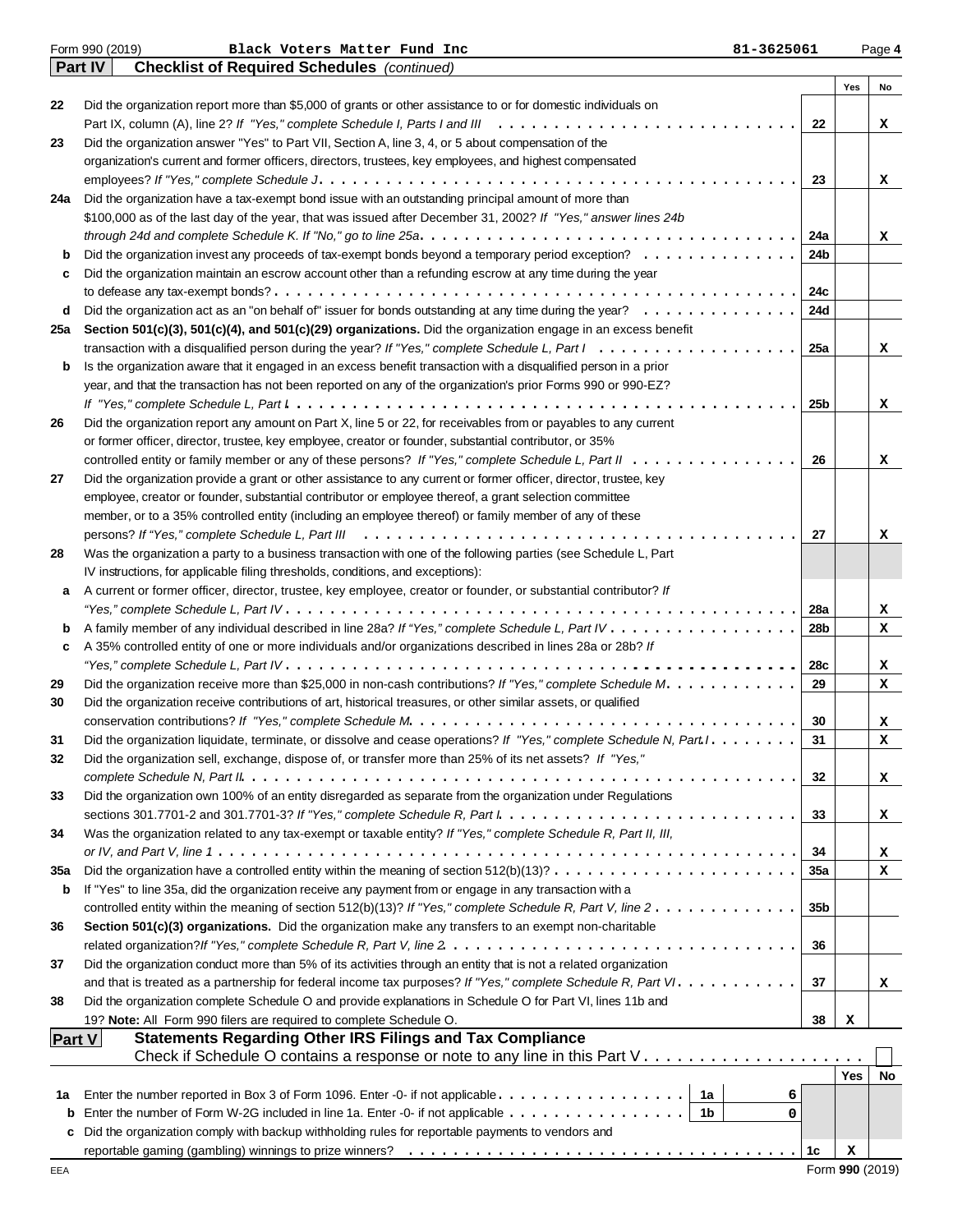|        | Form 990 (2019)<br>Black Voters Matter Fund Inc<br>81-3625061                                                                                  |                |     | Page 5 |  |  |  |  |  |
|--------|------------------------------------------------------------------------------------------------------------------------------------------------|----------------|-----|--------|--|--|--|--|--|
| Part V | Statements Regarding Other IRS Filings and Tax Compliance (continued)                                                                          |                |     |        |  |  |  |  |  |
|        |                                                                                                                                                |                | Yes | No     |  |  |  |  |  |
| 2a     | Enter the number of employees reported on Form W-3, Transmittal of Wage and Tax                                                                |                |     |        |  |  |  |  |  |
|        | .   2a<br>Statements, filed for the calendar year ending with or within the year covered by this retum<br>0                                    |                |     |        |  |  |  |  |  |
| b      |                                                                                                                                                | 2b             | x   |        |  |  |  |  |  |
|        |                                                                                                                                                |                |     |        |  |  |  |  |  |
| За     | Did the organization have unrelated business gross income of \$1,000 or more during the year?                                                  |                |     |        |  |  |  |  |  |
| b      | If "Yes," has it filed a Form 990-T for this year? If "No" to line 3b, provide an explanation in Schedule $0$                                  |                |     |        |  |  |  |  |  |
| 4a     | At any time during the calendar year, did the organization have an interest in, or a signature or other authority over,                        |                |     |        |  |  |  |  |  |
|        | a financial account in a foreign country (such as a bank account, securities account, or other financial account)?                             | 4a             |     | x      |  |  |  |  |  |
| b      | If "Yes," enter the name of the foreign country<br>▶                                                                                           |                |     |        |  |  |  |  |  |
|        | See instructions for filing requirements for FinCEN Form 114, Report of Foreign Bank and Financial Accounts (FBAR).                            |                |     |        |  |  |  |  |  |
| 5а     | Was the organization a party to a prohibited tax shelter transaction at any time during the tax year?                                          | 5a             |     | x      |  |  |  |  |  |
| b      |                                                                                                                                                | 5 <sub>b</sub> |     | x      |  |  |  |  |  |
| c      |                                                                                                                                                | 5c             |     |        |  |  |  |  |  |
| 6а     | Does the organization have annual gross receipts that are normally greater than \$100,000, and did the                                         |                |     |        |  |  |  |  |  |
|        |                                                                                                                                                | 6a             | х   |        |  |  |  |  |  |
| b      | If "Yes," did the organization include with every solicitation an express statement that such contributions or                                 |                |     |        |  |  |  |  |  |
|        | .                                                                                                                                              | 6b             | х   |        |  |  |  |  |  |
| 7      | Organizations that may receive deductible contributions under section 170(c).                                                                  |                |     |        |  |  |  |  |  |
| а      | Did the organization receive a payment in excess of \$75 made partly as a contribution and partly for goods                                    |                |     |        |  |  |  |  |  |
|        |                                                                                                                                                | 7a<br>7b       |     |        |  |  |  |  |  |
| b      |                                                                                                                                                |                |     |        |  |  |  |  |  |
| c      | Did the organization sell, exchange, or otherwise dispose of tangible personal property for which it was                                       | 7c             |     |        |  |  |  |  |  |
| d      | 7d                                                                                                                                             |                |     |        |  |  |  |  |  |
| е      | Did the organization receive any funds, directly or indirectly, to pay premiums on a personal benefit contract?                                | 7e             |     |        |  |  |  |  |  |
| f      |                                                                                                                                                | 7f             |     |        |  |  |  |  |  |
| g      | If the organization received a contribution of qualified intellectual property, did the organization file Form 8899 as required?.              | 7g             |     |        |  |  |  |  |  |
| h      | If the organization received a contribution of cars, boats, airplanes, or other vehicles, did the organization file a Form 1098-C?             | 7h             |     |        |  |  |  |  |  |
| 8      | Sponsoring organizations maintaining donor advised funds. Did a donor advised fund maintained by the                                           |                |     |        |  |  |  |  |  |
|        | sponsoring organization have excess business holdings at any time during the year? $\ldots \ldots \ldots \ldots \ldots \ldots$                 | 8              |     |        |  |  |  |  |  |
| 9      | Sponsoring organizations maintaining donor advised funds.                                                                                      |                |     |        |  |  |  |  |  |
| a      |                                                                                                                                                | 9а             |     |        |  |  |  |  |  |
| b      | Did the sponsoring organization make a distribution to a donor, donor advisor, or related person?                                              | 9b             |     |        |  |  |  |  |  |
| 10     | Section 501(c)(7) organizations. Enter:                                                                                                        |                |     |        |  |  |  |  |  |
|        | 10a <br>Initiation fees and capital contributions included on Part VIII, line $12 \ldots \ldots \ldots \ldots \ldots \ldots \ldots$            |                |     |        |  |  |  |  |  |
| b      | Gross receipts, included on Form 990, Part VIII, line 12, for public use of club facilities<br>10b                                             |                |     |        |  |  |  |  |  |
| 11     | Section 501(c)(12) organizations. Enter:                                                                                                       |                |     |        |  |  |  |  |  |
| а      | 11a                                                                                                                                            |                |     |        |  |  |  |  |  |
| b      | Gross income from other sources (Do not net amounts due or paid to other sources                                                               |                |     |        |  |  |  |  |  |
|        | against amounts due or received from them.) $\ldots \ldots \ldots \ldots \ldots \ldots \ldots \ldots \ldots \ldots \ldots \ldots$<br>11b       |                |     |        |  |  |  |  |  |
| 12a    | Section 4947(a)(1) non-exempt charitable trusts. Is the organization filing Form 990 in lieu of Form 1041?                                     | 12a            |     |        |  |  |  |  |  |
| b      | If "Yes," enter the amount of tax-exempt interest received or accrued during the year $\dots \dots \dots \dots$<br>12b                         |                |     |        |  |  |  |  |  |
| 13     | Section 501(c)(29) qualified nonprofit health insurance issuers.                                                                               |                |     |        |  |  |  |  |  |
| а      | Is the organization licensed to issue qualified health plans in more than one state? $\ldots \ldots \ldots \ldots \ldots \ldots \ldots \ldots$ | 13a            |     |        |  |  |  |  |  |
|        | Note: See the instructions for additional information the organization must report on Schedule O.                                              |                |     |        |  |  |  |  |  |
| b      | Enter the amount of reserves the organization is required to maintain by the states in which                                                   |                |     |        |  |  |  |  |  |
|        | the organization is licensed to issue qualified health plans $\ldots \ldots \ldots \ldots \ldots \ldots \ldots \ldots \ldots$                  |                |     |        |  |  |  |  |  |
| c      |                                                                                                                                                |                |     |        |  |  |  |  |  |
| 14a    |                                                                                                                                                | 14a            |     | x      |  |  |  |  |  |
| b      | If "Yes," has it filed a Form 720 to report these payments? If "No," provide an explanation on Schedule Q                                      | 14b            |     |        |  |  |  |  |  |
| 15     | Is the organization subject to the section 4960 tax on payment(s) of more than \$1,000,000 in remuneration or                                  |                |     |        |  |  |  |  |  |
|        | excess parachute payment(s) during the year?                                                                                                   | 15             |     | x      |  |  |  |  |  |
|        | If "Yes," see instructions and file Form 4720, Schedule N.                                                                                     |                |     |        |  |  |  |  |  |
| 16     | Is the organization an educational institution subject to the section 4968 excise tax on net investment income?                                | 16             |     | x      |  |  |  |  |  |
|        | If "Yes," complete Form 4720, Schedule O.                                                                                                      |                |     |        |  |  |  |  |  |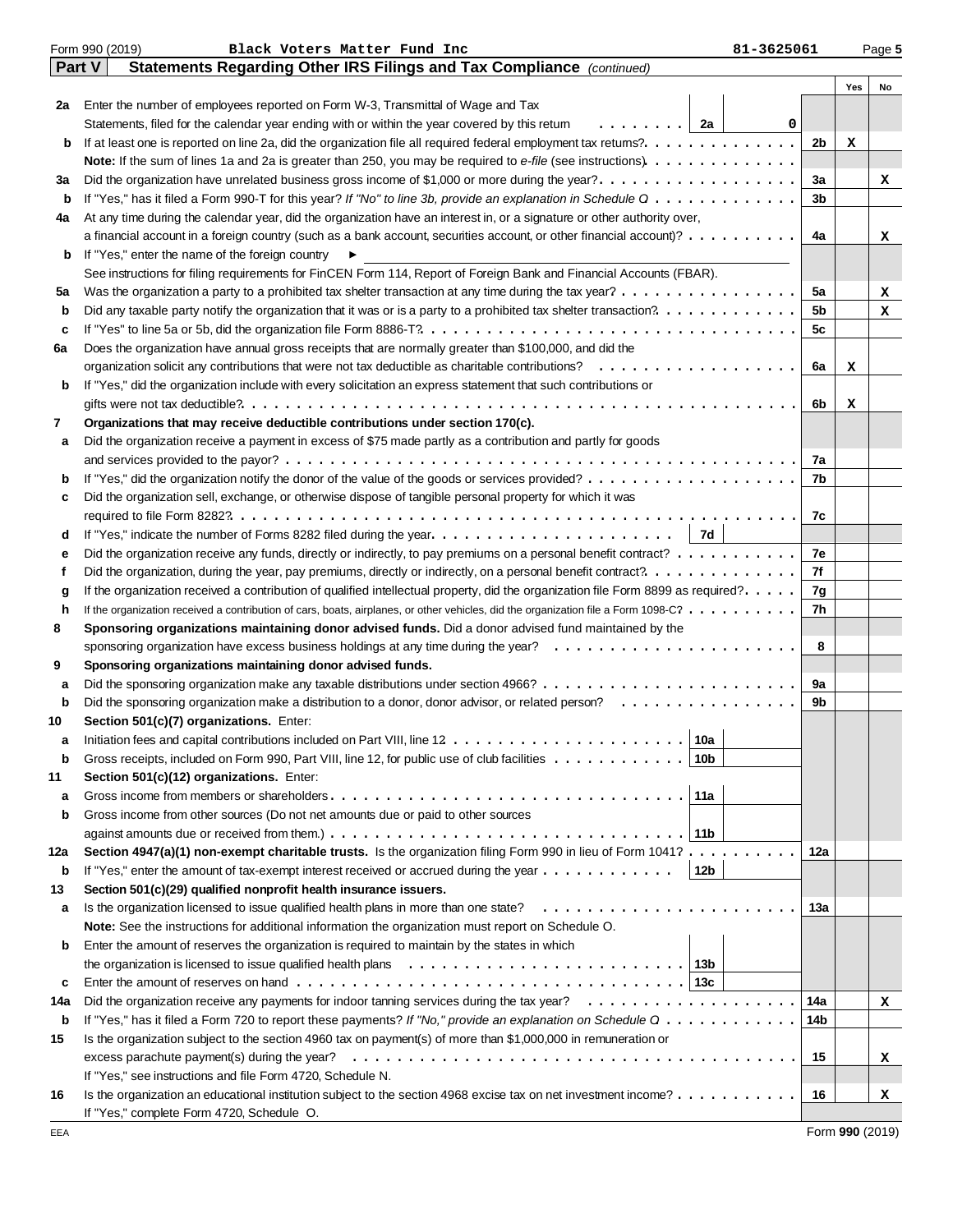|              | Form 990 (2019)<br>Black Voters Matter Fund Inc<br>81-3625061                                                                                                                             |                 |     | Page 6       |
|--------------|-------------------------------------------------------------------------------------------------------------------------------------------------------------------------------------------|-----------------|-----|--------------|
|              | <b>Part VI</b><br>Governance, Management, and Disclosure For each "Yes" response to lines 2 through 7b below, and for a "No"                                                              |                 |     |              |
|              | response to line 8a, 8b, or 10b below, describe the circumstances, processes, or changes in Schedule O. See instructions.                                                                 |                 |     |              |
|              |                                                                                                                                                                                           |                 |     | $\mathbf{x}$ |
|              | <b>Section A. Governing Body and Management</b>                                                                                                                                           |                 |     |              |
|              |                                                                                                                                                                                           |                 | Yes | No           |
| 1a           | Enter the number of voting members of the governing body at the end of the tax year<br>1a<br>.<br>3                                                                                       |                 |     |              |
|              | If there are material differences in voting rights among members of the governing body, or                                                                                                |                 |     |              |
|              | if the governing body delegated broad authority to an executive committee or similar                                                                                                      |                 |     |              |
|              | committee, explain on Schedule O.                                                                                                                                                         |                 |     |              |
| b            | Enter the number of voting members included in line 1a, above, who are independent<br>1b<br>3                                                                                             |                 |     |              |
| $\mathbf{2}$ | Did any officer, director, trustee, or key employee have a family relationship or a business relationship with                                                                            |                 |     |              |
|              | any other officer, director, trustee, or key employee?                                                                                                                                    | 2               |     | x            |
| 3            | Did the organization delegate control over management duties customarily performed by or under the direct                                                                                 |                 |     |              |
|              | supervision of officers, directors, or trustees, or key employees to a management company or other person?<br>. <b>.</b>                                                                  | 3               |     | х            |
| 4            | Did the organization make any significant changes to its governing documents since the prior Form 990 was filed?<br>1.1.1.1.1                                                             | 4               |     | x            |
| 5            | Did the organization become aware during the year of a significant diversion of the organization's assets?<br>.                                                                           | 5               |     | x            |
| 6            | Did the organization have members or stockholders?                                                                                                                                        | 6               |     | х            |
| 7a           | Did the organization have members, stockholders, or other persons who had the power to elect or appoint                                                                                   |                 |     |              |
|              | one or more members of the governing body?                                                                                                                                                | 7a              |     | x            |
| b            | Are any governance decisions of the organization reserved to (or subject to approval by) members,                                                                                         |                 |     |              |
|              | stockholders, or persons other than the governing body?                                                                                                                                   | 7b              |     | x            |
| 8            | Did the organization contemporaneously document the meetings held or written actions undertaken during                                                                                    |                 |     |              |
|              | the year by the following:                                                                                                                                                                |                 |     |              |
| а            | The governing body? $\ldots$                                                                                                                                                              | 8a<br>8b        | х   |              |
| b<br>9       | Each committee with authority to act on behalf of the governing body?<br>Is there any officer, director, trustee, or key employee listed in Part VII, Section A, who cannot be reached at |                 | х   |              |
|              | the organization's mailing address? If "Yes," provide the names and addresses on Schedule O                                                                                               | 9               |     | x            |
|              | <b>Section B. Policies</b> (This Section B requests information about policies not required by the Internal Revenue Code.)                                                                |                 |     |              |
|              |                                                                                                                                                                                           |                 | Yes | No           |
| 10a          | Did the organization have local chapters, branches, or affiliates?                                                                                                                        | 10a             |     | х            |
| b            | If "Yes," did the organization have written policies and procedures governing the activities of such chapters,                                                                            |                 |     |              |
|              | affiliates, and branches to ensure their operations are consistent with the organization's exempt purposes?                                                                               | 10b             |     |              |
| 11a          | Has the organization provided a complete copy of this Form 990 to all members of its governing body before filing the form?<br>$\ddot{\phantom{0}}$                                       | 11a             | x   |              |
| b            | Describe in Schedule O the process, if any, used by the organization to review this Form 990.                                                                                             |                 |     |              |
| 12a          | Did the organization have a written conflict of interest policy? If "No," go to line 13                                                                                                   | 12a             | x   |              |
| b            | Were officers, directors, or trustees, and key employees required to disclose annually interests that could give rise to conflicts?                                                       | 12 <sub>b</sub> | х   |              |
|              | Did the organization regularly and consistently monitor and enforce compliance with the policy? If "Yes,"                                                                                 |                 |     |              |
|              |                                                                                                                                                                                           | 12c             | x   |              |
| 13           | Did the organization have a written whistleblower policy?                                                                                                                                 | 13              | х   |              |
| 14           | Did the organization have a written document retention and destruction policy?                                                                                                            | 14              | х   |              |
| 15           | Did the process for determining compensation of the following persons include a review and approval by                                                                                    |                 |     |              |
|              | independent persons, comparability data, and contemporaneous substantiation of the deliberation and decision?                                                                             |                 |     |              |
| a            | The organization's CEO, Executive Director, or top management official                                                                                                                    | 15a             | x   |              |
| b            | Other officers or key employees of the organization                                                                                                                                       | 15b             | х   |              |
|              | If "Yes" to line 15a or 15b, describe the process in Schedule O (see instructions).                                                                                                       |                 |     |              |
| 16a          | Did the organization invest in, contribute assets to, or participate in a joint venture or similar arrangement                                                                            |                 |     |              |
|              |                                                                                                                                                                                           | 16a             |     | x            |
| b            | If "Yes," did the organization follow a written policy or procedure requiring the organization to evaluate its                                                                            |                 |     |              |
|              | participation in joint venture arrangements under applicable federal tax law, and take steps to safeguard the                                                                             |                 |     |              |
|              |                                                                                                                                                                                           | 16b             |     |              |
|              | <b>Section C. Disclosure</b>                                                                                                                                                              |                 |     |              |
| 17           | List the states with which a copy of this Form 990 is required to be filed<br>▶                                                                                                           |                 |     |              |
| 18           | Section 6104 requires an organization to make its Forms 1023 (1024 or 1024-A if applicable), 990, and 990-T (Section 501(c)                                                               |                 |     |              |
|              | (3)s only) available for public inspection. Indicate how you made these available. Check all that apply.                                                                                  |                 |     |              |
|              | $X$ Upon request<br>Own website<br>Another's website<br>$\Box$ Other (explain on Schedule O)<br>$\perp$                                                                                   |                 |     |              |
| 19           | Describe on Schedule O whether (and if so, how) the organization made its governing documents, conflict of interest policy,                                                               |                 |     |              |
|              | and financial statements available to the public during the tax year.                                                                                                                     |                 |     |              |
| 20           | State the name, address, and telephone number of the person who possesses the organization's books and records                                                                            |                 |     |              |
|              | Clifford Albright (470)653-0000, 3645 Marketplace Blvd 130-209, Atlanta, GA 30344                                                                                                         |                 |     |              |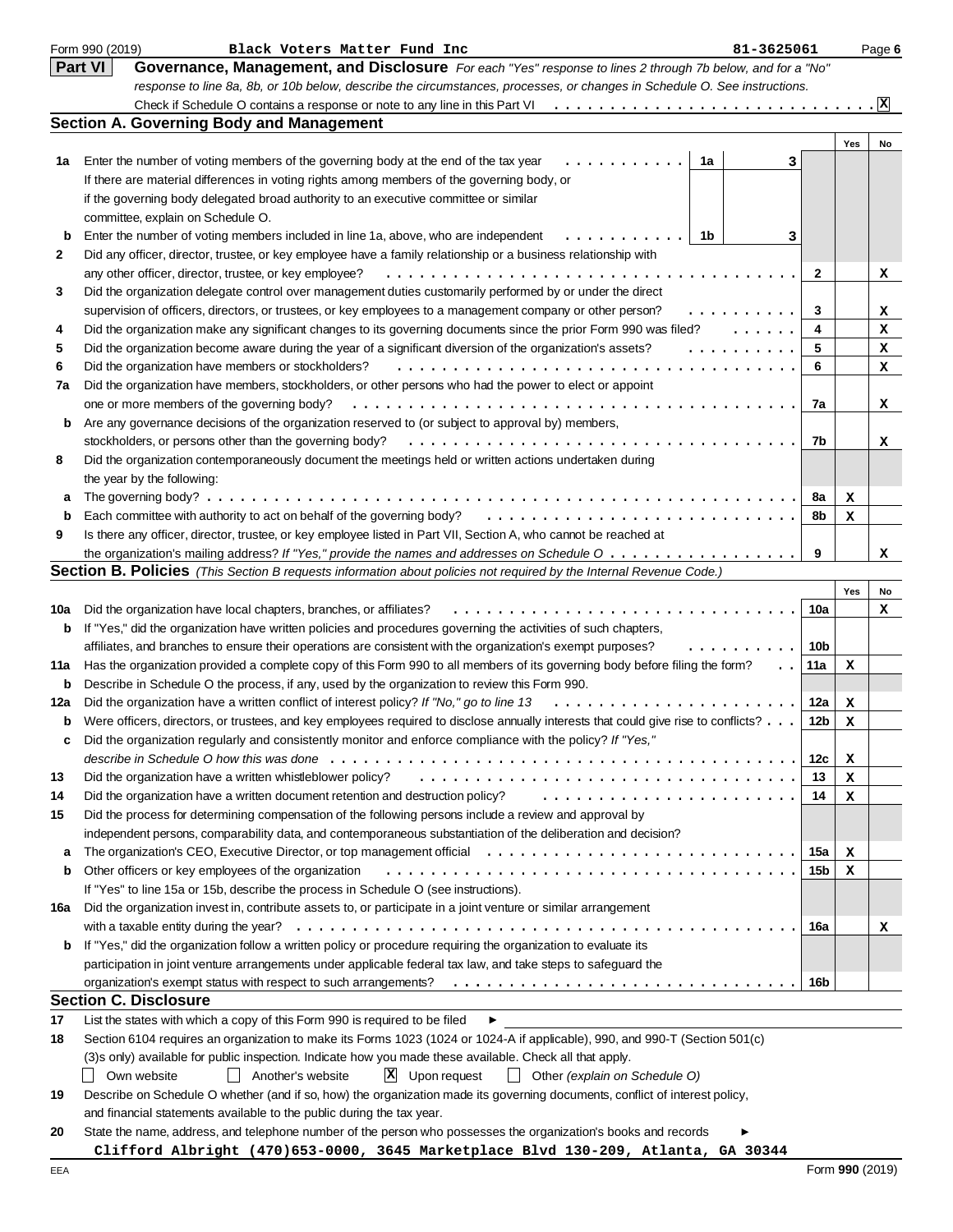| Form 990 (2019)          | Black Voters Matter Fund Inc                                                                                                                | 81-3625061 | Page 7 |
|--------------------------|---------------------------------------------------------------------------------------------------------------------------------------------|------------|--------|
| <b>Part VII</b>          | Compensation of Officers, Directors, Trustees, Key Employees, Highest Compensated Employees, and                                            |            |        |
|                          | <b>Independent Contractors</b>                                                                                                              |            |        |
|                          | Check if Schedule O contains a response or note to any line in this Part VII                                                                |            |        |
| Section A.               | Officers, Directors, Trustees, Key Employees, and Highest Compensated Employees                                                             |            |        |
|                          | 1a Complete this table for all persons required to be listed. Report compensation for the calendar year ending with or within the           |            |        |
| organization's tax year. |                                                                                                                                             |            |        |
|                          | a List all of the ergenization's <b>eurrent</b> officers directors trustees (whother individuals or ergenizations), regardless of emount of |            |        |

**current** officers, directors, trustees (whether individuals or organizations), regardless of amount of compensation. Enter -0- in columns (D), (E), and (F) if no compensation was paid.

List all of the organization's **current** key employees, if any. See instructions for definition of "key employee."

List the organization's five **current** highest compensated employees (other than an officer, director, trustee, or key employee) who received reportable compensation (Box 5 of Form W-2 and/or Box 7 of Form 1099-MISC) of more than \$100,000 from the organization and any related organizations.

List all of the organization's **former** officers, key employees, and highest compensated employees who received more than \$100,000 of reportable compensation from the organization and any related organizations.

List all of the organization's **former directors or trustees** that received, in the capacity as a former director or trustee of the organization, more than \$10,000 of reportable compensation from the organization and any related organizations.

See instructions for the order in which to list the persons above.

Check this box if neither the organization nor any related organization compensated any current officer, director, or trustee.

| (A)<br>Name and title                | (B)<br>Average<br>hours<br>per week<br>(list any<br>hours for<br>related<br>organizations<br>below<br>dotted line) | Individual trustee<br>or director | Institutional trustee | Officer | (C)<br>Position<br>Key employee | (do not check more than one<br>box, unless person is both an<br>officer and a director/trustee)<br>Highest compensated<br>employee | Former | (D)<br>Reportable<br>compensation<br>from the<br>organization<br>(W-2/1099-MISC) | (E)<br>Reportable<br>compensation<br>from related<br>organizations<br>(W-2/1099-MISC) | (F)<br><b>Estimated amount</b><br>of other<br>compensation<br>from the<br>organization and<br>related organizations |
|--------------------------------------|--------------------------------------------------------------------------------------------------------------------|-----------------------------------|-----------------------|---------|---------------------------------|------------------------------------------------------------------------------------------------------------------------------------|--------|----------------------------------------------------------------------------------|---------------------------------------------------------------------------------------|---------------------------------------------------------------------------------------------------------------------|
| (1) LaTosha Brown __________________ | 40.00                                                                                                              |                                   |                       |         |                                 |                                                                                                                                    |        |                                                                                  |                                                                                       |                                                                                                                     |
| Chief Doer<br>(2) Clifford Albright  | $\frac{40.00}{ }$                                                                                                  |                                   |                       | x       | x                               |                                                                                                                                    |        | 0                                                                                | 75,000                                                                                | 0                                                                                                                   |
| Executive Director                   |                                                                                                                    |                                   |                       | x       |                                 |                                                                                                                                    |        | 0                                                                                | 90,000                                                                                | 0                                                                                                                   |
|                                      | i di di di d                                                                                                       |                                   |                       |         |                                 |                                                                                                                                    |        |                                                                                  |                                                                                       |                                                                                                                     |
| (4) _____________________________    | $    -$                                                                                                            |                                   |                       |         |                                 |                                                                                                                                    |        |                                                                                  |                                                                                       |                                                                                                                     |
|                                      |                                                                                                                    |                                   |                       |         |                                 |                                                                                                                                    |        |                                                                                  |                                                                                       |                                                                                                                     |
|                                      | .                                                                                                                  |                                   |                       |         |                                 |                                                                                                                                    |        |                                                                                  |                                                                                       |                                                                                                                     |
| (7) _____________________________    | .                                                                                                                  |                                   |                       |         |                                 |                                                                                                                                    |        |                                                                                  |                                                                                       |                                                                                                                     |
| (8) _____________________________    |                                                                                                                    |                                   |                       |         |                                 |                                                                                                                                    |        |                                                                                  |                                                                                       |                                                                                                                     |
|                                      |                                                                                                                    |                                   |                       |         |                                 |                                                                                                                                    |        |                                                                                  |                                                                                       |                                                                                                                     |
| (10)<br>____________________________ |                                                                                                                    |                                   |                       |         |                                 |                                                                                                                                    |        |                                                                                  |                                                                                       |                                                                                                                     |
| (11)<br>____________________________ |                                                                                                                    |                                   |                       |         |                                 |                                                                                                                                    |        |                                                                                  |                                                                                       |                                                                                                                     |
|                                      | $\frac{1}{2}$ and $\frac{1}{2}$ and $\frac{1}{2}$                                                                  |                                   |                       |         |                                 |                                                                                                                                    |        |                                                                                  |                                                                                       |                                                                                                                     |
|                                      |                                                                                                                    |                                   |                       |         |                                 |                                                                                                                                    |        |                                                                                  |                                                                                       |                                                                                                                     |
| (14)                                 | .                                                                                                                  |                                   |                       |         |                                 |                                                                                                                                    |        |                                                                                  |                                                                                       |                                                                                                                     |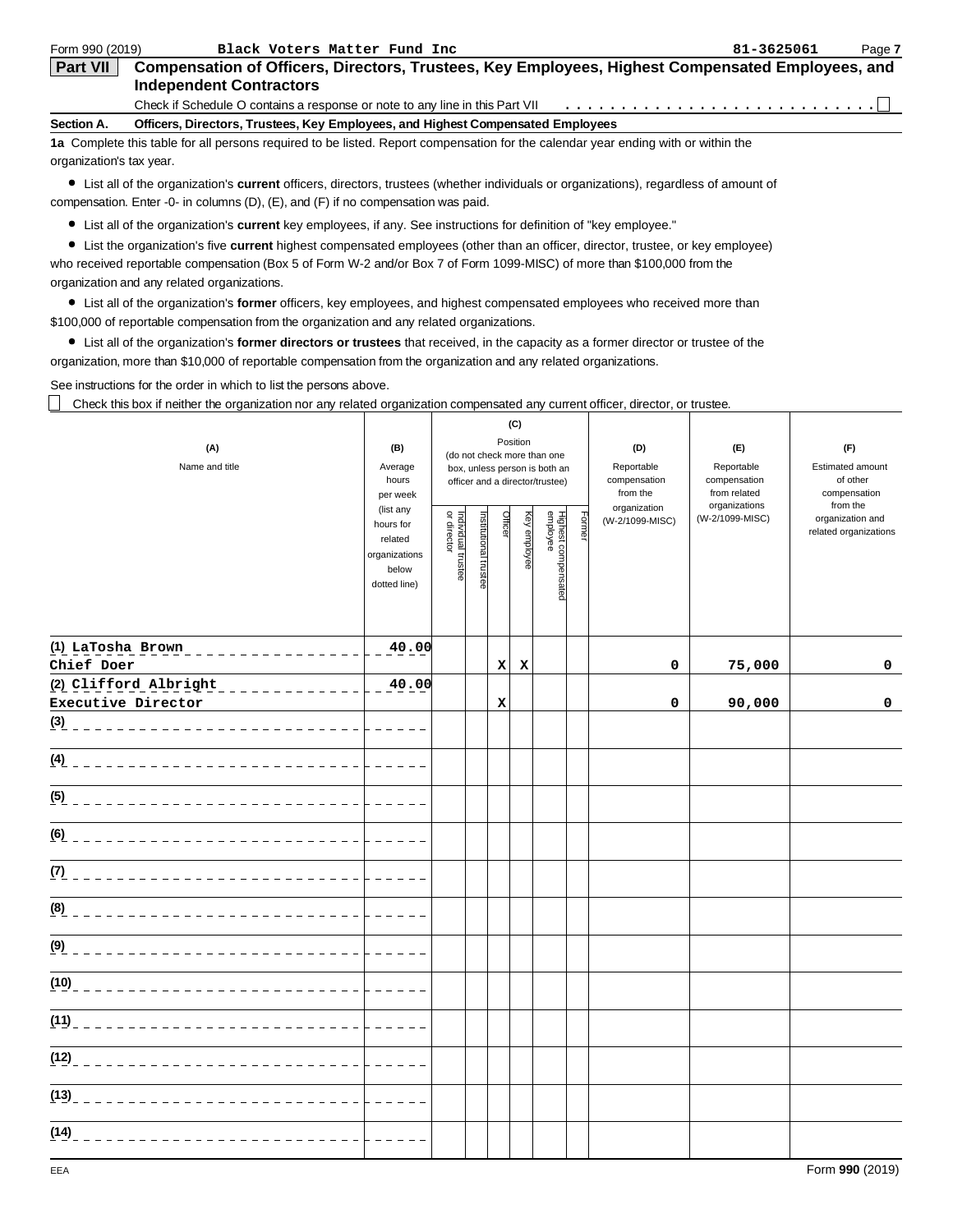# **Part VII** 5

Form 990 (2019) Page **8 Black Voters Matter Fund Inc 81-3625061**

| art $\textsf{VII} \models \textsf{Section A. Officers, Directors, Trustees, Key Employees, and Higher Compensated Employees (continued) }$ |
|--------------------------------------------------------------------------------------------------------------------------------------------|
|                                                                                                                                            |

|             | (A)<br>Name and title                                                                                                                                                                                                                                        | (B)<br>Average<br>hours<br>per week                                         | (C)<br>Position<br>(do not check more than one<br>box, unless person is both an<br>officer and a director/trustee) |                       |         |              |                                 |       | (D)<br>Reportable<br>compensation<br>from the | (E)<br>Reportable<br>compensation<br>from related | (F)<br>Estimated amount<br>of other<br>compensation |                                                       |         |  |
|-------------|--------------------------------------------------------------------------------------------------------------------------------------------------------------------------------------------------------------------------------------------------------------|-----------------------------------------------------------------------------|--------------------------------------------------------------------------------------------------------------------|-----------------------|---------|--------------|---------------------------------|-------|-----------------------------------------------|---------------------------------------------------|-----------------------------------------------------|-------------------------------------------------------|---------|--|
|             |                                                                                                                                                                                                                                                              | (list any<br>hours for<br>related<br>organizations<br>below<br>dotted line) | Individual trustee<br>or director                                                                                  | Institutional trustee | Officer | Key employee | Highest compensated<br>employee | Forme | organization<br>(W-2/1099-MISC)               | organizations<br>(W-2/1099-MISC)                  |                                                     | from the<br>organization and<br>related organizations |         |  |
|             |                                                                                                                                                                                                                                                              |                                                                             |                                                                                                                    |                       |         |              |                                 |       |                                               |                                                   |                                                     |                                                       |         |  |
|             | (16)_____________________________                                                                                                                                                                                                                            |                                                                             |                                                                                                                    |                       |         |              |                                 |       |                                               |                                                   |                                                     |                                                       |         |  |
|             |                                                                                                                                                                                                                                                              |                                                                             |                                                                                                                    |                       |         |              |                                 |       |                                               |                                                   |                                                     |                                                       |         |  |
|             |                                                                                                                                                                                                                                                              |                                                                             |                                                                                                                    |                       |         |              |                                 |       |                                               |                                                   |                                                     |                                                       |         |  |
|             |                                                                                                                                                                                                                                                              |                                                                             |                                                                                                                    |                       |         |              |                                 |       |                                               |                                                   |                                                     |                                                       |         |  |
|             |                                                                                                                                                                                                                                                              |                                                                             |                                                                                                                    |                       |         |              |                                 |       |                                               |                                                   |                                                     |                                                       |         |  |
|             |                                                                                                                                                                                                                                                              |                                                                             |                                                                                                                    |                       |         |              |                                 |       |                                               |                                                   |                                                     |                                                       |         |  |
|             |                                                                                                                                                                                                                                                              |                                                                             |                                                                                                                    |                       |         |              |                                 |       |                                               |                                                   |                                                     |                                                       |         |  |
|             |                                                                                                                                                                                                                                                              |                                                                             |                                                                                                                    |                       |         |              |                                 |       |                                               |                                                   |                                                     |                                                       |         |  |
| (24)        | --------------------------                                                                                                                                                                                                                                   |                                                                             |                                                                                                                    |                       |         |              |                                 |       |                                               |                                                   |                                                     |                                                       |         |  |
| (25)        |                                                                                                                                                                                                                                                              |                                                                             |                                                                                                                    |                       |         |              |                                 |       |                                               |                                                   |                                                     |                                                       |         |  |
| 1b          | Subtotal                                                                                                                                                                                                                                                     |                                                                             |                                                                                                                    |                       |         |              |                                 |       |                                               |                                                   |                                                     |                                                       |         |  |
| c<br>d<br>2 | Total from continuation sheets to Part VII, Section A<br>Total (add lines 1b and 1c)<br>Total number of individuals (including but not limited to those listed above) who received more than \$100,000 of<br>reportable compensation from the organization ▶ |                                                                             |                                                                                                                    |                       |         |              |                                 |       | 0                                             | 165,000                                           |                                                     | $\mathbf 0$<br>0                                      |         |  |
| 3           | Did the organization list any former officer, director, trustee, key employee, or highest compensated                                                                                                                                                        |                                                                             |                                                                                                                    |                       |         |              |                                 |       |                                               |                                                   | 3                                                   | Yes                                                   | No<br>х |  |
| 4           | For any individual listed on line 1a, is the sum of reportable compensation and other compensation from the<br>organization and related organizations greater than \$150,000? If "Yes," complete Schedule J for such                                         |                                                                             |                                                                                                                    |                       |         |              |                                 |       |                                               |                                                   |                                                     |                                                       |         |  |
| 5           | Did any person listed on line 1a receive or accrue compensation from any unrelated organization or individual                                                                                                                                                |                                                                             |                                                                                                                    |                       |         |              |                                 |       |                                               |                                                   | 4                                                   |                                                       | х       |  |
|             | for services rendered to the organization? If "Yes," complete Schedule J for such person<br><b>Section B. Independent Contractors</b>                                                                                                                        |                                                                             |                                                                                                                    |                       |         |              |                                 |       |                                               |                                                   | 5                                                   |                                                       | x       |  |
| 1           | Complete this table for your five highest compensated independent contractors that received more than \$100,000 of                                                                                                                                           |                                                                             |                                                                                                                    |                       |         |              |                                 |       |                                               |                                                   |                                                     |                                                       |         |  |
|             | compensation from the organization. Report compensation for the calendar year ending with or within the organization's tax year.<br>(A)<br>Name and business address                                                                                         |                                                                             |                                                                                                                    |                       |         |              |                                 |       | (B)<br>Description of services                |                                                   | (C)<br>Compensation                                 |                                                       |         |  |
|             |                                                                                                                                                                                                                                                              |                                                                             |                                                                                                                    |                       |         |              |                                 |       |                                               |                                                   |                                                     |                                                       |         |  |
| 2           | Total number of independent contractors (including but not limited to those listed above) who<br>received more than \$100,000 of compensation from the organization                                                                                          |                                                                             |                                                                                                                    | ▶                     |         |              |                                 |       |                                               |                                                   |                                                     |                                                       |         |  |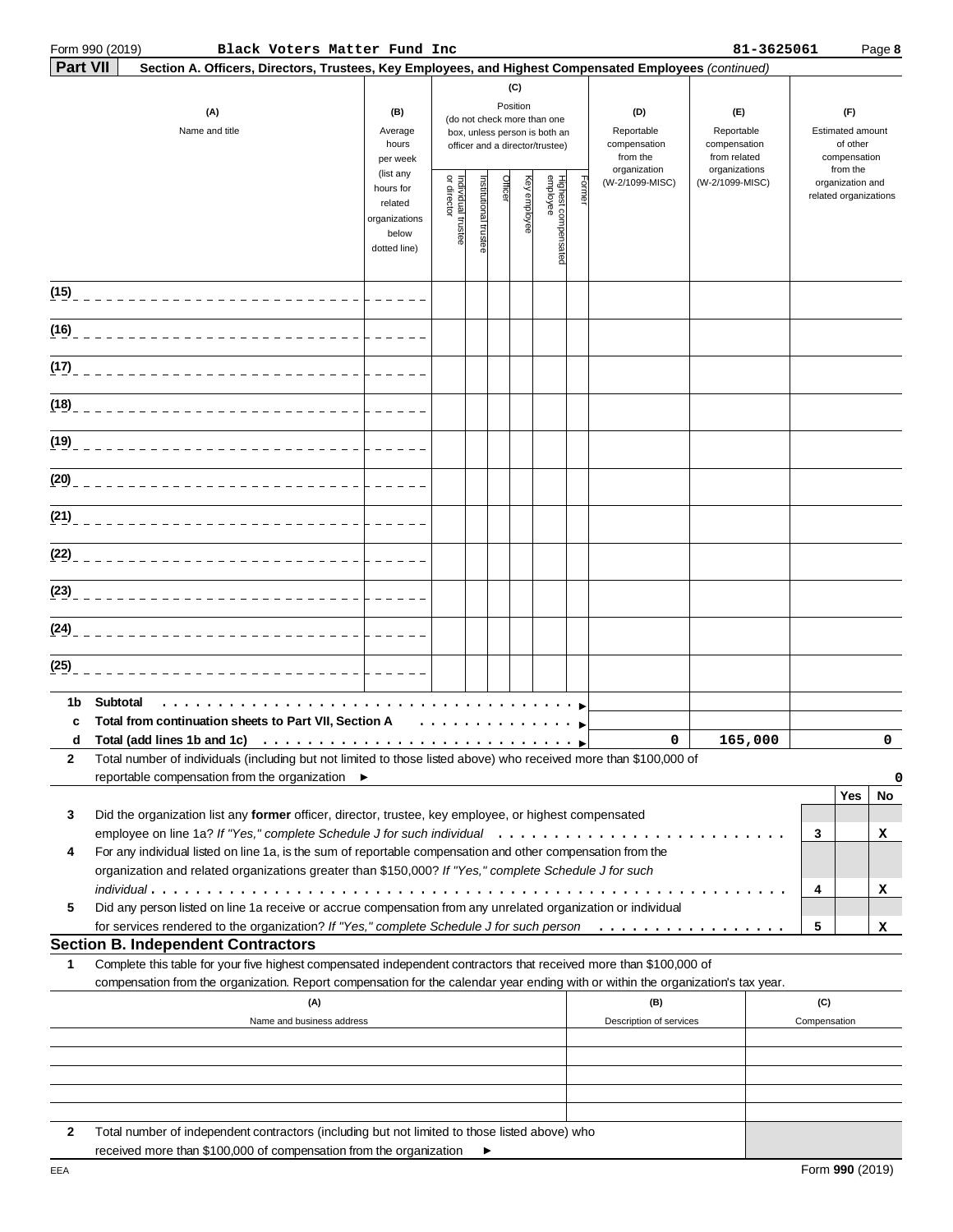| Form 990 (2019)                                           |                                                         |                                                                                | Black Voters Matter Fund Inc                                                                                         |                      |                                |                      |                                              | 81-3625061                           | Page 9                                                        |
|-----------------------------------------------------------|---------------------------------------------------------|--------------------------------------------------------------------------------|----------------------------------------------------------------------------------------------------------------------|----------------------|--------------------------------|----------------------|----------------------------------------------|--------------------------------------|---------------------------------------------------------------|
| <b>Part VIII</b>                                          |                                                         | <b>Statement of Revenue</b>                                                    |                                                                                                                      |                      |                                |                      |                                              |                                      |                                                               |
|                                                           |                                                         | Check if Schedule O contains a response or note to any line in this Part VIII  |                                                                                                                      |                      |                                |                      |                                              |                                      |                                                               |
|                                                           |                                                         |                                                                                |                                                                                                                      |                      |                                | (A)<br>Total revenue | (B)<br>Related or exempt<br>function revenue | (C)<br>Unrelated<br>business revenue | (D)<br>Revenue excluded<br>from tax under<br>sections 512-514 |
|                                                           | 1a                                                      | Federated campaigns                                                            |                                                                                                                      | 1a                   |                                |                      |                                              |                                      |                                                               |
|                                                           | b                                                       | Membership dues                                                                |                                                                                                                      | 1b                   |                                |                      |                                              |                                      |                                                               |
| Contributions, Gifts, Grants<br>and Other Similar Amounts | с                                                       | Fundraising events                                                             |                                                                                                                      | 1 <sub>c</sub>       |                                |                      |                                              |                                      |                                                               |
|                                                           | d                                                       | Related organizations                                                          |                                                                                                                      | 1d                   |                                |                      |                                              |                                      |                                                               |
|                                                           | е                                                       | Government grants (contributions)                                              |                                                                                                                      | 1e                   |                                |                      |                                              |                                      |                                                               |
|                                                           | f                                                       | All other contributions, gifts, grants,                                        |                                                                                                                      |                      |                                |                      |                                              |                                      |                                                               |
|                                                           |                                                         | and similar amounts not included above                                         |                                                                                                                      | 1f                   | 5,003,942                      |                      |                                              |                                      |                                                               |
|                                                           | g                                                       | Noncash contributions included in                                              |                                                                                                                      |                      |                                |                      |                                              |                                      |                                                               |
|                                                           |                                                         | lines 1a-1f $\ldots$ , $\ldots$ , $\ldots$ , $\ldots$                          |                                                                                                                      | $1g \mid$ \$         |                                |                      |                                              |                                      |                                                               |
|                                                           | h.                                                      | Total. Add lines 1a-1f ▶                                                       |                                                                                                                      |                      |                                | 5,003,942            |                                              |                                      |                                                               |
|                                                           |                                                         |                                                                                |                                                                                                                      |                      | <b>Business Code</b>           |                      |                                              |                                      |                                                               |
|                                                           | 2a                                                      |                                                                                |                                                                                                                      |                      |                                |                      |                                              |                                      |                                                               |
|                                                           | b                                                       |                                                                                |                                                                                                                      |                      |                                |                      |                                              |                                      |                                                               |
|                                                           | c                                                       |                                                                                |                                                                                                                      |                      |                                |                      |                                              |                                      |                                                               |
| Program Service<br>Revenue                                | d                                                       |                                                                                |                                                                                                                      |                      |                                |                      |                                              |                                      |                                                               |
|                                                           | е                                                       |                                                                                |                                                                                                                      |                      |                                |                      |                                              |                                      |                                                               |
|                                                           |                                                         | f All other program service revenue $\dots$                                    |                                                                                                                      |                      |                                |                      |                                              |                                      |                                                               |
|                                                           |                                                         |                                                                                |                                                                                                                      |                      |                                |                      |                                              |                                      |                                                               |
|                                                           | 3                                                       | Investment income (including dividends, interest, and                          |                                                                                                                      |                      |                                |                      |                                              |                                      |                                                               |
|                                                           |                                                         | other similar amounts) $\ldots \ldots \ldots \ldots \ldots \ldots$             |                                                                                                                      |                      |                                |                      |                                              |                                      |                                                               |
|                                                           | Income from investment of tax-exempt bond proceeds<br>4 |                                                                                |                                                                                                                      |                      | $\ldots$ $\blacktriangleright$ |                      |                                              |                                      |                                                               |
|                                                           | 5                                                       |                                                                                |                                                                                                                      |                      |                                |                      |                                              |                                      |                                                               |
|                                                           |                                                         |                                                                                | (i) Real                                                                                                             |                      | (ii) Personal                  |                      |                                              |                                      |                                                               |
|                                                           | 6а                                                      | Gross rents                                                                    | 6a                                                                                                                   |                      |                                |                      |                                              |                                      |                                                               |
|                                                           |                                                         | <b>b</b> Less: rental expenses                                                 | 6b                                                                                                                   |                      |                                |                      |                                              |                                      |                                                               |
|                                                           |                                                         | c Rental income or (loss)                                                      | 6c                                                                                                                   |                      |                                |                      |                                              |                                      |                                                               |
|                                                           |                                                         | <b>d</b> Net rental income or (loss)                                           | .                                                                                                                    |                      | ▶                              |                      |                                              |                                      |                                                               |
|                                                           |                                                         |                                                                                | (i) Securities                                                                                                       |                      | (ii) Other                     |                      |                                              |                                      |                                                               |
|                                                           |                                                         | <b>7a</b> Gross amount from<br>sales of assets                                 |                                                                                                                      |                      |                                |                      |                                              |                                      |                                                               |
|                                                           |                                                         | other than inventory                                                           | 7a                                                                                                                   |                      |                                |                      |                                              |                                      |                                                               |
|                                                           |                                                         | <b>b</b> Less: cost or other basis<br>and sales expenses                       | 7b                                                                                                                   |                      |                                |                      |                                              |                                      |                                                               |
| nue                                                       |                                                         | $\ddot{\phantom{1}}$<br>c Gain or (loss) $\ldots$ . $7c$                       |                                                                                                                      |                      |                                |                      |                                              |                                      |                                                               |
|                                                           |                                                         |                                                                                |                                                                                                                      |                      | ▶                              |                      |                                              |                                      |                                                               |
|                                                           |                                                         | 8a Gross income from fundraising                                               |                                                                                                                      |                      |                                |                      |                                              |                                      |                                                               |
| Other Reve                                                |                                                         | events (not including \$                                                       |                                                                                                                      |                      |                                |                      |                                              |                                      |                                                               |
|                                                           |                                                         |                                                                                |                                                                                                                      |                      |                                |                      |                                              |                                      |                                                               |
|                                                           |                                                         | of contributions reported on line<br>1c). See Part IV, line $18 \ldots \ldots$ |                                                                                                                      |                      |                                |                      |                                              |                                      |                                                               |
|                                                           |                                                         |                                                                                |                                                                                                                      | 8a<br>8b             |                                |                      |                                              |                                      |                                                               |
|                                                           |                                                         | b Less: direct expenses<br>c Net income or (loss) from fundraising events      |                                                                                                                      |                      |                                |                      |                                              |                                      |                                                               |
|                                                           |                                                         |                                                                                |                                                                                                                      |                      | ▸                              |                      |                                              |                                      |                                                               |
|                                                           |                                                         | 9a Gross income from gaming                                                    |                                                                                                                      |                      |                                |                      |                                              |                                      |                                                               |
|                                                           |                                                         | activities, See Part IV, line 19                                               |                                                                                                                      | 9a<br>9 <sub>b</sub> |                                |                      |                                              |                                      |                                                               |
|                                                           |                                                         | b Less: direct expenses                                                        |                                                                                                                      |                      |                                |                      |                                              |                                      |                                                               |
|                                                           |                                                         | c Net income or (loss) from gaming activities                                  |                                                                                                                      |                      | .<br>▶                         |                      |                                              |                                      |                                                               |
|                                                           |                                                         | 10a Gross sales of inventory, less                                             |                                                                                                                      |                      |                                |                      |                                              |                                      |                                                               |
|                                                           |                                                         | returns and allowances                                                         |                                                                                                                      | 10a                  |                                |                      |                                              |                                      |                                                               |
|                                                           |                                                         | <b>b</b> Less: cost of goods sold $\ldots$                                     |                                                                                                                      | 10 <sub>b</sub>      |                                |                      |                                              |                                      |                                                               |
|                                                           |                                                         | c Net income or (loss) from sales of inventory $\dots \dots$                   |                                                                                                                      |                      |                                |                      |                                              |                                      |                                                               |
|                                                           |                                                         |                                                                                |                                                                                                                      |                      | <b>Business Code</b>           |                      |                                              |                                      |                                                               |
| Miscellanous<br>Revenue                                   | 11a                                                     |                                                                                |                                                                                                                      |                      |                                |                      |                                              |                                      |                                                               |
|                                                           | b                                                       |                                                                                |                                                                                                                      |                      |                                |                      |                                              |                                      |                                                               |
|                                                           | c                                                       |                                                                                | <u> 1989 - Jan Barbara Barbara, prima popular popular popular popular popular popular popular popular popular po</u> |                      |                                |                      |                                              |                                      |                                                               |
|                                                           |                                                         | <b>d</b> All other revenue $\ldots$ , $\ldots$ , $\ldots$ , $\ldots$           |                                                                                                                      |                      |                                |                      |                                              |                                      |                                                               |
|                                                           |                                                         |                                                                                |                                                                                                                      |                      |                                |                      |                                              |                                      |                                                               |
|                                                           |                                                         | 12 Total revenue. See instructions ▶                                           |                                                                                                                      |                      |                                | 5,003,942            | 0                                            | 0                                    | 0                                                             |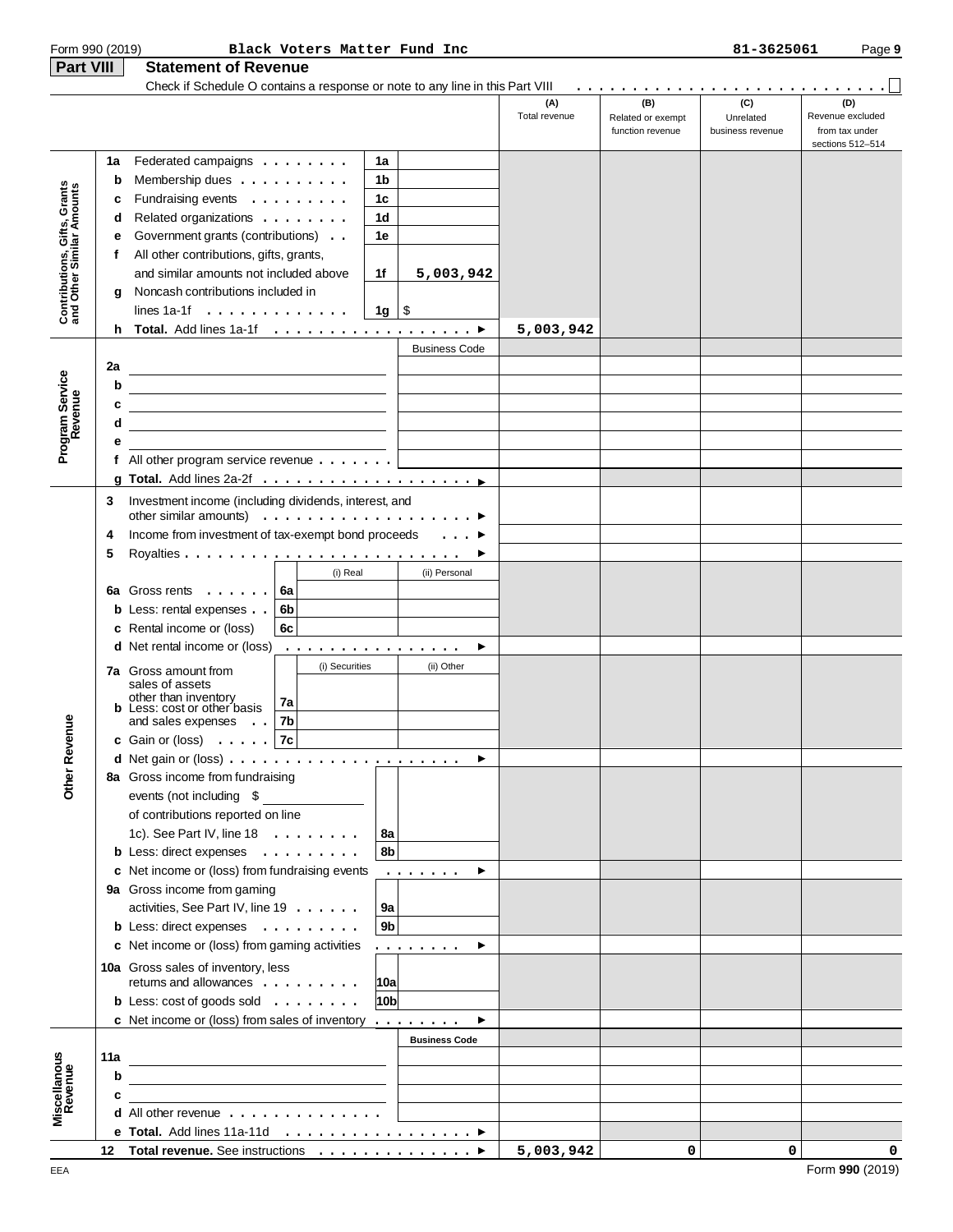### **Form 990 (2019) Black Voters Matter Fund Inc 81-3625061 Page 10**

Section 501(c)(3) and 501(c)(4) organizations must complete all columns. All other organizations must complete column (A).

|              | Check if Schedule O contains a response or note to any line in this Part IX                                      |                       |                        |                       |                    |
|--------------|------------------------------------------------------------------------------------------------------------------|-----------------------|------------------------|-----------------------|--------------------|
|              | Do not include amounts reported on lines 6b, 7b,                                                                 | (A)<br>Total expenses | (B)<br>Program service | (C)<br>Management and | (D)<br>Fundraising |
|              | 8b, 9b, and 10b of Part VIII.                                                                                    |                       | expenses               | general expenses      | expenses           |
| 1            | Grants and other assistance to domestic organizations                                                            |                       |                        |                       |                    |
|              | and domestic governments. See Part IV, line 21<br>$\cdot$ $\cdot$ $\cdot$                                        | 470,634               | 470,634                |                       |                    |
| $\mathbf{2}$ | Grants and other assistance to domestic                                                                          |                       |                        |                       |                    |
|              | individuals. See Part IV, line $22 \ldots \ldots \ldots$                                                         | 4,000                 | 4,000                  |                       |                    |
| 3            | Grants and other assistance to foreign                                                                           |                       |                        |                       |                    |
|              | organizations, foreign governments, and                                                                          |                       |                        |                       |                    |
|              | foreign individuals. See Part IV, lines 15 and 16                                                                |                       |                        |                       |                    |
| 4            | Benefits paid to or for members                                                                                  |                       |                        |                       |                    |
| 5            | Compensation of current officers, directors,                                                                     |                       |                        |                       |                    |
|              | trustees, and key employees $\dots \dots \dots \dots$                                                            |                       |                        |                       |                    |
| 6            | Compensation not included above, to disqualified                                                                 |                       |                        |                       |                    |
|              | persons (as defined under section 4958(f)(1)) and                                                                |                       |                        |                       |                    |
|              | persons described in section $4958(c)(3)(B) \ldots \ldots$                                                       |                       |                        |                       |                    |
| 7            | Other salaries and wages                                                                                         |                       |                        |                       |                    |
| 8            | Pension plan accruals and contributions (include                                                                 |                       |                        |                       |                    |
|              | section 401(k) and 403(b) employer contributions)                                                                |                       |                        |                       |                    |
| 9            | Other employee benefits                                                                                          |                       |                        |                       |                    |
| 10           |                                                                                                                  |                       |                        |                       |                    |
| 11           | Fees for services (nonemployees):                                                                                |                       |                        |                       |                    |
| a            |                                                                                                                  | 267,404               | 267,404                |                       |                    |
| b            | Legal                                                                                                            |                       |                        |                       |                    |
| c            |                                                                                                                  | 8,700                 | 8,700                  |                       |                    |
| d            |                                                                                                                  |                       |                        |                       |                    |
| е            | Professional fundraising services. See Part IV, line 17.                                                         |                       |                        |                       |                    |
| f            | Investment management fees                                                                                       |                       |                        |                       |                    |
| g            | Other. (If line 11g amount exceeds 10% of line 25, column                                                        |                       |                        |                       |                    |
|              | (A) amount, list line 11g expenses on Schedule O.)                                                               | 40,099                | 38,599                 | 1,500                 |                    |
| 12           | Advertising and promotion                                                                                        | 17,823                | 17,823                 |                       |                    |
| 13           |                                                                                                                  | 41,251                | 347                    | 40,904                |                    |
| 14           | Information technology $\dots$ , $\dots$ , $\dots$ , $\dots$ , $\dots$ ,                                         | 12,008                | 9,650                  | 2,358                 |                    |
| 15           |                                                                                                                  |                       |                        |                       |                    |
| 16           |                                                                                                                  | 1,400                 |                        | 1,400                 |                    |
| 17           |                                                                                                                  | 273,439               | 273,439                |                       |                    |
| 18           | Payments of travel or entertainment expenses                                                                     |                       |                        |                       |                    |
|              | for any federal, state, or local public officials                                                                |                       |                        |                       |                    |
| 19           | Conferences, conventions, and meetings                                                                           | 2,000                 | 2,000                  |                       |                    |
| 20           |                                                                                                                  |                       |                        |                       |                    |
| 21           | Payments to affiliates                                                                                           |                       |                        |                       |                    |
| 22           | Depreciation, depletion, and amortization                                                                        |                       |                        |                       |                    |
| 23           | Insurance $\ldots$ , $\ldots$ , $\ldots$ , $\ldots$ , $\ldots$ , $\ldots$ , $\ldots$                             |                       |                        |                       |                    |
| 24           | Other expenses. Itemize expenses not covered                                                                     |                       |                        |                       |                    |
|              | above (List miscellaneous expenses on line 24e. If                                                               |                       |                        |                       |                    |
|              | line 24e amount exceeds 10% of line 25, column                                                                   |                       |                        |                       |                    |
|              | (A) amount, list line 24e expenses on Schedule O.)                                                               |                       |                        |                       |                    |
| a            | Digital Media                                                                                                    | 252,465               | 252,465                |                       |                    |
| b            | Meals                                                                                                            | 2,615                 | 2,615                  |                       |                    |
| c            | Postage and Shipping                                                                                             | 13,211                | 13,211                 |                       |                    |
| d            | Events                                                                                                           | 1,500                 | 1,500                  |                       |                    |
| e            | All other expenses                                                                                               | 1,000                 | 1,000                  |                       |                    |
| 25           | Total functional expenses. Add lines 1 through 24e. .                                                            | 1,409,549             | 1,363,387              | 46,162                | 0                  |
| 26           | Joint costs. Complete this line only if the                                                                      |                       |                        |                       |                    |
|              | organization reported in column (B) joint costs                                                                  |                       |                        |                       |                    |
|              | from a combined educational campaign and<br>fundraising solicitation. Check here $\blacktriangleright$ $\Box$ if |                       |                        |                       |                    |
|              | following SOP 98-2 (ASC 958-720)                                                                                 |                       |                        |                       |                    |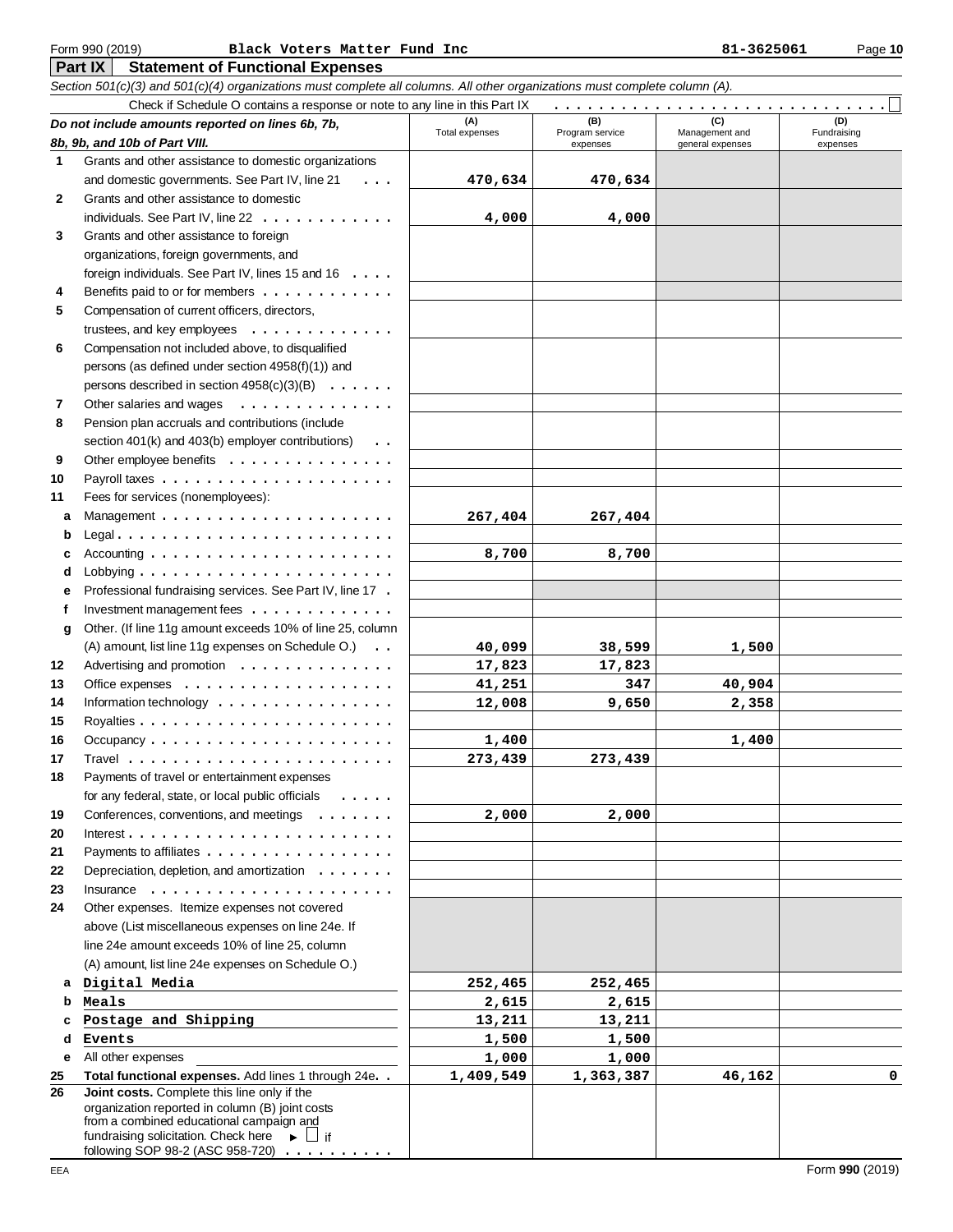|                             | Form 990 (2019) | Black Voters Matter Fund Inc                                                                     |                          | 81-3625061   | Page 11            |
|-----------------------------|-----------------|--------------------------------------------------------------------------------------------------|--------------------------|--------------|--------------------|
| Part X                      |                 | <b>Balance Sheet</b>                                                                             |                          |              |                    |
|                             |                 | Check if Schedule O contains a response or note to any line in this Part X                       |                          |              |                    |
|                             |                 |                                                                                                  | (A)<br>Beginning of year |              | (B)<br>End of year |
|                             | 1               | Cash - non-interest-bearing                                                                      | 963,726                  | 1            | 4,574,852          |
|                             | 2               |                                                                                                  |                          | $\mathbf{2}$ |                    |
|                             | 3               |                                                                                                  |                          | 3            |                    |
|                             | 4               | Accounts receivable, net $\ldots \ldots \ldots \ldots \ldots \ldots \ldots \ldots \ldots \ldots$ | (500)                    | 4            |                    |
|                             | 5               | Loans and other receivables from any current or former officer, director,                        |                          |              |                    |
|                             |                 | trustee, key employee, creator or founder, substantial contributor, or 35%                       |                          |              |                    |
|                             |                 | controlled entity or family member of any of these persons<br>.                                  |                          | 5            |                    |
|                             | 6               | Loans and other receivables from other disqualified persons (as defined                          |                          |              |                    |
|                             |                 | under section 4958(f)(1)), and persons described in section $4958(c)(3)(B) \ldots$ .             |                          | 6            |                    |
|                             | 7               |                                                                                                  |                          | 7            |                    |
| Assets                      | 8               | Inventories for sale or use $\dots \dots \dots \dots \dots \dots \dots \dots \dots$              |                          | 8            |                    |
|                             | 9               |                                                                                                  |                          | 9            |                    |
|                             | 10a             | Land, buildings, and equipment: cost or other                                                    |                          |              |                    |
|                             |                 | basis. Complete Part VI of Schedule D. $\ldots$   10a<br>5,467                                   |                          |              |                    |
|                             | b               | Less: accumulated depreciation $\ldots \ldots \ldots$ . 10b<br>450                               | 2,250                    | 10c          | 5,017              |
|                             | 11              |                                                                                                  |                          | 11           |                    |
|                             | 12              | Investments - other securities. See Part IV, line 11                                             |                          | 12           |                    |
|                             | 13              | Investments - program-related. See Part IV, line $11 \ldots \ldots \ldots \ldots \ldots \ldots$  |                          | 13           |                    |
|                             | 14              |                                                                                                  |                          | 14           |                    |
|                             | 15              |                                                                                                  |                          | 15           |                    |
|                             | 16              | <b>Total assets.</b> Add lines 1 through 15 (must equal line $33)$                               | 965,476                  | 16           | 4,579,869          |
|                             | 17              |                                                                                                  |                          | 17           | 20,000             |
|                             | 18              |                                                                                                  |                          | 18           |                    |
|                             | 19              |                                                                                                  |                          | 19           |                    |
|                             | 20              |                                                                                                  |                          | 20           |                    |
|                             | 21              | Escrow or custodial account liability. Complete Part IV of Schedule D.                           |                          | 21           |                    |
|                             | 22              | Loans and other payables to any current or former officer, director,                             |                          |              |                    |
| Liabilities                 |                 | trustee, key employee, creator or founder, substantial contributor, or 35%                       |                          |              |                    |
|                             |                 | controlled entity or family member of any of these persons<br>.                                  |                          | 22           |                    |
|                             | 23              | Secured mortgages and notes payable to unrelated third parties                                   |                          | 23           |                    |
|                             | 24              | Unsecured notes and loans payable to unrelated third parties                                     |                          | 24           |                    |
|                             | 25              | Other liabilities (including federal income tax, payables to related third                       |                          |              |                    |
|                             |                 | parties, and other liabilities not included on lines 17-24). Complete Part X                     |                          |              |                    |
|                             |                 |                                                                                                  |                          | 25           |                    |
|                             | 26              |                                                                                                  | 0                        | 26           | 20,000             |
|                             |                 | $\triangleright$  x <br>Organizations that follow FASB ASC 958, check here                       |                          |              |                    |
|                             |                 | and complete lines 27, 28, 32, and 33.                                                           |                          |              |                    |
|                             | 27              | Net assets without donor restrictions                                                            | 965,476                  | 27           | 4,559,869          |
|                             | 28              | Net assets with donor restrictions                                                               |                          | 28           |                    |
|                             |                 | Organizations that do not follow FASB ASC 958, check here<br>▸ 凵                                 |                          |              |                    |
| Net Assets or Fund Balances |                 | and complete lines 29 through 33.                                                                |                          |              |                    |
|                             | 29              |                                                                                                  |                          | 29           |                    |
|                             | 30              | Paid-in or capital surplus, or land, building, or equipment fund<br>.                            |                          | 30           |                    |
|                             | 31              | Retained earnings, endowment, accumulated income, or other funds                                 |                          | 31           |                    |
|                             | 32              |                                                                                                  | 965,476                  | 32           | 4,559,869          |

33 Total liabilities and net assets/fund balances  $\ldots \ldots \ldots \ldots \ldots \ldots \ldots$  965,476 33

EEA Form **990** (2019)

**965,476 4,559,869 965,476 4,579,869**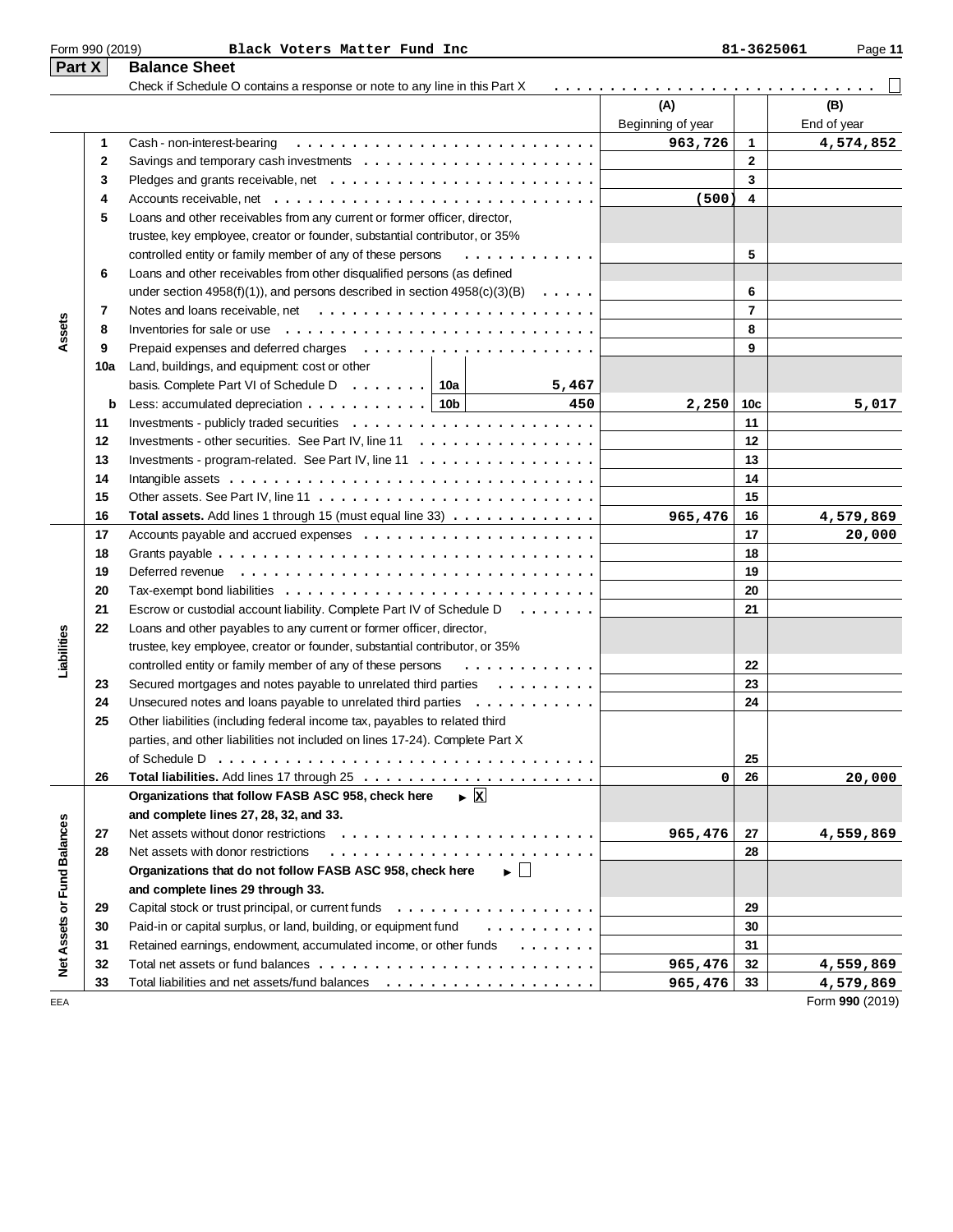|     | Form 990 (2019)<br>Black Voters Matter Fund Inc                                                                       | 81-3625061     |                 |           | Page 12 |
|-----|-----------------------------------------------------------------------------------------------------------------------|----------------|-----------------|-----------|---------|
|     | Part XI<br><b>Reconciliation of Net Assets</b>                                                                        |                |                 |           |         |
|     | Check if Schedule O contains a response or note to any line in this Part XI                                           |                |                 |           |         |
| 1   |                                                                                                                       | $\mathbf{1}$   |                 | 5,003,942 |         |
| 2   | Total expenses (must equal Part IX, column (A), line 25)                                                              | $\mathbf{2}$   |                 | 1,409,549 |         |
| 3   |                                                                                                                       | 3              |                 | 3,594,393 |         |
| 4   | Net assets or fund balances at beginning of year (must equal Part X, line 32, column (A))                             | 4              |                 | 965,476   |         |
| 5   | Net unrealized gains (losses) on investments                                                                          | 5              |                 |           |         |
| 6   | Donated services and use of facilities                                                                                | 6              |                 |           |         |
| 7   | Investment expenses                                                                                                   | $\overline{7}$ |                 |           |         |
| 8   |                                                                                                                       | 8              |                 |           |         |
| 9   | Other changes in net assets or fund balances (explain on Schedule O)                                                  | 9              |                 |           | 0       |
| 10  | Net assets or fund balances at end of year. Combine lines 3 through 9 (must equal Part X, line                        |                |                 |           |         |
|     | 32, column (B))                                                                                                       | 10             |                 | 4,559,869 |         |
|     | <b>Financial Statements and Reporting</b><br>Part XII                                                                 |                |                 |           |         |
|     | Check if Schedule O contains a response or note to any line in this Part XII                                          |                |                 |           |         |
|     |                                                                                                                       |                |                 | Yes       | No      |
| 1   | $\mathbf{X}$ Accrual<br>Other<br>Accounting method used to prepare the Form 990:<br>  Cash                            |                |                 |           |         |
|     | If the organization changed its method of accounting from a prior year or checked "Other," explain in                 |                |                 |           |         |
|     | Schedule O.                                                                                                           |                |                 |           |         |
|     | 2a Were the organization's financial statements compiled or reviewed by an independent accountant?                    |                | 2a              |           | x       |
|     | If "Yes," check a box below to indicate whether the financial statements for the year were compiled or                |                |                 |           |         |
|     | reviewed on a separate basis, consolidated basis, or both:                                                            |                |                 |           |         |
|     | Consolidated basis<br>Separate basis<br>$\Box$<br>Both consolidated and separate basis                                |                |                 |           |         |
|     | b Were the organization's financial statements audited by an independent accountant?                                  |                | 2b              |           | x       |
|     | If "Yes," check a box below to indicate whether the financial statements for the year were audited on a               |                |                 |           |         |
|     | separate basis, consolidated basis, or both:                                                                          |                |                 |           |         |
|     | $\perp$<br><b>Consolidated basis</b><br>Separate basis<br>$\perp$<br>Both consolidated and separate basis             |                |                 |           |         |
|     | c If "Yes" to line 2a or 2b, does the organization have a committee that assumes responsibility for oversight of      |                |                 |           |         |
|     | the audit, review, or compilation of its financial statements and selection of an independent accountant?             |                | 2c              |           |         |
|     | If the organization changed either its oversight process or selection process during the tax year, explain on         |                |                 |           |         |
|     | Schedule O.                                                                                                           |                |                 |           |         |
|     | 3a As a result of a federal award, was the organization required to undergo an audit or audits as set forth in the    |                |                 |           |         |
|     | Single Audit Act and OMB Circular A-133?                                                                              |                | За              |           | x       |
|     | <b>b</b> If "Yes," did the organization undergo the required audit or audits? If the organization did not undergo the |                |                 |           |         |
|     | required audit or audits, explain why on Schedule O and describe any steps taken to undergo such audits<br>.          |                | 3b              |           |         |
| EEA |                                                                                                                       |                | Form 990 (2019) |           |         |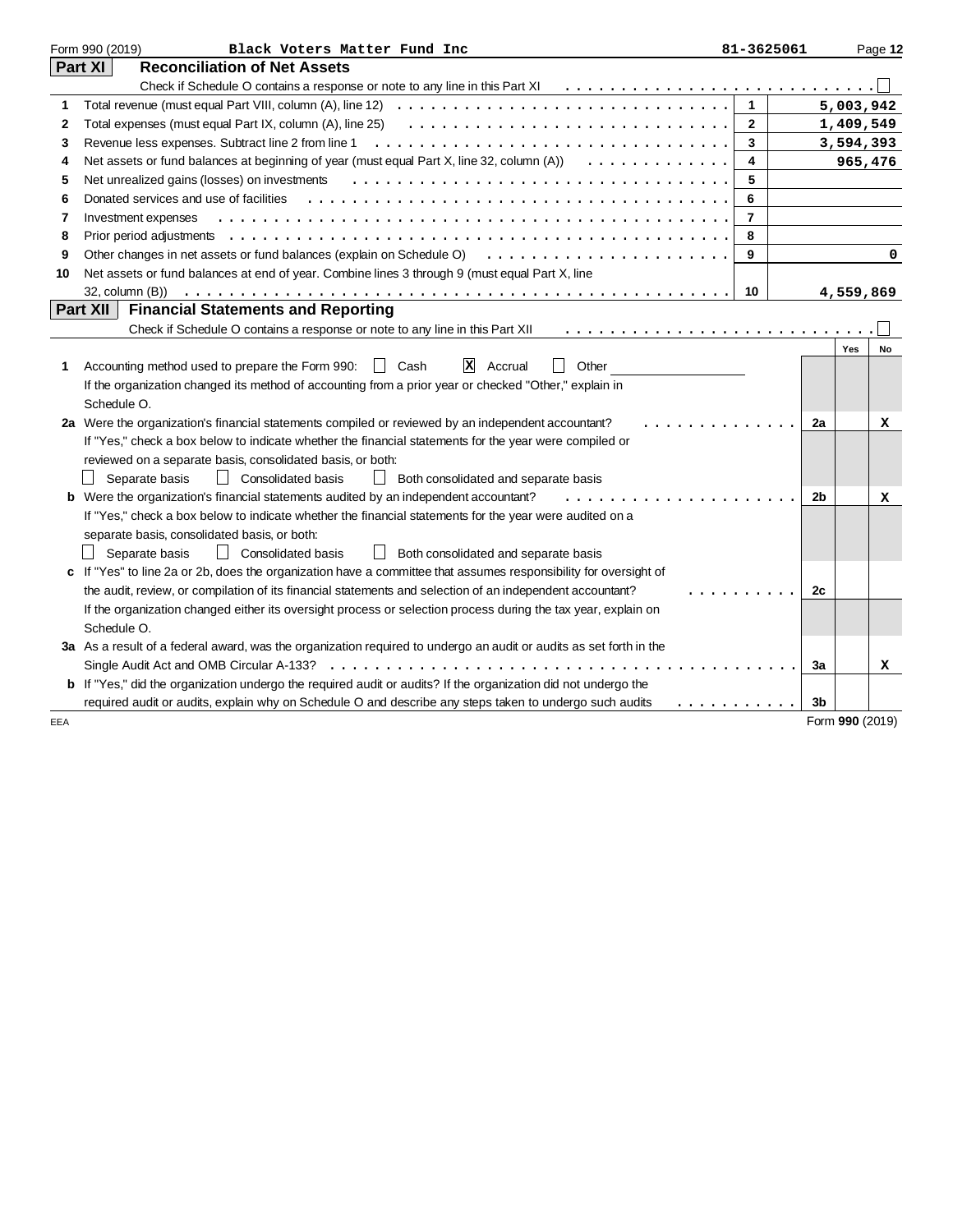**(Form 990, 990-EZ,**

Department of the Treasury Internal Revenue Service

Name of the organization

## **Schedule B Schedule of Contributors**

**or 990-PF) Attach to Form 990, Form 990-EZ, or Form 990-PF.**

**Go to www.irs.gov/Form990 for the latest information.**

**Employer identification number**

| <b>TWITTO OF THE OF YOU ILLOWER</b>   | Employer ruentinoution number |  |  |  |
|---------------------------------------|-------------------------------|--|--|--|
| Black Voters Matter Fund Inc          | 81-3625061                    |  |  |  |
| <b>Organization type (check one):</b> |                               |  |  |  |

| Filers of:         |   | Section:                                                                    |
|--------------------|---|-----------------------------------------------------------------------------|
| Form 990 or 990-EZ | × | 501(c)(4<br>) (enter number) organization                                   |
|                    |   | $4947(a)(1)$ nonexempt charitable trust not treated as a private foundation |
|                    |   | 527 political organization                                                  |
| Form 990-PF        |   | 501(c)(3) exempt private foundation                                         |
|                    |   | 4947(a)(1) nonexempt charitable trust treated as a private foundation       |
|                    |   | 501(c)(3) taxable private foundation                                        |
|                    |   |                                                                             |

#### Check if your organization is covered by the **General Rule** or a **Special Rule.**

**Note:** Only a section 501(c)(7), (8), or (10) organization can check boxes for both the General Rule and a Special Rule. See instructions.

#### **General Rule**

For an organization filing Form 990, 990-EZ, or 990-PF that received, during the year, contributions totaling \$5,000 **X**or more (in money or property) from any one contributor. Complete Parts I and II. See instructions for determining a contributor's total contributions.

#### **Special Rules**

- $\Box$ For an organization described in section 501(c)(3) filing Form 990 or 990-EZ that met the 33 1/3% support test of the regulations under sections 509(a)(1) and 170(b)(1)(A)(vi), that checked Schedule A (Form 990 or 990-EZ), Part II, line 13, 16a, or 16b, and that received from any one contributor, during the year, total contributions of the greater of **(1)** \$5,000; or **(2)** 2% of the amount on (i) Form 990, Part VIII, line 1h; or (ii) Form 990-EZ, line 1. Complete Parts I and II.
- П For an organization described in section 501(c)(7), (8), or (10) filing Form 990 or 990-EZ that received from any one contributor, during the year, total contributions of more than \$1,000 exclusively for religious, charitable, scientific, literary, or educational purposes, or for the prevention of cruelty to children or animals. Complete Parts I, II, and III.
- П For an organization described in section 501(c)(7), (8), or (10) filing Form 990 or 990-EZ that received from any one contributor, during the year, contributions exclusively for religious, charitable, etc., purposes, but no such contributions totaled more than \$1,000. If this box is checked, enter here the total contributions that were received during the year for an exclusively religious, charitable, etc., purpose. Don't complete any of the parts unless the **General Rule** applies to this organization because it received nonexclusively religious, charitable, etc., contributions totaling \$5,000 or more during the year  $\dots\dots\dots\dots\dots\dots\dots\dots\dots\dots\dots\dots\dots\dots\dots\dots$

**Caution:** An organization that isn't covered by the General Rule and/or the Special Rules doesn't file Schedule B (Form 990, 990-EZ, or 990-PF), but it **must** answer "No" on Part IV, line 2, of its Form 990; or check the box on line H of its Form 990-EZ or on its Form 990-PF, Part I, line 2, to certify that it doesn't meet the filing requirements of Schedule B (Form 990, 990-EZ, or 990-PF).

**For Paperwork Reduction Act Notice, see the Instructions for Form 990, 990-EZ, or 990-PF. Schedule B (Form 990, 990-EZ, or 990-PF) (2019)** EEA

OMB No. 1545-0047

**2019**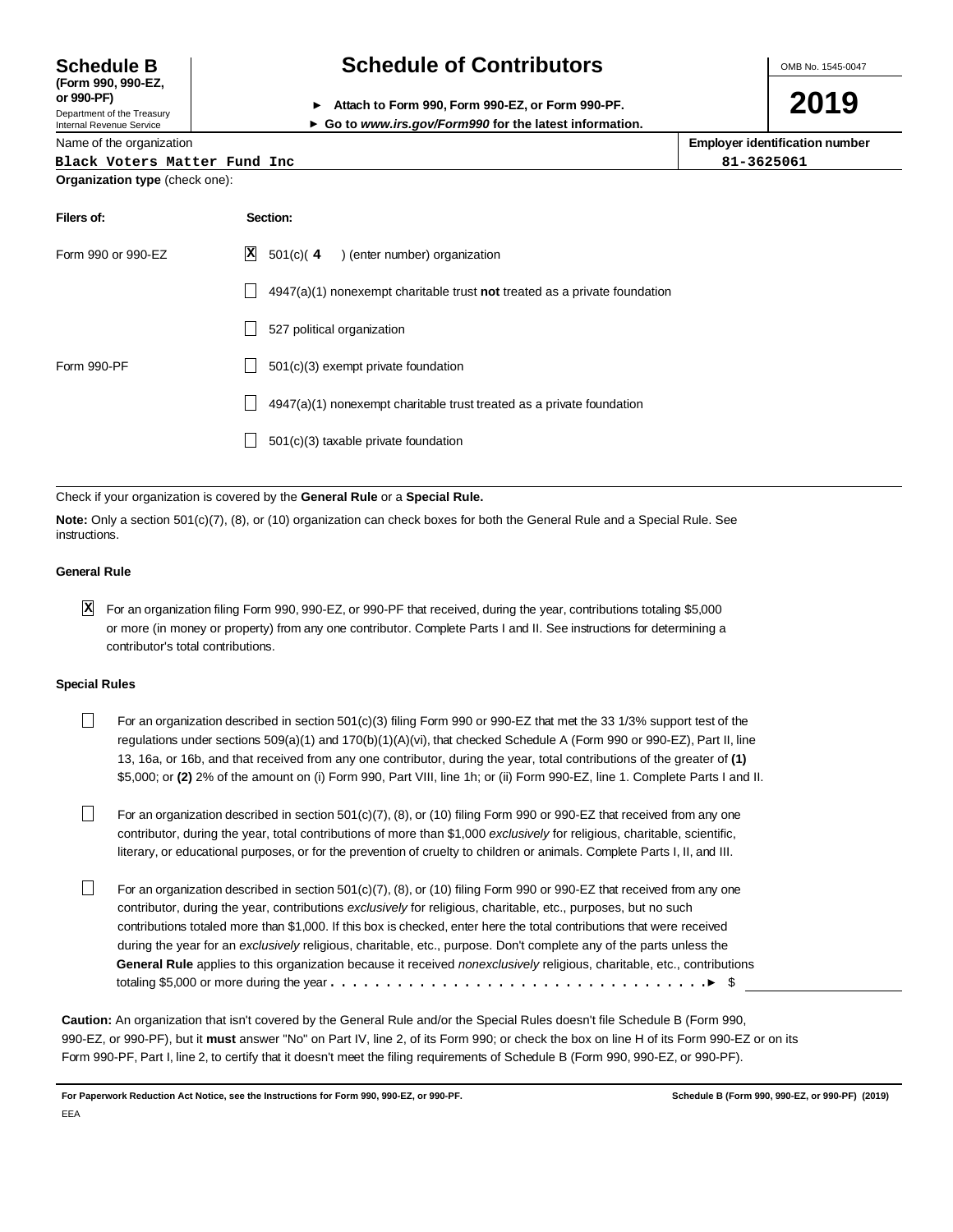EEA

Schedule B (Form 990, 990-EZ, or 990-PF) (2019)

Name of organization

**Black Voters Matter Fund Inc 81-3625061** 

**Part I Contributors** (see instructions). Use duplicate copies of Part I if additional space is needed.

| (a)            | (b)                                                                            | (c)<br><b>Total contributions</b> | (d)                                                                                                                                           |
|----------------|--------------------------------------------------------------------------------|-----------------------------------|-----------------------------------------------------------------------------------------------------------------------------------------------|
| No.            | Name, address, and ZIP + 4                                                     |                                   | Type of contribution                                                                                                                          |
| $\mathbf{1}$   | America Votes<br>1155 Connecticut Ave NW Ste 600<br>Washington, DC 20036       | \$<br>110,000                     | Person<br>$\mathbf{x}$<br><b>Payroll</b><br>$\mathbb{R}^n$<br><b>Noncash</b><br>(Complete Part II for<br>noncash contributions.)              |
|                |                                                                                |                                   | (d)                                                                                                                                           |
| (a)<br>No.     | (b)<br>Name, address, and ZIP + 4                                              | (c)<br><b>Total contributions</b> | <b>Type of contribution</b>                                                                                                                   |
| $\mathbf{2}$   | Be There Vote<br>Unknown<br>Atlanta, GA 30344                                  | \$<br>50,000                      | Person<br>$\mathbf{x}$<br><b>Payroll</b><br>$\mathsf{L}$<br><b>Noncash</b><br>(Complete Part II for<br>noncash contributions.)                |
| (a)            | (b)                                                                            | (c)                               | (d)                                                                                                                                           |
| No.            | Name, address, and ZIP + 4                                                     | <b>Total contributions</b>        | <b>Type of contribution</b>                                                                                                                   |
| 3              | Gamechanger Networks<br>PO Box 749<br>Northampton, MA 01061                    | \$<br>480,000                     | Person<br>$\mathbf x$<br><b>Payroll</b><br>$\mathbf{L}$<br><b>Noncash</b><br>(Complete Part II for<br>noncash contributions.)                 |
| (a)            | (b)                                                                            | (c)                               | (d)                                                                                                                                           |
| No.            | Name, address, and ZIP + 4                                                     | <b>Total contributions</b>        | <b>Type of contribution</b>                                                                                                                   |
| 4              | Georgia Engaged Inc<br>3645 Marketplace Blvd Ste 130-855<br>Atlanta, GA 30344  | \$<br>15,000                      | Person<br>$\mathbf{x}$<br><b>Payroll</b><br>$\Box$<br><b>Noncash</b><br>(Complete Part II for<br>noncash contributions.)                      |
| (a)<br>No.     | (b)<br>Name, address, and ZIP + 4                                              | (c)<br><b>Total contributions</b> | (d)<br><b>Type of contribution</b>                                                                                                            |
| 5 <sub>1</sub> | Georgia Investor Action Fund Inc<br>Po Box 77972<br>Atlanta, GA 30357-1972     | \$<br>80,098                      | Person<br>$\mathbf{x}$<br><b>Payroll</b><br>$\mathcal{L}_{\mathcal{A}}$<br><b>Noncash</b><br>(Complete Part II for<br>noncash contributions.) |
| (a)<br>No.     | (b)<br>Name, address, and ZIP + 4                                              | (c)<br><b>Total contributions</b> | (d)<br><b>Type of contribution</b>                                                                                                            |
| $6^{\circ}$    | Indivisible Project<br>1730 Rhode Island Ave NW No 912<br>Washington, DC 20036 | \$<br>22,500                      | Person<br>$\mathbf{x}$<br><b>Payroll</b><br>$\overline{\phantom{a}}$<br><b>Noncash</b><br>(Complete Part II for<br>noncash contributions.)    |

**Employer identification number**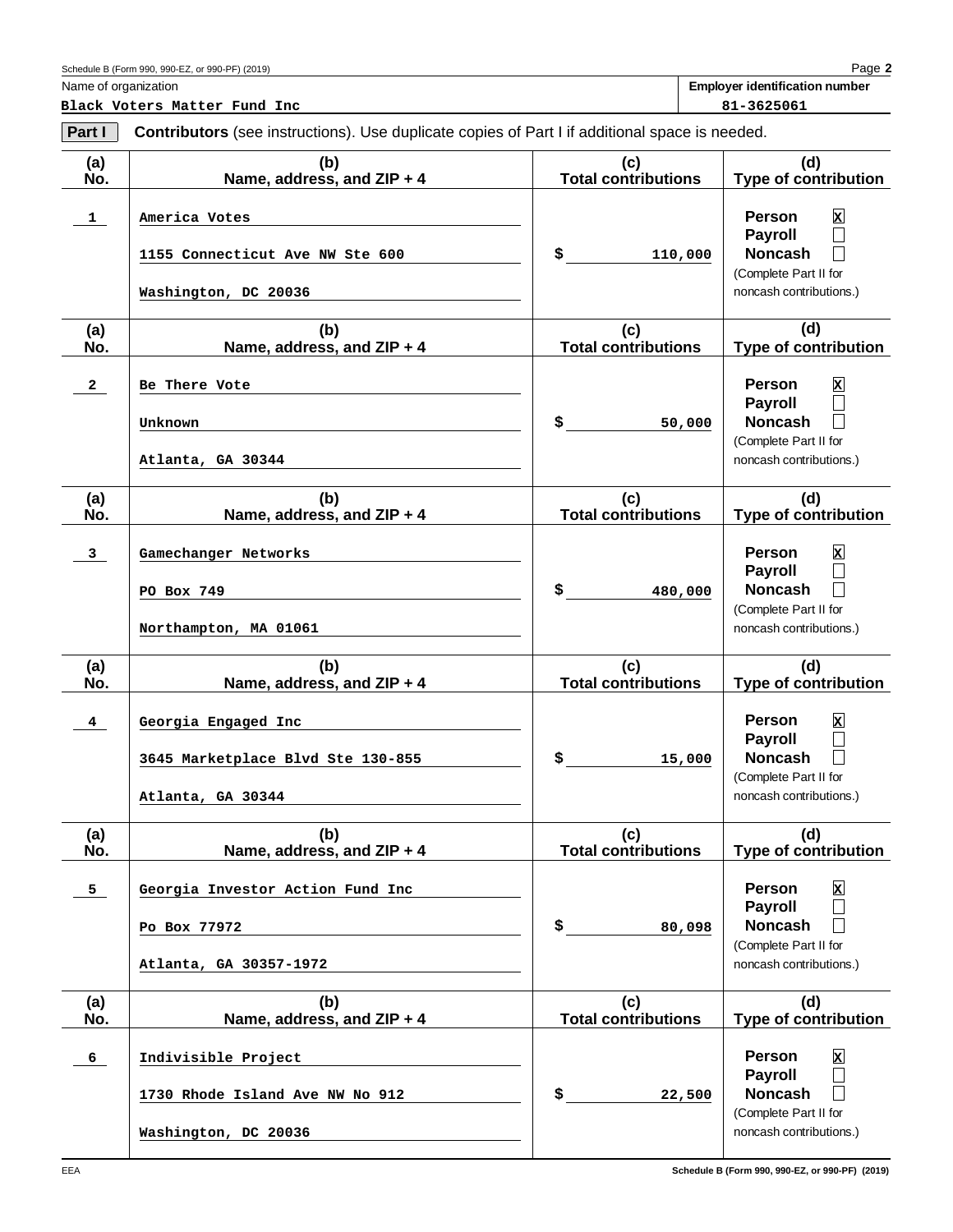**Black Voters Matter Fund Inc 81-3625061**

Schedule B (Form 990, 990-EZ, or 990-PF) (2019)

**Employer identification number**

| Part I         | <b>Contributors</b> (see instructions). Use duplicate copies of Part I if additional space is needed. |                                   |                                                                                                                                                       |  |  |  |
|----------------|-------------------------------------------------------------------------------------------------------|-----------------------------------|-------------------------------------------------------------------------------------------------------------------------------------------------------|--|--|--|
| (a)<br>No.     | (b)<br>Name, address, and ZIP + 4                                                                     | (c)<br><b>Total contributions</b> | (d)<br>Type of contribution                                                                                                                           |  |  |  |
| 7 <sub>1</sub> | Kaiser Permanente Foundation<br>185 Berry St Lobby 1 Suite 2000<br>San Francisco, CA 94107            | \$<br>5,538                       | $\mathbf{x}$<br><b>Person</b><br><b>Payroll</b><br>$\mathsf{L}$<br><b>Noncash</b><br>$\mathsf{L}$<br>(Complete Part II for<br>noncash contributions.) |  |  |  |
| (a)<br>No.     | (b)<br>Name, address, and ZIP + 4                                                                     | (c)<br><b>Total contributions</b> | (d)<br>Type of contribution                                                                                                                           |  |  |  |
| 8              | League of Conservation Voters<br>740 15th St NW 7th Fl<br>Washington, DC 20005                        | \$<br>20,000                      | $\mathbf{x}$<br><b>Person</b><br><b>Payroll</b><br><b>Noncash</b><br>$\perp$<br>(Complete Part II for<br>noncash contributions.)                      |  |  |  |
| (a)<br>No.     | (b)<br>Name, address, and ZIP + 4                                                                     | (c)<br><b>Total contributions</b> | (d)<br>Type of contribution                                                                                                                           |  |  |  |
| 9              | Mill Valley Community Action<br>321 Vista Linda Dr<br>Mill Valley, CA 94941                           | \$<br>10,350                      | Person<br>$\mathbf{x}$<br><b>Payroll</b><br><b>Noncash</b><br>$\perp$<br>(Complete Part II for<br>noncash contributions.)                             |  |  |  |
| (a)<br>No.     | (b)<br>Name, address, and ZIP + 4                                                                     | (c)<br><b>Total contributions</b> | (d)<br>Type of contribution                                                                                                                           |  |  |  |
| 10             | MVP Justice Fund<br>PO Box 1719<br>Northampton, MA 01061                                              | \$<br>25,975                      | $\mathbf{x}$<br>Person<br>Payroll<br>$\mathsf{L}$<br><b>Noncash</b><br>$\perp$<br>(Complete Part II for<br>noncash contributions.)                    |  |  |  |
| (a)<br>No.     | (b)<br>Name, address, and ZIP + 4                                                                     | (c)<br><b>Total contributions</b> | (d)<br><b>Type of contribution</b>                                                                                                                    |  |  |  |
| 11             | National Coalition on Black Civic<br>1666 K St NW 4th Fl Ste 440<br>Washington, DC 20006              | \$<br>100,000                     | Person<br>$\mathbf{x}$<br><b>Payroll</b><br><b>Noncash</b><br>(Complete Part II for<br>noncash contributions.)                                        |  |  |  |
| (a)<br>No.     | (b)<br>Name, address, and ZIP + 4                                                                     | (c)<br><b>Total contributions</b> | (d)<br><b>Type of contribution</b>                                                                                                                    |  |  |  |
| 12             | Neva Mcllvaine<br>Unknown                                                                             | \$<br>180,000                     | <b>Person</b><br>$\mathbf{x}$<br><b>Payroll</b><br><b>Noncash</b><br>(Complete Part II for                                                            |  |  |  |

noncash contributions.)

**New York, NY 10023**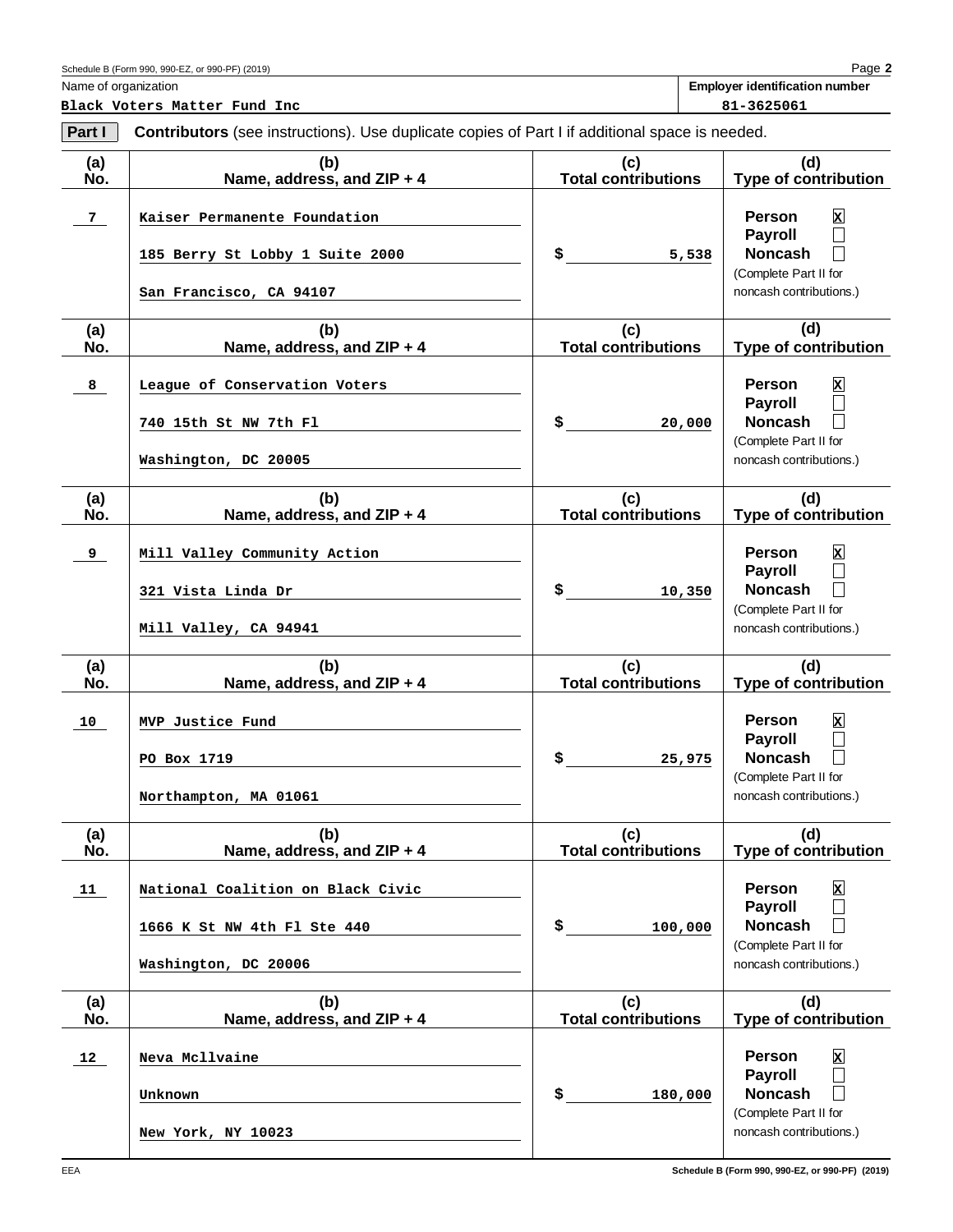EEA

Schedule B (Form 990, 990-EZ, or 990-PF) (2019)

Name of organization

**Black Voters Matter Fund Inc 81-3625061** 

**Part I Contributors** (see instructions). Use duplicate copies of Part I if additional space is needed.

| (a)<br>No.      | (b)<br>Name, address, and ZIP + 4                                                         | (c)<br><b>Total contributions</b> | (d)<br><b>Type of contribution</b>                                                                                                        |
|-----------------|-------------------------------------------------------------------------------------------|-----------------------------------|-------------------------------------------------------------------------------------------------------------------------------------------|
| 13 <sub>1</sub> | Port Groundswell Business<br>Unknown<br>Atlanta, GA 30344                                 | \$<br>125,000                     | $\mathbf{x}$<br><b>Person</b><br><b>Payroll</b><br>$\Box$<br><b>Noncash</b><br>$\Box$<br>(Complete Part II for<br>noncash contributions.) |
| (a)<br>No.      | (b)<br>Name, address, and ZIP + 4                                                         | (c)<br><b>Total contributions</b> | (d)<br><b>Type of contribution</b>                                                                                                        |
| 14              | Public Wise Inc<br>PO Box 220119<br>Brooklyn, NY 11222                                    | \$<br>100,000                     | $\mathbf{x}$<br><b>Person</b><br><b>Payroll</b><br>$\Box$<br><b>Noncash</b><br>$\Box$<br>(Complete Part II for<br>noncash contributions.) |
| (a)<br>No.      | (b)<br>Name, address, and ZIP + 4                                                         | (c)<br><b>Total contributions</b> | (d)<br><b>Type of contribution</b>                                                                                                        |
| 15              | Rachel E Gelma<br>Unknown<br>Oakland, CA 94609                                            | \$<br>30,000                      | $\mathbf{x}$<br><b>Person</b><br><b>Payroll</b><br>$\Box$<br><b>Noncash</b><br>$\Box$<br>(Complete Part II for<br>noncash contributions.) |
| (a)<br>No.      | (b)<br>Name, address, and ZIP + 4                                                         | (c)<br><b>Total contributions</b> | (d)<br><b>Type of contribution</b>                                                                                                        |
| 16              | Reed Hastings & Patty Quillin<br>2099 Pennsylvania Ave NW Ste 200<br>Washington, DC 20006 | \$<br>1,000,000                   | $\mathbf{x}$<br><b>Person</b><br><b>Payroll</b><br>$\Box$<br><b>Noncash</b><br>$\Box$<br>(Complete Part II for<br>noncash contributions.) |
| (a)<br>No.      | (b)<br>Name, address, and ZIP + 4                                                         | (c)<br><b>Total contributions</b> | (d)<br><b>Type of contribution</b>                                                                                                        |
| 17              | The Partnership Project Action<br>PO Box 65826<br>Washington, DC 20035-5826               | \$<br>102,000                     | $\mathbf x$<br><b>Person</b><br><b>Payroll</b><br>$\Box$<br><b>Noncash</b><br>$\Box$<br>(Complete Part II for<br>noncash contributions.)  |
| (a)<br>No.      | (b)<br>Name, address, and ZIP + 4                                                         | (c)<br><b>Total contributions</b> | (d)<br><b>Type of contribution</b>                                                                                                        |
| 18              | Threshold Foundation<br>2875 Rte 35<br>Katonah, NY 10536                                  | \$<br>23,000                      | $\mathbf{x}$<br><b>Person</b><br><b>Payroll</b><br>$\Box$<br><b>Noncash</b><br>$\Box$<br>(Complete Part II for<br>noncash contributions.) |

**Employer identification number**

**Schedule B (Form 990, 990-EZ, or 990-PF) (2019)**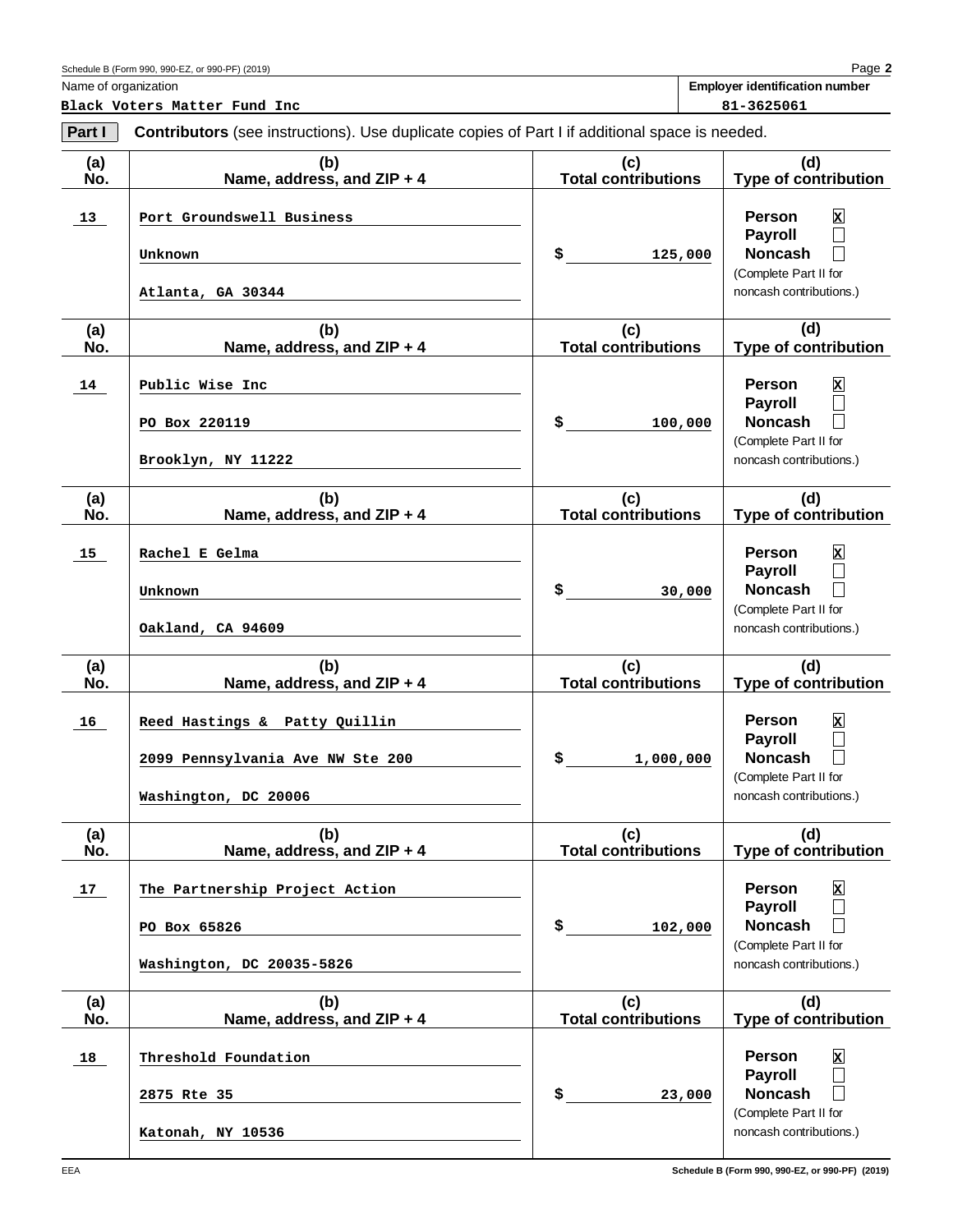EEA

Schedule B (Form 990, 990-EZ, or 990-PF) (2019)

Name of organization

**Black Voters Matter Fund Inc 81-3625061** 

**Part I** Contributors (see instructions). Use duplicate copies of Part I if additional space is needed.

| (a)<br>No. | (b)<br>Name, address, and ZIP + 4                                          | (c)<br><b>Total contributions</b> | (d)<br><b>Type of contribution</b>                                                                                                        |
|------------|----------------------------------------------------------------------------|-----------------------------------|-------------------------------------------------------------------------------------------------------------------------------------------|
| 19         | Tides Advocacy<br>1012 Torney Ave<br>San Francisco, CA 94129-1755          | \$<br>40,000                      | $\mathbf{x}$<br><b>Person</b><br>Payroll<br>$\Box$<br><b>Noncash</b><br>$\mathbb{L}$<br>(Complete Part II for<br>noncash contributions.)  |
|            |                                                                            |                                   |                                                                                                                                           |
| (a)<br>No. | (b)<br>Name, address, and ZIP + 4                                          | (c)<br><b>Total contributions</b> | (d)<br><b>Type of contribution</b>                                                                                                        |
| 20         | Way to Win Act<br>340 S Lemon Ave 1910                                     | \$<br>369,000                     | $\mathbf{x}$<br><b>Person</b><br><b>Payroll</b><br>$\Box$<br><b>Noncash</b><br>$\Box$                                                     |
|            | Walnut, CA 91789                                                           |                                   | (Complete Part II for<br>noncash contributions.)                                                                                          |
| (a)<br>No. | (b)<br>Name, address, and ZIP + 4                                          | (c)<br><b>Total contributions</b> | (d)<br><b>Type of contribution</b>                                                                                                        |
| 21         | Wellness Advocacy Fund<br>8171 Maple Lawn Blvd Ste 375<br>Fulton, MD 20759 | \$<br>200,000                     | $\mathbf{x}$<br><b>Person</b><br><b>Payroll</b><br>$\Box$<br><b>Noncash</b><br>$\Box$<br>(Complete Part II for<br>noncash contributions.) |
| (a)        | (b)                                                                        | (c)                               | (d)                                                                                                                                       |
| No.        | Name, address, and ZIP + 4                                                 | <b>Total contributions</b>        | <b>Type of contribution</b>                                                                                                               |
| 22         | Women's Donor Network<br>PO Box 2930<br>San Francisco, CA 94126            | \$<br>100,000                     | $\mathbf{x}$<br><b>Person</b><br>Payroll<br>$\Box$<br><b>Noncash</b><br>$\Box$<br>(Complete Part II for<br>noncash contributions.)        |
| (a)<br>No. | (b)<br>Name, address, and ZIP + 4                                          | (c)<br><b>Total contributions</b> | (d)<br><b>Type of contribution</b>                                                                                                        |
| 23         | Erin K Murphy<br>1212 LaClair St<br>Pittsburgh, PA 15218                   | \$<br>15,000                      | $\mathbf{x}$<br>Person<br><b>Payroll</b><br>$\Box$<br><b>Noncash</b><br>$\Box$<br>(Complete Part II for<br>noncash contributions.)        |
| (a)<br>No. | (b)<br>Name, address, and ZIP + 4                                          | (c)<br><b>Total contributions</b> | (d)<br><b>Type of contribution</b>                                                                                                        |
| 24         | Teresa S Klingenstein<br>1823 23rd St NW<br>Washington, DC 20008-4030      | \$<br>100,000                     | $\mathbf{x}$<br>Person<br><b>Payroll</b><br>$\Box$<br><b>Noncash</b><br>$\Box$<br>(Complete Part II for<br>noncash contributions.)        |

**Employer identification number**

**Schedule B (Form 990, 990-EZ, or 990-PF) (2019)**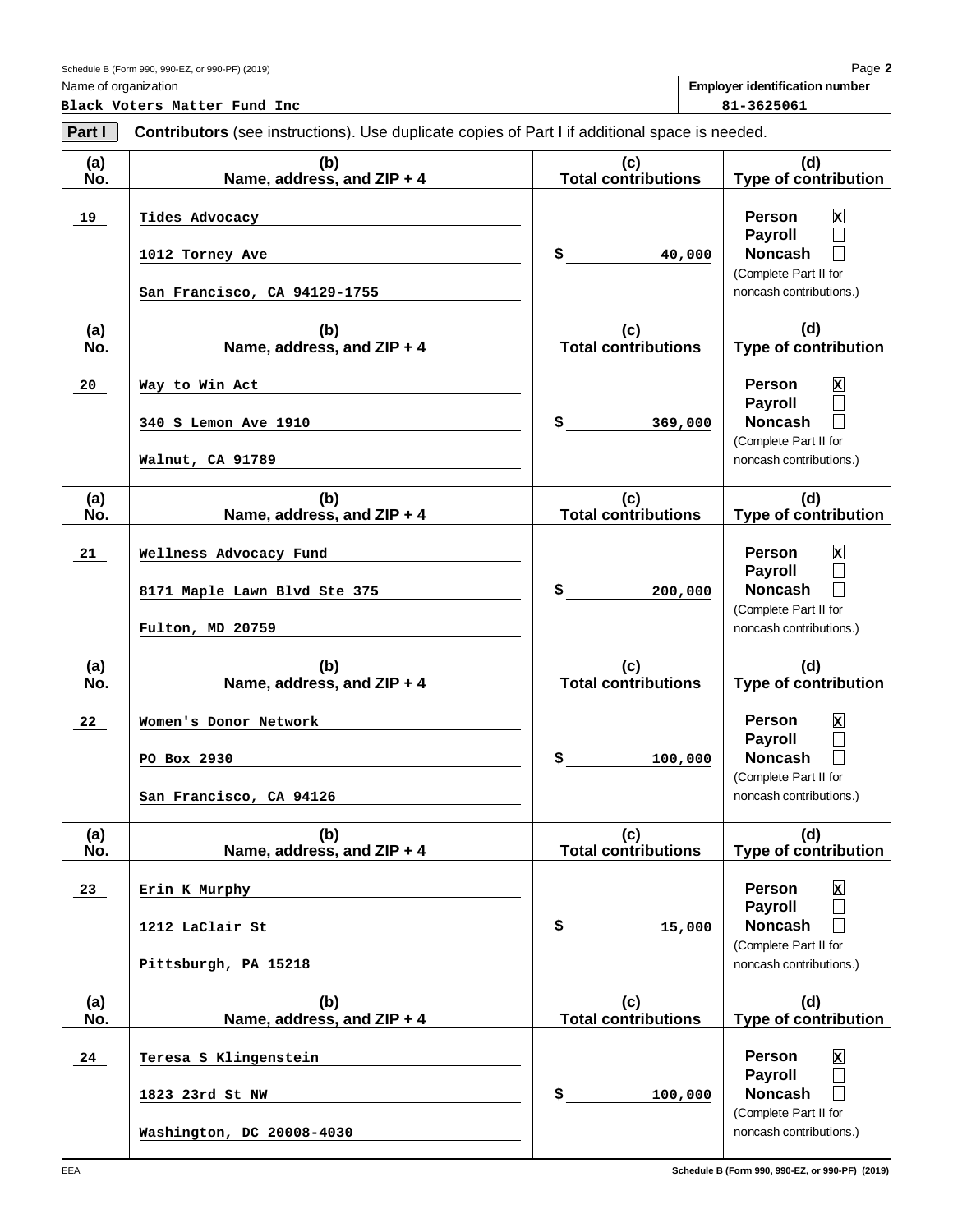| <b>SCHEDULE D</b> |  |
|-------------------|--|
| (Form 990)        |  |

## **Supplemental Financial Statements**

**Complete if the organization answered "Yes" on Form 990,**

**Part IV, line 6, 7, 8, 9, 10, 11a, 11b, 11c, 11d, 11e, 11f, 12a, or 12b.**

OMB No. 1545-0047

| 010 |  |
|-----|--|
|-----|--|

|                                                               |                                 |                                                                                                                                                                                                                                                      | Attach to Form 990.     |                                                    |    |                                       | <b>Open to Public</b>           |      |
|---------------------------------------------------------------|---------------------------------|------------------------------------------------------------------------------------------------------------------------------------------------------------------------------------------------------------------------------------------------------|-------------------------|----------------------------------------------------|----|---------------------------------------|---------------------------------|------|
| Department of the Treasury<br><b>Internal Revenue Service</b> |                                 | ► Go to www.irs.gov/Form990 for instructions and the latest information.                                                                                                                                                                             |                         |                                                    |    | Inspection                            |                                 |      |
|                                                               | Name of the organization        |                                                                                                                                                                                                                                                      |                         |                                                    |    | <b>Employer identification number</b> |                                 |      |
|                                                               |                                 | Black Voters Matter Fund Inc                                                                                                                                                                                                                         |                         |                                                    |    | 81-3625061                            |                                 |      |
| <b>Part I</b>                                                 |                                 | Organizations Maintaining Donor Advised Funds or Other Similar Funds or Accounts.                                                                                                                                                                    |                         |                                                    |    |                                       |                                 |      |
|                                                               |                                 | Complete if the organization answered "Yes" on Form 990, Part IV, line 6.                                                                                                                                                                            |                         |                                                    |    |                                       |                                 |      |
|                                                               |                                 |                                                                                                                                                                                                                                                      | (a) Donor advised funds |                                                    |    |                                       | (b) Funds and other accounts    |      |
| 1                                                             |                                 | Total number at end of year                                                                                                                                                                                                                          |                         |                                                    |    |                                       |                                 |      |
| 2                                                             |                                 | Aggregate value of contributions to (during year) $\ldots$ .                                                                                                                                                                                         |                         |                                                    |    |                                       |                                 |      |
| 3                                                             |                                 | Aggregate value of grants from (during year) $\ldots \ldots$                                                                                                                                                                                         |                         |                                                    |    |                                       |                                 |      |
| 4                                                             |                                 | Aggregate value at end of year                                                                                                                                                                                                                       |                         |                                                    |    |                                       |                                 |      |
| 5                                                             |                                 | Did the organization inform all donors and donor advisors in writing that the assets held in donor advised                                                                                                                                           |                         |                                                    |    |                                       |                                 |      |
|                                                               |                                 | funds are the organization's property, subject to the organization's exclusive legal control? $\ldots \ldots \ldots \ldots$                                                                                                                          |                         |                                                    |    |                                       | Yes                             | No   |
| 6                                                             |                                 | Did the organization inform all grantees, donors, and donor advisors in writing that grant funds can be used                                                                                                                                         |                         |                                                    |    |                                       |                                 |      |
|                                                               |                                 | only for charitable purposes and not for the benefit of the donor or donor advisor, or for any other purpose                                                                                                                                         |                         |                                                    |    |                                       |                                 |      |
|                                                               |                                 |                                                                                                                                                                                                                                                      |                         |                                                    |    |                                       | Yes                             | No   |
| <b>Part II</b>                                                |                                 | <b>Conservation Easements.</b>                                                                                                                                                                                                                       |                         |                                                    |    |                                       |                                 |      |
|                                                               |                                 | Complete if the organization answered "Yes" on Form 990, Part IV, line 7.                                                                                                                                                                            |                         |                                                    |    |                                       |                                 |      |
| 1                                                             |                                 | Purpose(s) of conservation easements held by the organization (check all that apply).                                                                                                                                                                |                         |                                                    |    |                                       |                                 |      |
|                                                               |                                 | Preservation of land for public use (e.g., recreation or education)                                                                                                                                                                                  |                         | Preservation of a historically important land area |    |                                       |                                 |      |
|                                                               | Protection of natural habitat   |                                                                                                                                                                                                                                                      |                         | Preservation of a certified historic structure     |    |                                       |                                 |      |
|                                                               | Preservation of open space      |                                                                                                                                                                                                                                                      |                         |                                                    |    |                                       |                                 |      |
| 2                                                             |                                 | Complete lines 2a through 2d if the organization held a qualified conservation contribution in the form of a conservation                                                                                                                            |                         |                                                    |    |                                       |                                 |      |
|                                                               |                                 | easement on the last day of the tax year.                                                                                                                                                                                                            |                         |                                                    |    |                                       | Held at the End of the Tax Year |      |
| а                                                             |                                 | Total number of conservation easements                                                                                                                                                                                                               |                         |                                                    | 2a |                                       |                                 |      |
| b                                                             |                                 | Total acreage restricted by conservation easements                                                                                                                                                                                                   |                         |                                                    | 2b |                                       |                                 |      |
| c                                                             |                                 | Number of conservation easements on a certified historic structure included in (a) $\ldots \ldots \ldots$                                                                                                                                            |                         |                                                    | 2c |                                       |                                 |      |
| d                                                             |                                 | Number of conservation easements included in (c) acquired after 7/25/06, and not on a                                                                                                                                                                |                         |                                                    |    |                                       |                                 |      |
|                                                               |                                 | historic structure listed in the National Register                                                                                                                                                                                                   |                         |                                                    | 2d |                                       |                                 |      |
| 3                                                             |                                 | Number of conservation easements modified, transferred, released, extinguished, or terminated by the organization during the                                                                                                                         |                         |                                                    |    |                                       |                                 |      |
|                                                               | tax year $\blacktriangleright$  |                                                                                                                                                                                                                                                      |                         |                                                    |    |                                       |                                 |      |
| 4                                                             |                                 | Number of states where property subject to conservation easement is located ►                                                                                                                                                                        |                         |                                                    |    |                                       |                                 |      |
| 5                                                             |                                 | Does the organization have a written policy regarding the periodic monitoring, inspection, handling of                                                                                                                                               |                         |                                                    |    |                                       |                                 |      |
|                                                               |                                 | violations, and enforcement of the conservation easements it holds?                                                                                                                                                                                  |                         |                                                    |    |                                       | Yes                             | No   |
| 6                                                             |                                 | Staff and volunteer hours devoted to monitoring, inspecting, handling of violations, and enforcing conservation easements during the year                                                                                                            |                         |                                                    |    |                                       |                                 |      |
|                                                               |                                 |                                                                                                                                                                                                                                                      |                         |                                                    |    |                                       |                                 |      |
| 7                                                             |                                 | Amount of expenses incurred in monitoring, inspecting, handling of violations, and enforcing conservation easements during the year                                                                                                                  |                         |                                                    |    |                                       |                                 |      |
|                                                               | ► \$                            |                                                                                                                                                                                                                                                      |                         |                                                    |    |                                       |                                 |      |
| 8                                                             |                                 | Does each conservation easement reported on line 2(d) above satisfy the requirements of section 170(h)(4)(B)(i)                                                                                                                                      |                         |                                                    |    |                                       |                                 |      |
|                                                               | and section $170(h)(4)(B)(ii)?$ |                                                                                                                                                                                                                                                      |                         |                                                    |    |                                       | ∣ Yes                           | ∣ No |
| 9                                                             |                                 | In Part XIII, describe how the organization reports conservation easements in its revenue and expense statement, and                                                                                                                                 |                         |                                                    |    |                                       |                                 |      |
|                                                               |                                 | balance sheet, and include, if applicable, the text of the footnote to the organization's financial statements that describes the                                                                                                                    |                         |                                                    |    |                                       |                                 |      |
|                                                               | <b>Part III</b>                 | organization's accounting for conservation easements.<br>Organizations Maintaining Collections of Art, Historical Treasures, or Other Similar Assets.                                                                                                |                         |                                                    |    |                                       |                                 |      |
|                                                               |                                 | Complete if the organization answered "Yes" on Form 990, Part IV, line 8.                                                                                                                                                                            |                         |                                                    |    |                                       |                                 |      |
| 1а                                                            |                                 | If the organization elected, as permitted under FASB ASC 958, not to report in its revenue statement and balance sheet works                                                                                                                         |                         |                                                    |    |                                       |                                 |      |
|                                                               |                                 |                                                                                                                                                                                                                                                      |                         |                                                    |    |                                       |                                 |      |
|                                                               |                                 | of art, historical treasures, or other similar assets held for public exhibition, education, or research in furtherance of public<br>service, provide, in Part XIII the text of the footnote to its financial statements that describes these items. |                         |                                                    |    |                                       |                                 |      |
|                                                               |                                 | If the organization elected, as permitted under FASB ASC 958, to report in its revenue statement and balance sheet works of                                                                                                                          |                         |                                                    |    |                                       |                                 |      |
| b                                                             |                                 | art, historical treasures, or other similar assets held for public exhibition, education, or research in furtherance of public service,                                                                                                              |                         |                                                    |    |                                       |                                 |      |
|                                                               |                                 | provide the following amounts relating to these items:                                                                                                                                                                                               |                         |                                                    |    |                                       |                                 |      |
|                                                               |                                 | Revenue included on Form 990, Part VIII, line 1 $\ldots \ldots \ldots \ldots \ldots \ldots \ldots \ldots \ldots \ldots \ldots$                                                                                                                       |                         |                                                    |    |                                       |                                 |      |
|                                                               |                                 |                                                                                                                                                                                                                                                      |                         |                                                    |    | $\triangleright$ \$                   |                                 |      |
| 2                                                             |                                 | If the organization received or held works of art, historical treasures, or other similar assets for financial gain, provide the                                                                                                                     |                         |                                                    |    |                                       |                                 |      |
|                                                               |                                 | following amounts required to be reported under FASB ASC 958 relating to these items:                                                                                                                                                                |                         |                                                    |    |                                       |                                 |      |
|                                                               |                                 | <b>a</b> Revenue included on Form 990, Part VIII, line 1 $\ldots \ldots \ldots \ldots \ldots \ldots \ldots \ldots \ldots \ldots \ldots \vdots$ \$                                                                                                    |                         |                                                    |    |                                       |                                 |      |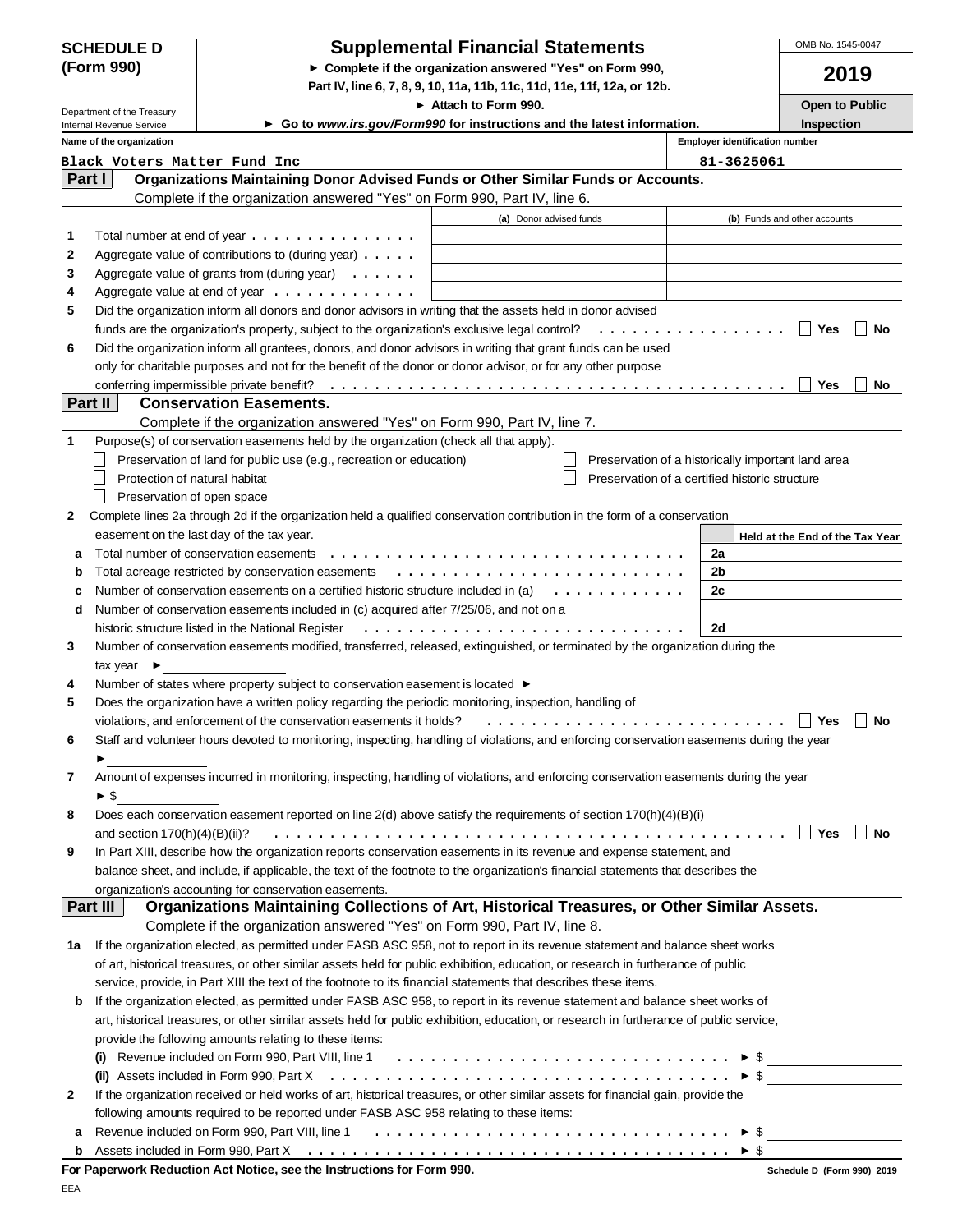|              | Black Voters Matter Fund Inc<br>Schedule D (Form 990) 2019                                                                                                       |                         |                |       |                           |    | 81-3625061           |                     |            | Page 2 |
|--------------|------------------------------------------------------------------------------------------------------------------------------------------------------------------|-------------------------|----------------|-------|---------------------------|----|----------------------|---------------------|------------|--------|
|              | Organizations Maintaining Collections of Art, Historical Treasures, or Other Similar Assets (continued)<br><b>Part III</b>                                       |                         |                |       |                           |    |                      |                     |            |        |
| 3            | Using the organization's acquisition, accession, and other records, check any of the following that make significant use of its                                  |                         |                |       |                           |    |                      |                     |            |        |
|              | collection items (check all that apply):                                                                                                                         |                         |                |       |                           |    |                      |                     |            |        |
| a            | Public exhibition                                                                                                                                                |                         | d              |       | Loan or exchange programs |    |                      |                     |            |        |
| b            | Scholarly research                                                                                                                                               |                         | е              | Other |                           |    |                      |                     |            |        |
| c            | Preservation for future generations                                                                                                                              |                         |                |       |                           |    |                      |                     |            |        |
| 4            | Provide a description of the organization's collections and explain how they further the organization's exempt purpose in Part                                   |                         |                |       |                           |    |                      |                     |            |        |
|              | XIII.                                                                                                                                                            |                         |                |       |                           |    |                      |                     |            |        |
| 5            |                                                                                                                                                                  |                         |                |       |                           |    |                      |                     |            |        |
|              | During the year, did the organization solicit or receive donations of art, historical treasures, or other similar                                                |                         |                |       |                           |    |                      |                     |            | No     |
|              | assets to be sold to raise funds rather than to be maintained as part of the organization's collection?.<br>Part IV<br><b>Escrow and Custodial Arrangements.</b> |                         |                |       |                           |    |                      | Yes                 |            |        |
|              | Complete if the organization answered "Yes" on Form 990, Part IV, line 9, or reported an amount on Form                                                          |                         |                |       |                           |    |                      |                     |            |        |
|              | 990, Part X, line 21.                                                                                                                                            |                         |                |       |                           |    |                      |                     |            |        |
|              |                                                                                                                                                                  |                         |                |       |                           |    |                      |                     |            |        |
| 1а           | Is the organization an agent, trustee, custodian or other intermediary for contributions or other assets not                                                     |                         |                |       |                           |    |                      |                     |            |        |
|              | included on Form 990, Part X?                                                                                                                                    |                         |                |       |                           |    |                      | Yes                 |            | No     |
| b            | If "Yes," explain the arrangement in Part XIII and complete the following table:                                                                                 |                         |                |       |                           |    |                      |                     |            |        |
|              |                                                                                                                                                                  |                         |                |       |                           |    |                      | Amount              |            |        |
| c            | Beginning balance                                                                                                                                                |                         |                |       |                           | 1c |                      |                     |            |        |
| d            |                                                                                                                                                                  |                         |                |       |                           | 1d |                      |                     |            |        |
| е            | Distributions during the year $\dots \dots \dots \dots \dots \dots \dots \dots \dots \dots \dots \dots \dots$                                                    |                         |                |       |                           | 1e |                      |                     |            |        |
| f            | Ending balance                                                                                                                                                   |                         |                |       |                           | 1f |                      |                     |            |        |
| 2a           | Did the organization include an amount on Form 990, Part X, line 21, for escrow or custodial account liability?   Yes                                            |                         |                |       |                           |    |                      |                     |            | No     |
| b            |                                                                                                                                                                  |                         |                |       |                           |    |                      |                     |            |        |
|              | <b>Endowment Funds.</b><br>Part V                                                                                                                                |                         |                |       |                           |    |                      |                     |            |        |
|              | Complete if the organization answered "Yes" on Form 990, Part IV, line 10.                                                                                       |                         |                |       |                           |    |                      |                     |            |        |
|              |                                                                                                                                                                  | (a) Current year        | (b) Prior year |       | (c) Two years back        |    | (d) Three years back | (e) Four years back |            |        |
| 1а           | Beginning of year balance<br>1.1.1.1.1                                                                                                                           |                         |                |       |                           |    |                      |                     |            |        |
| b            | Contributions<br>.                                                                                                                                               |                         |                |       |                           |    |                      |                     |            |        |
| c            | Net investment earnings, gains, and                                                                                                                              |                         |                |       |                           |    |                      |                     |            |        |
|              | $losses$                                                                                                                                                         |                         |                |       |                           |    |                      |                     |            |        |
| d            | Grants or scholarships<br>.                                                                                                                                      |                         |                |       |                           |    |                      |                     |            |        |
| е            | Other expenditures for facilities and                                                                                                                            |                         |                |       |                           |    |                      |                     |            |        |
|              | programs                                                                                                                                                         |                         |                |       |                           |    |                      |                     |            |        |
| f            | Administrative expenses<br>$\cdots$                                                                                                                              |                         |                |       |                           |    |                      |                     |            |        |
| g            | End of year balance<br>.                                                                                                                                         |                         |                |       |                           |    |                      |                     |            |        |
| $\mathbf{2}$ | Provide the estimated percentage of the current year end balance (line 1g, column (a)) held as:                                                                  |                         |                |       |                           |    |                      |                     |            |        |
|              | Board designated or quasi-endowment ▶                                                                                                                            |                         |                |       |                           |    |                      |                     |            |        |
|              | %                                                                                                                                                                |                         |                |       |                           |    |                      |                     |            |        |
| b            | Permanent endowment ▶<br>$\frac{0}{0}$                                                                                                                           |                         |                |       |                           |    |                      |                     |            |        |
| c            | Term endowment ▶                                                                                                                                                 |                         |                |       |                           |    |                      |                     |            |        |
|              | The percentages on lines 2a, 2b, and 2c should equal 100%.                                                                                                       |                         |                |       |                           |    |                      |                     |            |        |
| За           | Are there endowment funds not in the possession of the organization that are held and administered for the                                                       |                         |                |       |                           |    |                      |                     |            |        |
|              | organization by:                                                                                                                                                 |                         |                |       |                           |    |                      |                     | <b>Yes</b> | No     |
|              | Unrelated organizations<br>$\left( 1\right)$                                                                                                                     |                         |                |       |                           |    |                      | 3a(i)               |            |        |
|              | (ii) Related organizations                                                                                                                                       |                         |                |       |                           |    |                      | 3a(ii)              |            |        |
| b            |                                                                                                                                                                  |                         |                |       |                           |    |                      | 3b                  |            |        |
| 4            | Describe in Part XIII the intended uses of the organization's endowment funds.                                                                                   |                         |                |       |                           |    |                      |                     |            |        |
|              | <b>Part VI</b><br>Land, Buildings, and Equipment.                                                                                                                |                         |                |       |                           |    |                      |                     |            |        |
|              | Complete if the organization answered "Yes" on Form 990, Part IV, line 11a. See Form 990, Part X, line 10.                                                       |                         |                |       |                           |    |                      |                     |            |        |
|              | Description of property                                                                                                                                          | (a) Cost or other basis |                |       | (b) Cost or other basis   |    | (c) Accumulated      | (d) Book value      |            |        |
|              |                                                                                                                                                                  | (investment)            |                |       | (other)                   |    | depreciation         |                     |            |        |
| 1a           | Land<br>.                                                                                                                                                        |                         |                |       |                           |    |                      |                     |            |        |
| b            | <b>Buildings</b><br>.                                                                                                                                            |                         |                |       |                           |    |                      |                     |            |        |
| с            | Leasehold improvements<br>.                                                                                                                                      |                         |                |       |                           |    |                      |                     |            |        |
| d            | Equipment<br>.                                                                                                                                                   |                         | 5,467          |       |                           |    | 450                  |                     |            | 5,017  |
| е            | Other                                                                                                                                                            |                         |                |       |                           |    |                      |                     |            |        |
|              | Total. Add lines 1a through 1e. (Column (d) must equal Form 990, Part X, column (B), line 10c.) ▶                                                                |                         |                |       |                           |    |                      |                     |            | 5,017  |

**Schedule D (Form 990) 2019**

EEA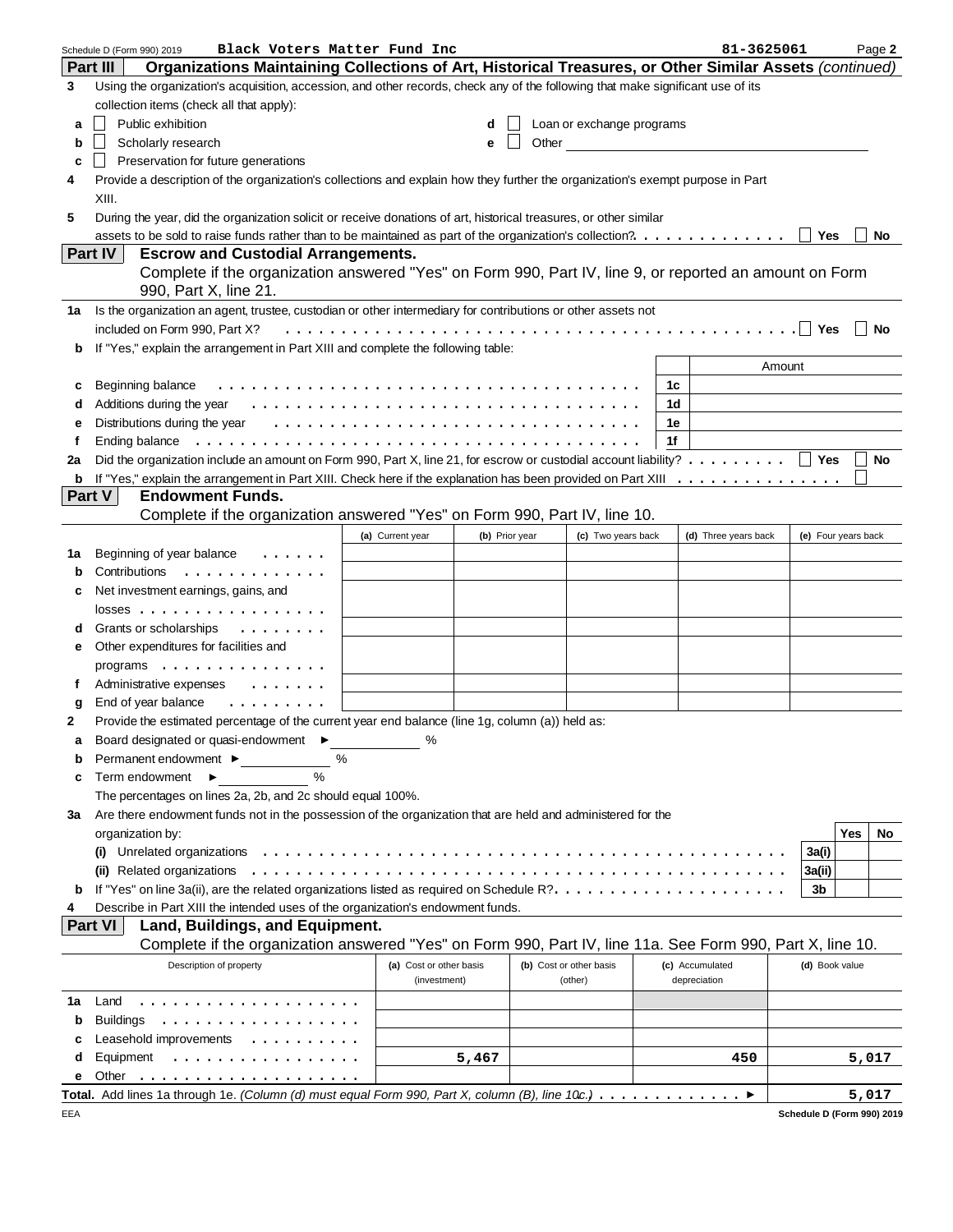| <b>Part VII</b>           | <b>Investments - Other Securities.</b>                                                                                                                                                                                                               |                |                |   |                                  |  |
|---------------------------|------------------------------------------------------------------------------------------------------------------------------------------------------------------------------------------------------------------------------------------------------|----------------|----------------|---|----------------------------------|--|
|                           | Complete if the organization answered "Yes" on Form 990, Part IV, line 11b. See Form 990, Part X, line 12.                                                                                                                                           |                |                |   |                                  |  |
|                           | (a) Description of security or category                                                                                                                                                                                                              |                | (b) Book value |   | (c) Method of valuation:         |  |
|                           | (including name of security)                                                                                                                                                                                                                         |                |                |   | Cost or end-of-year market value |  |
| (1) Financial derivatives |                                                                                                                                                                                                                                                      |                |                |   |                                  |  |
|                           | (2) Closely-held equity interests<br>.                                                                                                                                                                                                               |                |                |   |                                  |  |
| (3) Other                 |                                                                                                                                                                                                                                                      |                |                |   |                                  |  |
| (A)                       |                                                                                                                                                                                                                                                      |                |                |   |                                  |  |
| (B)                       |                                                                                                                                                                                                                                                      |                |                |   |                                  |  |
| (C)                       |                                                                                                                                                                                                                                                      |                |                |   |                                  |  |
| (D)<br>(E)                |                                                                                                                                                                                                                                                      |                |                |   |                                  |  |
| (F)                       |                                                                                                                                                                                                                                                      |                |                |   |                                  |  |
| (G)                       |                                                                                                                                                                                                                                                      |                |                |   |                                  |  |
| (H)                       |                                                                                                                                                                                                                                                      |                |                |   |                                  |  |
|                           | Total. (Column (b) must equal Form 990, Part X, col. (B) line 12.). $\ldots$                                                                                                                                                                         |                |                |   |                                  |  |
| <b>Part VIII</b>          | <b>Investments - Program Related.</b>                                                                                                                                                                                                                |                |                |   |                                  |  |
|                           | Complete if the organization answered "Yes" on Form 990, Part IV, line 11c. See Form 990, Part X, line 13.                                                                                                                                           |                |                |   |                                  |  |
|                           | (a) Description of investment                                                                                                                                                                                                                        |                | (b) Book value |   | (c) Method of valuation:         |  |
|                           |                                                                                                                                                                                                                                                      |                |                |   | Cost or end-of-year market value |  |
| (1)                       |                                                                                                                                                                                                                                                      |                |                |   |                                  |  |
| (2)                       |                                                                                                                                                                                                                                                      |                |                |   |                                  |  |
| (3)                       |                                                                                                                                                                                                                                                      |                |                |   |                                  |  |
| (4)                       |                                                                                                                                                                                                                                                      |                |                |   |                                  |  |
| (5)                       |                                                                                                                                                                                                                                                      |                |                |   |                                  |  |
| (6)                       |                                                                                                                                                                                                                                                      |                |                |   |                                  |  |
| (7)                       |                                                                                                                                                                                                                                                      |                |                |   |                                  |  |
| (8)                       |                                                                                                                                                                                                                                                      |                |                |   |                                  |  |
| (9)                       |                                                                                                                                                                                                                                                      |                |                |   |                                  |  |
| Part IX                   | Total. (Column (b) must equal Form 990, Part X, col. (B) line 13.). $\ldots$ .                                                                                                                                                                       |                |                |   |                                  |  |
|                           | <b>Other Assets.</b><br>Complete if the organization answered "Yes" on Form 990, Part IV, line 11d. See Form 990, Part X, line 15.                                                                                                                   |                |                |   |                                  |  |
|                           |                                                                                                                                                                                                                                                      |                |                |   |                                  |  |
| (1)                       | (a) Description                                                                                                                                                                                                                                      |                |                |   | (b) Book value                   |  |
| (2)                       |                                                                                                                                                                                                                                                      |                |                |   |                                  |  |
| (3)                       |                                                                                                                                                                                                                                                      |                |                |   |                                  |  |
| (4)                       |                                                                                                                                                                                                                                                      |                |                |   |                                  |  |
| (5)                       |                                                                                                                                                                                                                                                      |                |                |   |                                  |  |
| (6)                       |                                                                                                                                                                                                                                                      |                |                |   |                                  |  |
| (7)                       |                                                                                                                                                                                                                                                      |                |                |   |                                  |  |
| (8)                       |                                                                                                                                                                                                                                                      |                |                |   |                                  |  |
| (9)                       |                                                                                                                                                                                                                                                      |                |                |   |                                  |  |
|                           | Total. (Column (b) must equal Form 990, Part X, col. (B) line 15.). $\dots \dots \dots \dots \dots$                                                                                                                                                  |                |                | ▶ |                                  |  |
| Part X                    | <b>Other Liabilities.</b>                                                                                                                                                                                                                            |                |                |   |                                  |  |
|                           | Complete if the organization answered "Yes" on Form 990, Part IV, line 11e or 11f. See Form 990, Part X,<br>line 25.                                                                                                                                 |                |                |   |                                  |  |
| 1.                        | (a) Description of liability                                                                                                                                                                                                                         | (b) Book value |                |   |                                  |  |
| (1) Federal income taxes  |                                                                                                                                                                                                                                                      |                |                |   |                                  |  |
| (2)                       |                                                                                                                                                                                                                                                      |                |                |   |                                  |  |
| (3)                       |                                                                                                                                                                                                                                                      |                |                |   |                                  |  |
| (4)                       |                                                                                                                                                                                                                                                      |                |                |   |                                  |  |
| (5)                       |                                                                                                                                                                                                                                                      |                |                |   |                                  |  |
| (6)                       |                                                                                                                                                                                                                                                      |                |                |   |                                  |  |
| (7)                       |                                                                                                                                                                                                                                                      |                |                |   |                                  |  |
| (8)                       |                                                                                                                                                                                                                                                      |                |                |   |                                  |  |
| (9)                       |                                                                                                                                                                                                                                                      |                |                |   |                                  |  |
|                           | Total. (Column (b) must equal Form 990, Part X, col. (B) line $25$ .). $\blacktriangleright$<br>2. Liability for uncertain tax positions. In Part XIII, provide the text of the footnote to the organization's financial statements that reports the |                |                |   |                                  |  |

**2.** Liability for uncertain tax positions. In Part XIII, provide the text of the footnote to the organization's financial statements that reports the organization's liability for uncertain tax positions under FASB ASC 740. Check here if the text of the footnote has been provided in Part XIII. . . . . .

 $\Box$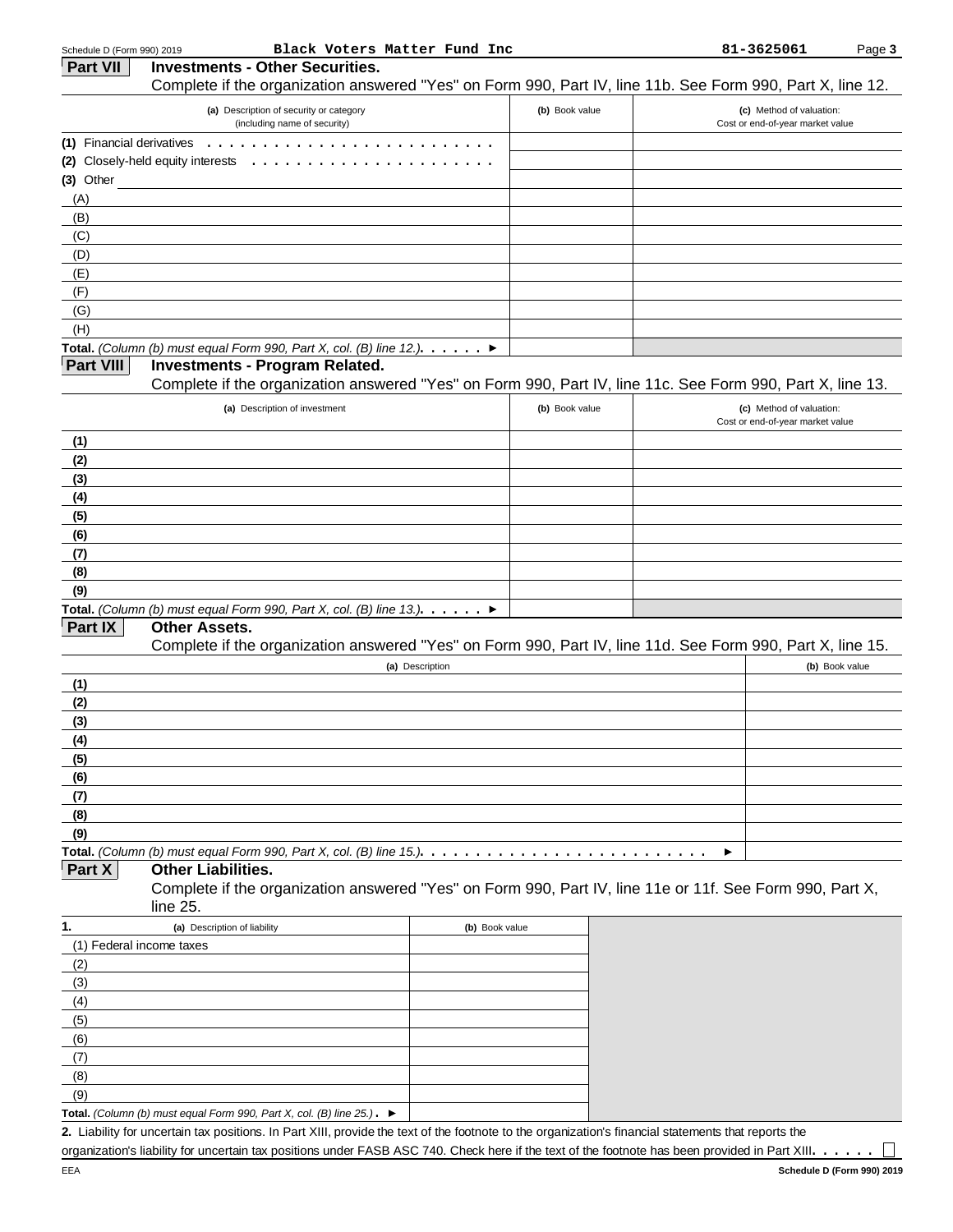|              | Schedule D (Form 990) 2019<br>Black Voters Matter Fund Inc                                                                                                             | 81-3625061 | Page 4 |
|--------------|------------------------------------------------------------------------------------------------------------------------------------------------------------------------|------------|--------|
|              | Reconciliation of Revenue per Audited Financial Statements With Revenue per Return.<br>Part XI                                                                         |            |        |
|              | Complete if the organization answered "Yes" on Form 990, Part IV, line 12a.                                                                                            |            |        |
| $\mathbf{1}$ |                                                                                                                                                                        | 1          |        |
| $\mathbf{2}$ | Amounts included on line 1 but not on Form 990, Part VIII, line 12:                                                                                                    |            |        |
| a            | 2a                                                                                                                                                                     |            |        |
| b            | 2 <sub>b</sub>                                                                                                                                                         |            |        |
| C            | 2c                                                                                                                                                                     |            |        |
| d            | <b>2d</b>                                                                                                                                                              |            |        |
| e            |                                                                                                                                                                        | 2е         |        |
| 3            | Subtract line 2e from line 1 $\dots$ , $\dots$ , $\dots$ , $\dots$ , $\dots$ , $\dots$ , $\dots$ , $\dots$ , $\dots$ , $\dots$ , $\dots$ , $\dots$ , $\dots$ , $\dots$ | 3          |        |
| 4            | Amounts included on Form 990, Part VIII, line 12, but not on line 1:                                                                                                   |            |        |
| a            | Investment expenses not included on Form 990, Part VIII, line 7b<br>4a                                                                                                 |            |        |
| b            | 4 <sub>b</sub>                                                                                                                                                         |            |        |
| c            | Add lines 4a and 4b engage and a series and a series and a series and a series are a series and a series of                                                            | 4c         |        |
| 5            | Total revenue. Add lines 3 and 4c. (This must equal Form 990, Part I, line 12.).                                                                                       | 5          |        |
|              | <b>Part XII</b><br>Reconciliation of Expenses per Audited Financial Statements With Expenses per Return.                                                               |            |        |
|              | Complete if the organization answered "Yes" on Form 990, Part IV, line 12a.                                                                                            |            |        |
| $\mathbf 1$  | Total expenses and losses per audited financial statements                                                                                                             | 1          |        |
| $\mathbf{2}$ | Amounts included on line 1 but not on Form 990, Part IX, line 25:                                                                                                      |            |        |
| a            | 2a                                                                                                                                                                     |            |        |
| b            | 2 <sub>b</sub>                                                                                                                                                         |            |        |
| c            | 2c                                                                                                                                                                     |            |        |
| d            | 2d                                                                                                                                                                     |            |        |
| e            |                                                                                                                                                                        | 2e         |        |
| 3            |                                                                                                                                                                        | 3          |        |
| 4            | Amounts included on Form 990, Part IX, line 25, but not on line 1:                                                                                                     |            |        |
| a            | Investment expenses not included on Form 990, Part VIII, line $7b \ldots \ldots$<br>4a                                                                                 |            |        |
| b            | 4 <sub>b</sub>                                                                                                                                                         |            |        |
| c            |                                                                                                                                                                        | 4c         |        |
| 5.           | Total expenses. Add lines 3 and 4c. (This must equal Form 990, Part I, line 18.).                                                                                      | 5          |        |
|              | Part XIII<br><b>Supplemental Information.</b>                                                                                                                          |            |        |

Provide the descriptions required for Part II, lines 3, 5, and 9; Part III, lines 1a and 4; Part IV, lines 1b and 2b; Part V, line 4; Part X, line 2; Part XI, lines 2d and 4b; and Part XII, lines 2d and 4b. Also complete this part to provide any additional information.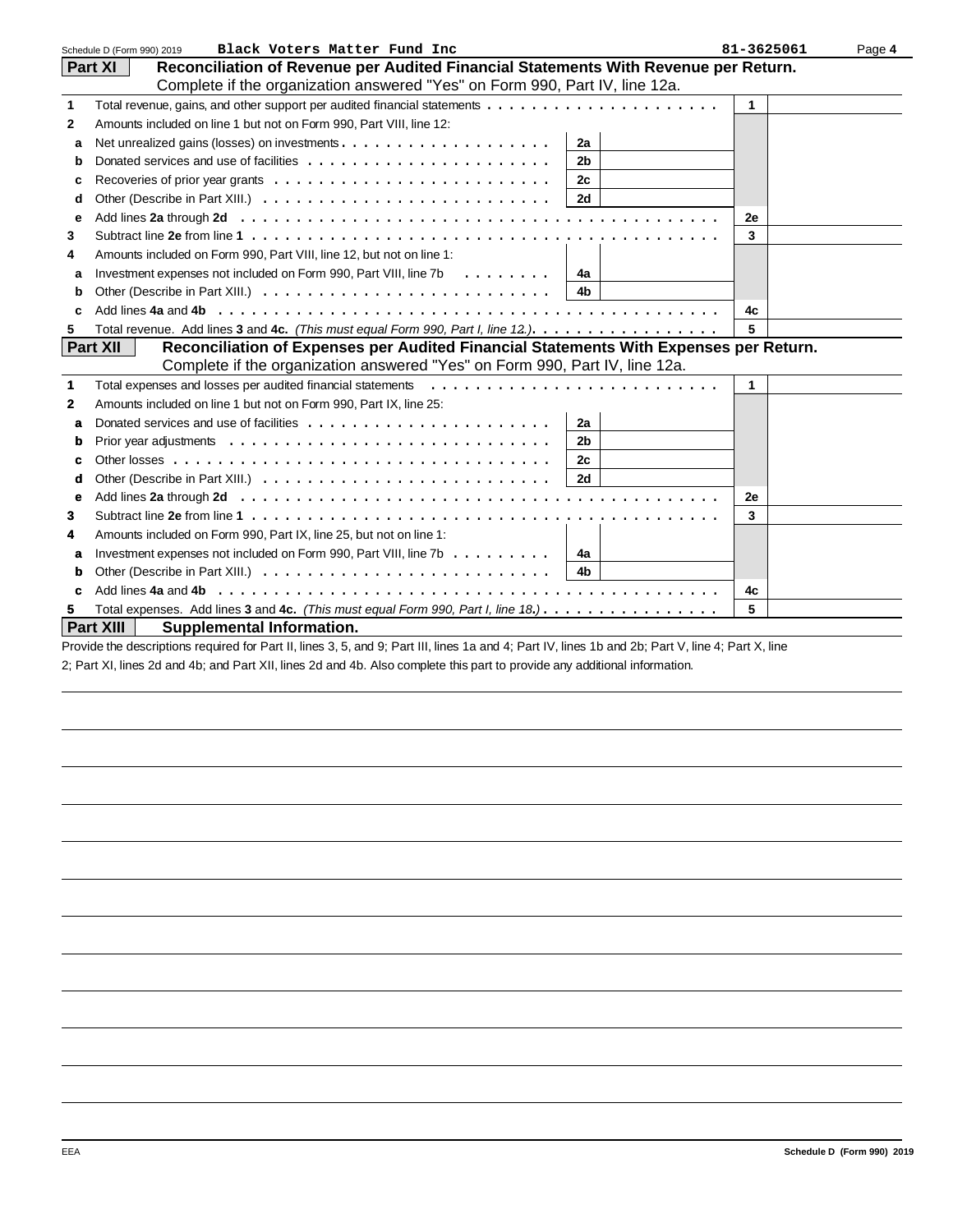| MFC 1                      | <b>Federal Supporting Statements</b>                                                                            | 2019<br><b>PG01</b>         |  |
|----------------------------|-----------------------------------------------------------------------------------------------------------------|-----------------------------|--|
| Name(s) as shown on return | Black Voters Matter Fund Inc                                                                                    | Tax ID Number<br>81-3625061 |  |
|                            | Form 3115, Part II, Line 15                                                                                     | Statement $#2-1$            |  |
| Trade(S) Or Business       |                                                                                                                 |                             |  |
|                            | We are a nonprofit organization whose goal is to increase power in our<br>communities through effective voting. |                             |  |
|                            |                                                                                                                 |                             |  |
|                            |                                                                                                                 |                             |  |
|                            |                                                                                                                 |                             |  |
|                            |                                                                                                                 |                             |  |
|                            |                                                                                                                 |                             |  |
|                            |                                                                                                                 |                             |  |
|                            |                                                                                                                 |                             |  |
|                            |                                                                                                                 |                             |  |
|                            |                                                                                                                 |                             |  |
|                            |                                                                                                                 |                             |  |
|                            |                                                                                                                 |                             |  |
|                            |                                                                                                                 |                             |  |
|                            |                                                                                                                 |                             |  |
|                            |                                                                                                                 |                             |  |
|                            |                                                                                                                 |                             |  |
|                            |                                                                                                                 |                             |  |
|                            |                                                                                                                 |                             |  |
|                            |                                                                                                                 |                             |  |
|                            |                                                                                                                 |                             |  |
|                            |                                                                                                                 |                             |  |
|                            |                                                                                                                 |                             |  |
|                            |                                                                                                                 |                             |  |
|                            |                                                                                                                 |                             |  |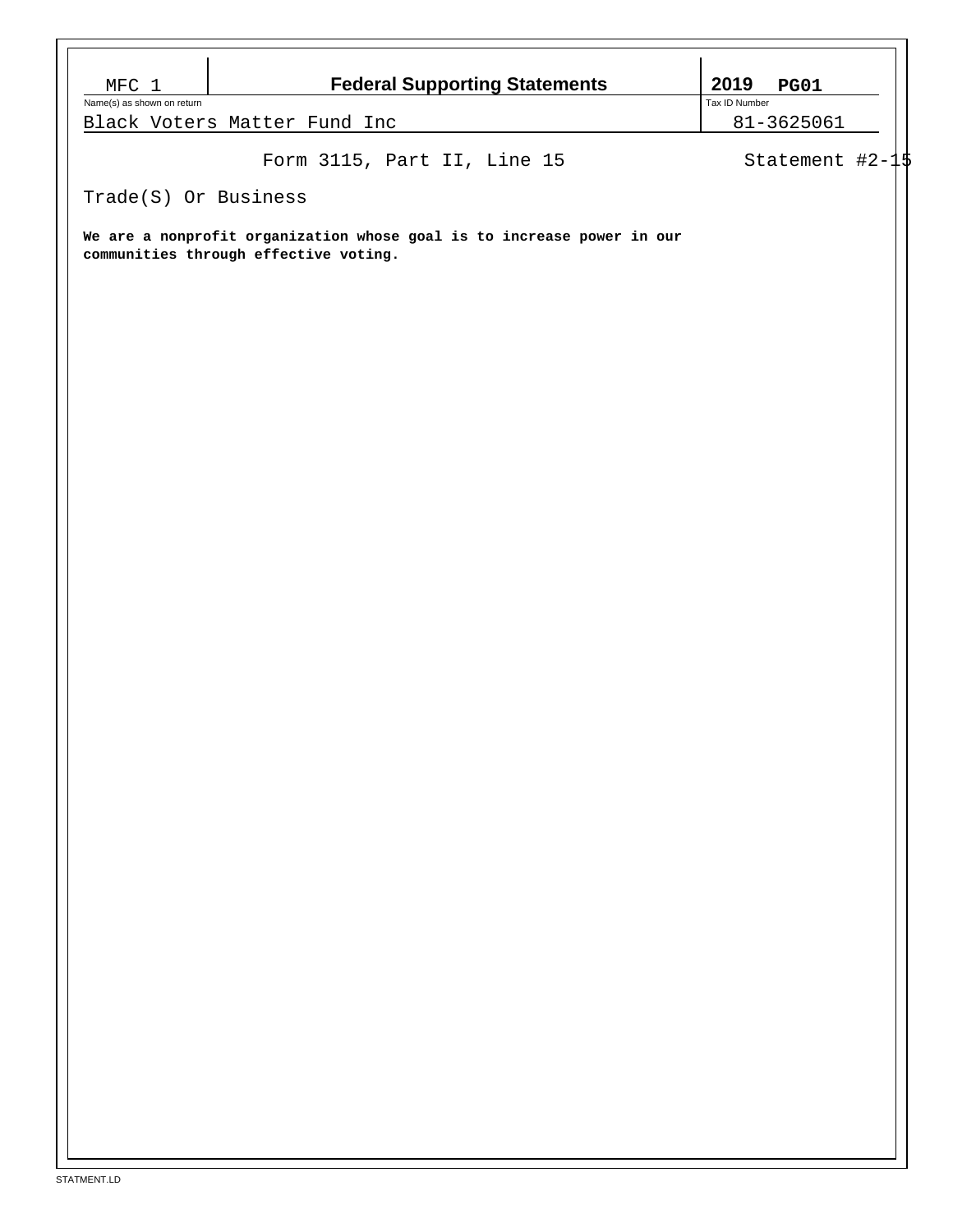| Governments, and Individuals in the United States<br>2019<br>(Form 990)<br>Complete if the organization answered "Yes" on Form 990, Part IV, line 21 or 22.<br><b>Open to Public</b><br>Attach to Form 990.<br><b>Inspection</b><br>► Go to www.irs.gov/Form990 for the latest information.<br>Internal Revenue Service<br><b>Employer identification number</b><br>Name of the organization<br>Black Voters Matter Fund Inc<br>81-3625061<br><b>General Information on Grants and Assistance</b><br>Part I<br>Does the organization maintain records to substantiate the amount of the grants or assistance, the grantees' eligibility for the grants or assistance, and<br>$\mathbf 1$<br>X <sub>Yes</sub><br>∣ No<br>2 Describe in Part IV the organization's procedures for monitoring the use of grant funds in the United States.<br>Part II<br>Grants and Other Assistance to Domestic Organizations and Domestic Governments. Complete if the organization answered "Yes" on Form 990,<br>Part IV, line 21, for any recipient that received more than \$5,000. Part II can be duplicated if additional space is needed.<br>(f) Method of valuation<br>(a) Name and address of organization<br>$(b)$ EIN<br>1<br>(c) IRC section<br>(d) Amount of cash<br>(e) Amount of non-<br>(g) Description of<br>(h) Purpose of grant<br>(book, FMV, appraisal,<br>(if applicable)<br>cash assistance<br>noncash assistance<br>or government<br>or assistance<br>grant<br>other)<br>(1)Action for the People<br>Unknown<br>Atlanta, GA 30344<br>83-1105672<br>5,000<br>(2) Audacity Group Social Enter<br>1212 Red Banks Rd D4<br>Greenville, NC 27858<br>46-0811019<br>7,000<br>(3) Bibb Co Voters League Inc<br>2594 Saratoga Dr<br>Macon, GA 31211<br>27-1478986<br>5,000<br>(4) Black Leaders Organizing fo<br>3500 N 26th St<br>Milwaukee, WI 53206<br>51-0198509<br>501(c)(4)<br>10,000<br>(5) Carter Perriot Group<br><b>3510 Rue Denise</b><br>81-2923952<br>New Orleans, LA 70131<br>501(c)(3)<br>13,001<br>(6) Delta Sigma Theta Sorority<br>1707 New Hampshire Ave NW<br>Washington, DC 20009<br>10,000<br>(7) James L Barnes CDC<br>31-1710747<br>501(c)(3)<br>5,000<br>(8) Kinkead Housing Foundation<br>20-5761971<br>501(c)(3)<br>5,000<br>(9) Leaders Igniting Transforma<br>2201 N Dr Martin Luther King D<br>82-3166802<br>501(c)(4)<br>10,000<br>83-3644231<br>6,500<br>501(c)(3)<br>Enter total number of section 501(c)(3) and government organizations listed in the line 1 table<br>$\mathbf{2}$<br>9<br>3 | <b>SCHEDULE I</b>               | <b>Grants and Other Assistance to Organizations,</b> |  |  | OMB No. 1545-0047 |  |
|-------------------------------------------------------------------------------------------------------------------------------------------------------------------------------------------------------------------------------------------------------------------------------------------------------------------------------------------------------------------------------------------------------------------------------------------------------------------------------------------------------------------------------------------------------------------------------------------------------------------------------------------------------------------------------------------------------------------------------------------------------------------------------------------------------------------------------------------------------------------------------------------------------------------------------------------------------------------------------------------------------------------------------------------------------------------------------------------------------------------------------------------------------------------------------------------------------------------------------------------------------------------------------------------------------------------------------------------------------------------------------------------------------------------------------------------------------------------------------------------------------------------------------------------------------------------------------------------------------------------------------------------------------------------------------------------------------------------------------------------------------------------------------------------------------------------------------------------------------------------------------------------------------------------------------------------------------------------------------------------------------------------------------------------------------------------------------------------------------------------------------------------------------------------------------------------------------------------------------------------------------------------------------------------------------------------------------------------------------------------------------------------------------------------------------------------------------------------------------------------------------------------------------|---------------------------------|------------------------------------------------------|--|--|-------------------|--|
| 17                                                                                                                                                                                                                                                                                                                                                                                                                                                                                                                                                                                                                                                                                                                                                                                                                                                                                                                                                                                                                                                                                                                                                                                                                                                                                                                                                                                                                                                                                                                                                                                                                                                                                                                                                                                                                                                                                                                                                                                                                                                                                                                                                                                                                                                                                                                                                                                                                                                                                                                            |                                 |                                                      |  |  |                   |  |
|                                                                                                                                                                                                                                                                                                                                                                                                                                                                                                                                                                                                                                                                                                                                                                                                                                                                                                                                                                                                                                                                                                                                                                                                                                                                                                                                                                                                                                                                                                                                                                                                                                                                                                                                                                                                                                                                                                                                                                                                                                                                                                                                                                                                                                                                                                                                                                                                                                                                                                                               |                                 |                                                      |  |  |                   |  |
|                                                                                                                                                                                                                                                                                                                                                                                                                                                                                                                                                                                                                                                                                                                                                                                                                                                                                                                                                                                                                                                                                                                                                                                                                                                                                                                                                                                                                                                                                                                                                                                                                                                                                                                                                                                                                                                                                                                                                                                                                                                                                                                                                                                                                                                                                                                                                                                                                                                                                                                               | Department of the Treasury      |                                                      |  |  |                   |  |
|                                                                                                                                                                                                                                                                                                                                                                                                                                                                                                                                                                                                                                                                                                                                                                                                                                                                                                                                                                                                                                                                                                                                                                                                                                                                                                                                                                                                                                                                                                                                                                                                                                                                                                                                                                                                                                                                                                                                                                                                                                                                                                                                                                                                                                                                                                                                                                                                                                                                                                                               |                                 |                                                      |  |  |                   |  |
|                                                                                                                                                                                                                                                                                                                                                                                                                                                                                                                                                                                                                                                                                                                                                                                                                                                                                                                                                                                                                                                                                                                                                                                                                                                                                                                                                                                                                                                                                                                                                                                                                                                                                                                                                                                                                                                                                                                                                                                                                                                                                                                                                                                                                                                                                                                                                                                                                                                                                                                               |                                 |                                                      |  |  |                   |  |
|                                                                                                                                                                                                                                                                                                                                                                                                                                                                                                                                                                                                                                                                                                                                                                                                                                                                                                                                                                                                                                                                                                                                                                                                                                                                                                                                                                                                                                                                                                                                                                                                                                                                                                                                                                                                                                                                                                                                                                                                                                                                                                                                                                                                                                                                                                                                                                                                                                                                                                                               |                                 |                                                      |  |  |                   |  |
|                                                                                                                                                                                                                                                                                                                                                                                                                                                                                                                                                                                                                                                                                                                                                                                                                                                                                                                                                                                                                                                                                                                                                                                                                                                                                                                                                                                                                                                                                                                                                                                                                                                                                                                                                                                                                                                                                                                                                                                                                                                                                                                                                                                                                                                                                                                                                                                                                                                                                                                               |                                 |                                                      |  |  |                   |  |
|                                                                                                                                                                                                                                                                                                                                                                                                                                                                                                                                                                                                                                                                                                                                                                                                                                                                                                                                                                                                                                                                                                                                                                                                                                                                                                                                                                                                                                                                                                                                                                                                                                                                                                                                                                                                                                                                                                                                                                                                                                                                                                                                                                                                                                                                                                                                                                                                                                                                                                                               |                                 |                                                      |  |  |                   |  |
|                                                                                                                                                                                                                                                                                                                                                                                                                                                                                                                                                                                                                                                                                                                                                                                                                                                                                                                                                                                                                                                                                                                                                                                                                                                                                                                                                                                                                                                                                                                                                                                                                                                                                                                                                                                                                                                                                                                                                                                                                                                                                                                                                                                                                                                                                                                                                                                                                                                                                                                               |                                 |                                                      |  |  |                   |  |
|                                                                                                                                                                                                                                                                                                                                                                                                                                                                                                                                                                                                                                                                                                                                                                                                                                                                                                                                                                                                                                                                                                                                                                                                                                                                                                                                                                                                                                                                                                                                                                                                                                                                                                                                                                                                                                                                                                                                                                                                                                                                                                                                                                                                                                                                                                                                                                                                                                                                                                                               |                                 |                                                      |  |  |                   |  |
|                                                                                                                                                                                                                                                                                                                                                                                                                                                                                                                                                                                                                                                                                                                                                                                                                                                                                                                                                                                                                                                                                                                                                                                                                                                                                                                                                                                                                                                                                                                                                                                                                                                                                                                                                                                                                                                                                                                                                                                                                                                                                                                                                                                                                                                                                                                                                                                                                                                                                                                               |                                 |                                                      |  |  |                   |  |
|                                                                                                                                                                                                                                                                                                                                                                                                                                                                                                                                                                                                                                                                                                                                                                                                                                                                                                                                                                                                                                                                                                                                                                                                                                                                                                                                                                                                                                                                                                                                                                                                                                                                                                                                                                                                                                                                                                                                                                                                                                                                                                                                                                                                                                                                                                                                                                                                                                                                                                                               |                                 |                                                      |  |  |                   |  |
|                                                                                                                                                                                                                                                                                                                                                                                                                                                                                                                                                                                                                                                                                                                                                                                                                                                                                                                                                                                                                                                                                                                                                                                                                                                                                                                                                                                                                                                                                                                                                                                                                                                                                                                                                                                                                                                                                                                                                                                                                                                                                                                                                                                                                                                                                                                                                                                                                                                                                                                               |                                 |                                                      |  |  |                   |  |
|                                                                                                                                                                                                                                                                                                                                                                                                                                                                                                                                                                                                                                                                                                                                                                                                                                                                                                                                                                                                                                                                                                                                                                                                                                                                                                                                                                                                                                                                                                                                                                                                                                                                                                                                                                                                                                                                                                                                                                                                                                                                                                                                                                                                                                                                                                                                                                                                                                                                                                                               |                                 |                                                      |  |  |                   |  |
|                                                                                                                                                                                                                                                                                                                                                                                                                                                                                                                                                                                                                                                                                                                                                                                                                                                                                                                                                                                                                                                                                                                                                                                                                                                                                                                                                                                                                                                                                                                                                                                                                                                                                                                                                                                                                                                                                                                                                                                                                                                                                                                                                                                                                                                                                                                                                                                                                                                                                                                               |                                 |                                                      |  |  |                   |  |
|                                                                                                                                                                                                                                                                                                                                                                                                                                                                                                                                                                                                                                                                                                                                                                                                                                                                                                                                                                                                                                                                                                                                                                                                                                                                                                                                                                                                                                                                                                                                                                                                                                                                                                                                                                                                                                                                                                                                                                                                                                                                                                                                                                                                                                                                                                                                                                                                                                                                                                                               |                                 |                                                      |  |  |                   |  |
|                                                                                                                                                                                                                                                                                                                                                                                                                                                                                                                                                                                                                                                                                                                                                                                                                                                                                                                                                                                                                                                                                                                                                                                                                                                                                                                                                                                                                                                                                                                                                                                                                                                                                                                                                                                                                                                                                                                                                                                                                                                                                                                                                                                                                                                                                                                                                                                                                                                                                                                               |                                 |                                                      |  |  |                   |  |
|                                                                                                                                                                                                                                                                                                                                                                                                                                                                                                                                                                                                                                                                                                                                                                                                                                                                                                                                                                                                                                                                                                                                                                                                                                                                                                                                                                                                                                                                                                                                                                                                                                                                                                                                                                                                                                                                                                                                                                                                                                                                                                                                                                                                                                                                                                                                                                                                                                                                                                                               |                                 |                                                      |  |  |                   |  |
|                                                                                                                                                                                                                                                                                                                                                                                                                                                                                                                                                                                                                                                                                                                                                                                                                                                                                                                                                                                                                                                                                                                                                                                                                                                                                                                                                                                                                                                                                                                                                                                                                                                                                                                                                                                                                                                                                                                                                                                                                                                                                                                                                                                                                                                                                                                                                                                                                                                                                                                               |                                 |                                                      |  |  |                   |  |
|                                                                                                                                                                                                                                                                                                                                                                                                                                                                                                                                                                                                                                                                                                                                                                                                                                                                                                                                                                                                                                                                                                                                                                                                                                                                                                                                                                                                                                                                                                                                                                                                                                                                                                                                                                                                                                                                                                                                                                                                                                                                                                                                                                                                                                                                                                                                                                                                                                                                                                                               |                                 |                                                      |  |  |                   |  |
|                                                                                                                                                                                                                                                                                                                                                                                                                                                                                                                                                                                                                                                                                                                                                                                                                                                                                                                                                                                                                                                                                                                                                                                                                                                                                                                                                                                                                                                                                                                                                                                                                                                                                                                                                                                                                                                                                                                                                                                                                                                                                                                                                                                                                                                                                                                                                                                                                                                                                                                               |                                 |                                                      |  |  |                   |  |
|                                                                                                                                                                                                                                                                                                                                                                                                                                                                                                                                                                                                                                                                                                                                                                                                                                                                                                                                                                                                                                                                                                                                                                                                                                                                                                                                                                                                                                                                                                                                                                                                                                                                                                                                                                                                                                                                                                                                                                                                                                                                                                                                                                                                                                                                                                                                                                                                                                                                                                                               |                                 |                                                      |  |  |                   |  |
|                                                                                                                                                                                                                                                                                                                                                                                                                                                                                                                                                                                                                                                                                                                                                                                                                                                                                                                                                                                                                                                                                                                                                                                                                                                                                                                                                                                                                                                                                                                                                                                                                                                                                                                                                                                                                                                                                                                                                                                                                                                                                                                                                                                                                                                                                                                                                                                                                                                                                                                               |                                 |                                                      |  |  |                   |  |
|                                                                                                                                                                                                                                                                                                                                                                                                                                                                                                                                                                                                                                                                                                                                                                                                                                                                                                                                                                                                                                                                                                                                                                                                                                                                                                                                                                                                                                                                                                                                                                                                                                                                                                                                                                                                                                                                                                                                                                                                                                                                                                                                                                                                                                                                                                                                                                                                                                                                                                                               |                                 |                                                      |  |  |                   |  |
|                                                                                                                                                                                                                                                                                                                                                                                                                                                                                                                                                                                                                                                                                                                                                                                                                                                                                                                                                                                                                                                                                                                                                                                                                                                                                                                                                                                                                                                                                                                                                                                                                                                                                                                                                                                                                                                                                                                                                                                                                                                                                                                                                                                                                                                                                                                                                                                                                                                                                                                               |                                 |                                                      |  |  |                   |  |
|                                                                                                                                                                                                                                                                                                                                                                                                                                                                                                                                                                                                                                                                                                                                                                                                                                                                                                                                                                                                                                                                                                                                                                                                                                                                                                                                                                                                                                                                                                                                                                                                                                                                                                                                                                                                                                                                                                                                                                                                                                                                                                                                                                                                                                                                                                                                                                                                                                                                                                                               |                                 |                                                      |  |  |                   |  |
|                                                                                                                                                                                                                                                                                                                                                                                                                                                                                                                                                                                                                                                                                                                                                                                                                                                                                                                                                                                                                                                                                                                                                                                                                                                                                                                                                                                                                                                                                                                                                                                                                                                                                                                                                                                                                                                                                                                                                                                                                                                                                                                                                                                                                                                                                                                                                                                                                                                                                                                               |                                 |                                                      |  |  |                   |  |
|                                                                                                                                                                                                                                                                                                                                                                                                                                                                                                                                                                                                                                                                                                                                                                                                                                                                                                                                                                                                                                                                                                                                                                                                                                                                                                                                                                                                                                                                                                                                                                                                                                                                                                                                                                                                                                                                                                                                                                                                                                                                                                                                                                                                                                                                                                                                                                                                                                                                                                                               |                                 |                                                      |  |  |                   |  |
|                                                                                                                                                                                                                                                                                                                                                                                                                                                                                                                                                                                                                                                                                                                                                                                                                                                                                                                                                                                                                                                                                                                                                                                                                                                                                                                                                                                                                                                                                                                                                                                                                                                                                                                                                                                                                                                                                                                                                                                                                                                                                                                                                                                                                                                                                                                                                                                                                                                                                                                               |                                 |                                                      |  |  |                   |  |
|                                                                                                                                                                                                                                                                                                                                                                                                                                                                                                                                                                                                                                                                                                                                                                                                                                                                                                                                                                                                                                                                                                                                                                                                                                                                                                                                                                                                                                                                                                                                                                                                                                                                                                                                                                                                                                                                                                                                                                                                                                                                                                                                                                                                                                                                                                                                                                                                                                                                                                                               |                                 |                                                      |  |  |                   |  |
|                                                                                                                                                                                                                                                                                                                                                                                                                                                                                                                                                                                                                                                                                                                                                                                                                                                                                                                                                                                                                                                                                                                                                                                                                                                                                                                                                                                                                                                                                                                                                                                                                                                                                                                                                                                                                                                                                                                                                                                                                                                                                                                                                                                                                                                                                                                                                                                                                                                                                                                               |                                 |                                                      |  |  |                   |  |
|                                                                                                                                                                                                                                                                                                                                                                                                                                                                                                                                                                                                                                                                                                                                                                                                                                                                                                                                                                                                                                                                                                                                                                                                                                                                                                                                                                                                                                                                                                                                                                                                                                                                                                                                                                                                                                                                                                                                                                                                                                                                                                                                                                                                                                                                                                                                                                                                                                                                                                                               |                                 |                                                      |  |  |                   |  |
|                                                                                                                                                                                                                                                                                                                                                                                                                                                                                                                                                                                                                                                                                                                                                                                                                                                                                                                                                                                                                                                                                                                                                                                                                                                                                                                                                                                                                                                                                                                                                                                                                                                                                                                                                                                                                                                                                                                                                                                                                                                                                                                                                                                                                                                                                                                                                                                                                                                                                                                               | 418 Stonewall St SE             |                                                      |  |  |                   |  |
|                                                                                                                                                                                                                                                                                                                                                                                                                                                                                                                                                                                                                                                                                                                                                                                                                                                                                                                                                                                                                                                                                                                                                                                                                                                                                                                                                                                                                                                                                                                                                                                                                                                                                                                                                                                                                                                                                                                                                                                                                                                                                                                                                                                                                                                                                                                                                                                                                                                                                                                               | Dawson, GA 39842                |                                                      |  |  |                   |  |
|                                                                                                                                                                                                                                                                                                                                                                                                                                                                                                                                                                                                                                                                                                                                                                                                                                                                                                                                                                                                                                                                                                                                                                                                                                                                                                                                                                                                                                                                                                                                                                                                                                                                                                                                                                                                                                                                                                                                                                                                                                                                                                                                                                                                                                                                                                                                                                                                                                                                                                                               |                                 |                                                      |  |  |                   |  |
|                                                                                                                                                                                                                                                                                                                                                                                                                                                                                                                                                                                                                                                                                                                                                                                                                                                                                                                                                                                                                                                                                                                                                                                                                                                                                                                                                                                                                                                                                                                                                                                                                                                                                                                                                                                                                                                                                                                                                                                                                                                                                                                                                                                                                                                                                                                                                                                                                                                                                                                               | 975 North State St Ste 206      |                                                      |  |  |                   |  |
|                                                                                                                                                                                                                                                                                                                                                                                                                                                                                                                                                                                                                                                                                                                                                                                                                                                                                                                                                                                                                                                                                                                                                                                                                                                                                                                                                                                                                                                                                                                                                                                                                                                                                                                                                                                                                                                                                                                                                                                                                                                                                                                                                                                                                                                                                                                                                                                                                                                                                                                               | Jackson, MS 39202               |                                                      |  |  |                   |  |
|                                                                                                                                                                                                                                                                                                                                                                                                                                                                                                                                                                                                                                                                                                                                                                                                                                                                                                                                                                                                                                                                                                                                                                                                                                                                                                                                                                                                                                                                                                                                                                                                                                                                                                                                                                                                                                                                                                                                                                                                                                                                                                                                                                                                                                                                                                                                                                                                                                                                                                                               |                                 |                                                      |  |  |                   |  |
|                                                                                                                                                                                                                                                                                                                                                                                                                                                                                                                                                                                                                                                                                                                                                                                                                                                                                                                                                                                                                                                                                                                                                                                                                                                                                                                                                                                                                                                                                                                                                                                                                                                                                                                                                                                                                                                                                                                                                                                                                                                                                                                                                                                                                                                                                                                                                                                                                                                                                                                               |                                 |                                                      |  |  |                   |  |
|                                                                                                                                                                                                                                                                                                                                                                                                                                                                                                                                                                                                                                                                                                                                                                                                                                                                                                                                                                                                                                                                                                                                                                                                                                                                                                                                                                                                                                                                                                                                                                                                                                                                                                                                                                                                                                                                                                                                                                                                                                                                                                                                                                                                                                                                                                                                                                                                                                                                                                                               | Milwaukee, WI 53212             |                                                      |  |  |                   |  |
|                                                                                                                                                                                                                                                                                                                                                                                                                                                                                                                                                                                                                                                                                                                                                                                                                                                                                                                                                                                                                                                                                                                                                                                                                                                                                                                                                                                                                                                                                                                                                                                                                                                                                                                                                                                                                                                                                                                                                                                                                                                                                                                                                                                                                                                                                                                                                                                                                                                                                                                               | (10) acedonia Community Foundat |                                                      |  |  |                   |  |
|                                                                                                                                                                                                                                                                                                                                                                                                                                                                                                                                                                                                                                                                                                                                                                                                                                                                                                                                                                                                                                                                                                                                                                                                                                                                                                                                                                                                                                                                                                                                                                                                                                                                                                                                                                                                                                                                                                                                                                                                                                                                                                                                                                                                                                                                                                                                                                                                                                                                                                                               | 593 Brooks Cove Dr              |                                                      |  |  |                   |  |
|                                                                                                                                                                                                                                                                                                                                                                                                                                                                                                                                                                                                                                                                                                                                                                                                                                                                                                                                                                                                                                                                                                                                                                                                                                                                                                                                                                                                                                                                                                                                                                                                                                                                                                                                                                                                                                                                                                                                                                                                                                                                                                                                                                                                                                                                                                                                                                                                                                                                                                                               | Valdosta, GA 31602              |                                                      |  |  |                   |  |
|                                                                                                                                                                                                                                                                                                                                                                                                                                                                                                                                                                                                                                                                                                                                                                                                                                                                                                                                                                                                                                                                                                                                                                                                                                                                                                                                                                                                                                                                                                                                                                                                                                                                                                                                                                                                                                                                                                                                                                                                                                                                                                                                                                                                                                                                                                                                                                                                                                                                                                                               |                                 |                                                      |  |  |                   |  |
|                                                                                                                                                                                                                                                                                                                                                                                                                                                                                                                                                                                                                                                                                                                                                                                                                                                                                                                                                                                                                                                                                                                                                                                                                                                                                                                                                                                                                                                                                                                                                                                                                                                                                                                                                                                                                                                                                                                                                                                                                                                                                                                                                                                                                                                                                                                                                                                                                                                                                                                               |                                 |                                                      |  |  |                   |  |

**3** Enter total number of other organizations listed in the line 1 table

**For Paperwork Reduction Act Notice, see the Instructions for Form 990.** EEA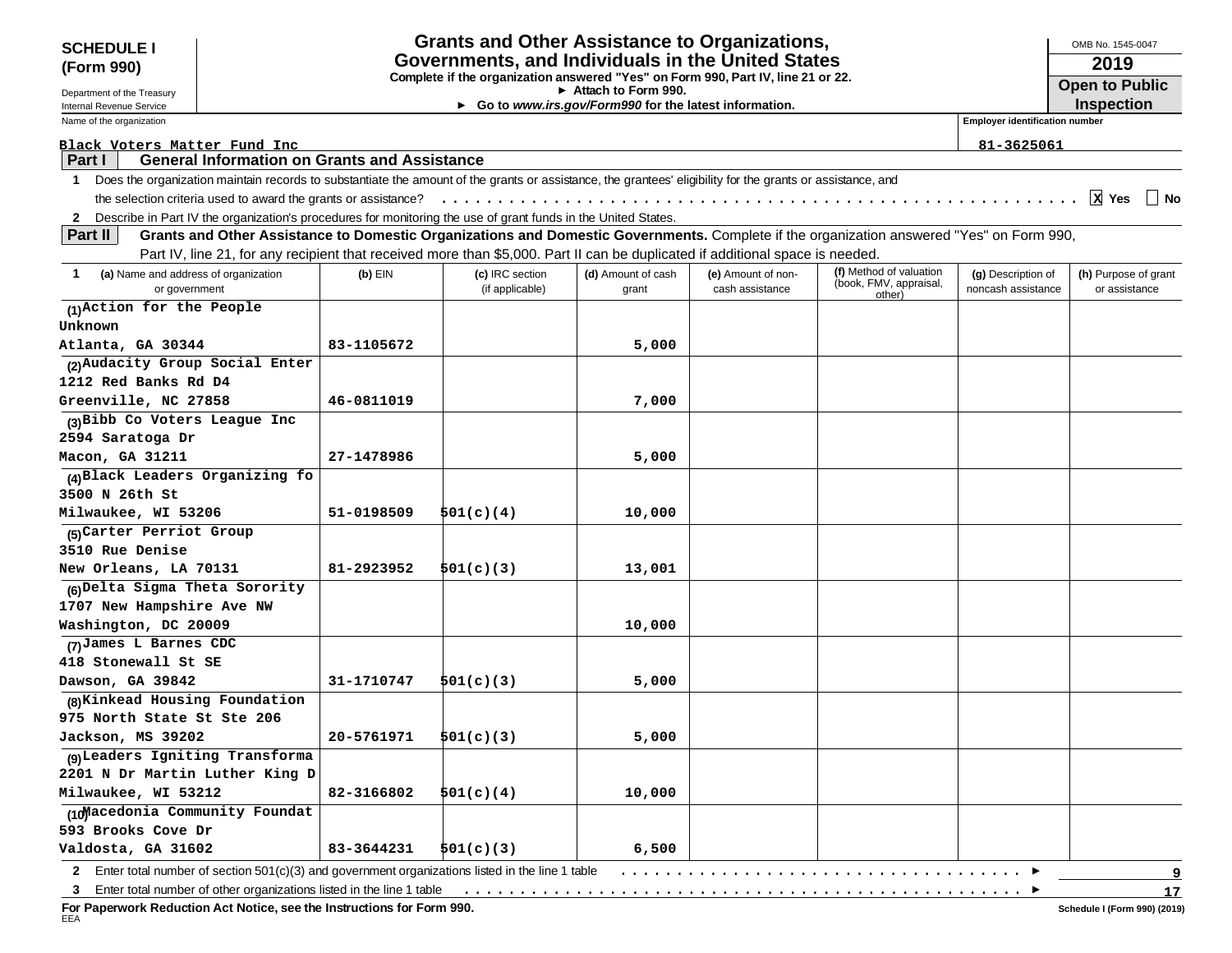| <b>SCHEDULE I</b>                                          |                                                                                                         |            | <b>Grants and Other Assistance to Organizations,</b>                                                                                                       |                                                       |                                       |                                                                                                                                          |                                          | OMB No. 1545-0047                     |  |
|------------------------------------------------------------|---------------------------------------------------------------------------------------------------------|------------|------------------------------------------------------------------------------------------------------------------------------------------------------------|-------------------------------------------------------|---------------------------------------|------------------------------------------------------------------------------------------------------------------------------------------|------------------------------------------|---------------------------------------|--|
| (Form 990)                                                 | Governments, and Individuals in the United States                                                       |            |                                                                                                                                                            |                                                       |                                       |                                                                                                                                          |                                          | 2019                                  |  |
|                                                            | Complete if the organization answered "Yes" on Form 990, Part IV, line 21 or 22.<br>Attach to Form 990. |            |                                                                                                                                                            |                                                       |                                       |                                                                                                                                          |                                          | <b>Open to Public</b>                 |  |
| Department of the Treasury<br>Internal Revenue Service     |                                                                                                         |            |                                                                                                                                                            | Go to www.irs.gov/Form990 for the latest information. |                                       |                                                                                                                                          |                                          | Inspection                            |  |
| Name of the organization                                   |                                                                                                         |            |                                                                                                                                                            |                                                       |                                       |                                                                                                                                          | <b>Employer identification number</b>    |                                       |  |
| Black Voters Matter Fund Inc                               |                                                                                                         |            |                                                                                                                                                            |                                                       |                                       |                                                                                                                                          | 81-3625061                               |                                       |  |
| Part I                                                     | <b>General Information on Grants and Assistance</b>                                                     |            |                                                                                                                                                            |                                                       |                                       |                                                                                                                                          |                                          |                                       |  |
| 1                                                          |                                                                                                         |            | Does the organization maintain records to substantiate the amount of the grants or assistance, the grantees' eligibility for the grants or assistance, and |                                                       |                                       |                                                                                                                                          |                                          |                                       |  |
|                                                            | the selection criteria used to award the grants or assistance?                                          |            |                                                                                                                                                            |                                                       |                                       |                                                                                                                                          |                                          | $\Box$ Yes<br>│ │ No                  |  |
| 2                                                          |                                                                                                         |            | Describe in Part IV the organization's procedures for monitoring the use of grant funds in the United States.                                              |                                                       |                                       |                                                                                                                                          |                                          |                                       |  |
| Part II                                                    |                                                                                                         |            |                                                                                                                                                            |                                                       |                                       | Grants and Other Assistance to Domestic Organizations and Domestic Governments. Complete if the organization answered "Yes" on Form 990, |                                          |                                       |  |
|                                                            |                                                                                                         |            | Part IV, line 21, for any recipient that received more than \$5,000. Part II can be duplicated if additional space is needed.                              |                                                       |                                       |                                                                                                                                          |                                          |                                       |  |
| (a) Name and address of organization<br>1<br>or government |                                                                                                         | $(b)$ EIN  | (c) IRC section<br>(if applicable)                                                                                                                         | (d) Amount of cash<br>grant                           | (e) Amount of non-<br>cash assistance | (f) Method of valuation<br>(book, FMV, appraisal,<br>other)                                                                              | (g) Description of<br>noncash assistance | (h) Purpose of grant<br>or assistance |  |
| (1)Memphis for All                                         |                                                                                                         |            |                                                                                                                                                            |                                                       |                                       |                                                                                                                                          |                                          |                                       |  |
| 4920 Marcel Cv                                             |                                                                                                         |            |                                                                                                                                                            |                                                       |                                       |                                                                                                                                          |                                          |                                       |  |
| Memphis, TN 38122                                          |                                                                                                         | 82-3438677 | 501(c)(4)                                                                                                                                                  | 10,000                                                |                                       |                                                                                                                                          |                                          |                                       |  |
| (2) Mississippi Trailblazers Gr                            |                                                                                                         |            |                                                                                                                                                            |                                                       |                                       |                                                                                                                                          |                                          |                                       |  |
| 1008 Coolidge St                                           |                                                                                                         |            |                                                                                                                                                            |                                                       |                                       |                                                                                                                                          |                                          |                                       |  |
| Tupelo, MS 38801                                           |                                                                                                         | 46-1617406 | 501(c)(3)                                                                                                                                                  | 7,000                                                 |                                       |                                                                                                                                          |                                          |                                       |  |
| (3) Missouri Wins                                          |                                                                                                         |            |                                                                                                                                                            |                                                       |                                       |                                                                                                                                          |                                          |                                       |  |
| Unknown                                                    |                                                                                                         |            |                                                                                                                                                            |                                                       |                                       |                                                                                                                                          |                                          |                                       |  |
| Atlanta, GA 30344                                          |                                                                                                         |            |                                                                                                                                                            | 10,000                                                |                                       |                                                                                                                                          |                                          |                                       |  |
| (4) Muckalee South and Associat                            |                                                                                                         |            |                                                                                                                                                            |                                                       |                                       |                                                                                                                                          |                                          |                                       |  |
| 328 S Hampton St                                           |                                                                                                         |            |                                                                                                                                                            |                                                       |                                       |                                                                                                                                          |                                          |                                       |  |
| Americus, GA 31709                                         |                                                                                                         | 83-1140145 |                                                                                                                                                            | 7,500                                                 |                                       |                                                                                                                                          |                                          |                                       |  |
| (5) NAACP Bay County Branch 508                            |                                                                                                         |            |                                                                                                                                                            |                                                       |                                       |                                                                                                                                          |                                          |                                       |  |
| PO Box 2521                                                |                                                                                                         |            |                                                                                                                                                            |                                                       |                                       |                                                                                                                                          |                                          |                                       |  |
| Panama City, FL 32402-2521                                 |                                                                                                         | 59-3579202 | 501(c)(4)                                                                                                                                                  | 5,000                                                 |                                       |                                                                                                                                          |                                          |                                       |  |
| (6) People Power PAC                                       |                                                                                                         |            |                                                                                                                                                            |                                                       |                                       |                                                                                                                                          |                                          |                                       |  |
| 2415 Brooks Ave                                            |                                                                                                         |            |                                                                                                                                                            |                                                       |                                       |                                                                                                                                          |                                          |                                       |  |
| Knoxville, TN 37914                                        |                                                                                                         | 82-1554910 |                                                                                                                                                            | 10,000                                                |                                       |                                                                                                                                          |                                          |                                       |  |
| (7) Peters & Scoon Attnys at La                            |                                                                                                         |            |                                                                                                                                                            |                                                       |                                       |                                                                                                                                          |                                          |                                       |  |
| 25 E 8th St<br>Panama City, FL 32401                       |                                                                                                         | 30-0616885 |                                                                                                                                                            |                                                       |                                       |                                                                                                                                          |                                          |                                       |  |
| (8) Pontiac Policy Action Fund                             |                                                                                                         |            |                                                                                                                                                            | 6,000                                                 |                                       |                                                                                                                                          |                                          |                                       |  |
| 91 N Saginaw St G-109                                      |                                                                                                         |            |                                                                                                                                                            |                                                       |                                       |                                                                                                                                          |                                          |                                       |  |
| Pontiac, MI 48342                                          |                                                                                                         | 83-1631304 | 501(c)(4)                                                                                                                                                  | 10,000                                                |                                       |                                                                                                                                          |                                          |                                       |  |
| (9) Quitman County Development                             |                                                                                                         |            |                                                                                                                                                            |                                                       |                                       |                                                                                                                                          |                                          |                                       |  |
| 201 Humphrey Ave                                           |                                                                                                         |            |                                                                                                                                                            |                                                       |                                       |                                                                                                                                          |                                          |                                       |  |
| Marks, MS 38646                                            |                                                                                                         | 64-0629668 | 501(c)(3)                                                                                                                                                  | 22,000                                                |                                       |                                                                                                                                          |                                          |                                       |  |
| (10 Renewal Inc                                            |                                                                                                         |            |                                                                                                                                                            |                                                       |                                       |                                                                                                                                          |                                          |                                       |  |
| 400 Mobil Ave Suite A8                                     |                                                                                                         |            |                                                                                                                                                            |                                                       |                                       |                                                                                                                                          |                                          |                                       |  |
| Camarillo, CA 93010                                        |                                                                                                         | 81-4057296 | 501(c)(3)                                                                                                                                                  | 5,000                                                 |                                       |                                                                                                                                          |                                          |                                       |  |
|                                                            |                                                                                                         |            | 2 Enter total number of section 501(c)(3) and government organizations listed in the line 1 table                                                          |                                                       |                                       |                                                                                                                                          |                                          |                                       |  |

**3** Enter total number of other organizations listed in the line 1 table ..................................................

**For Paperwork Reduction Act Notice, see the Instructions for Form 990.** EEA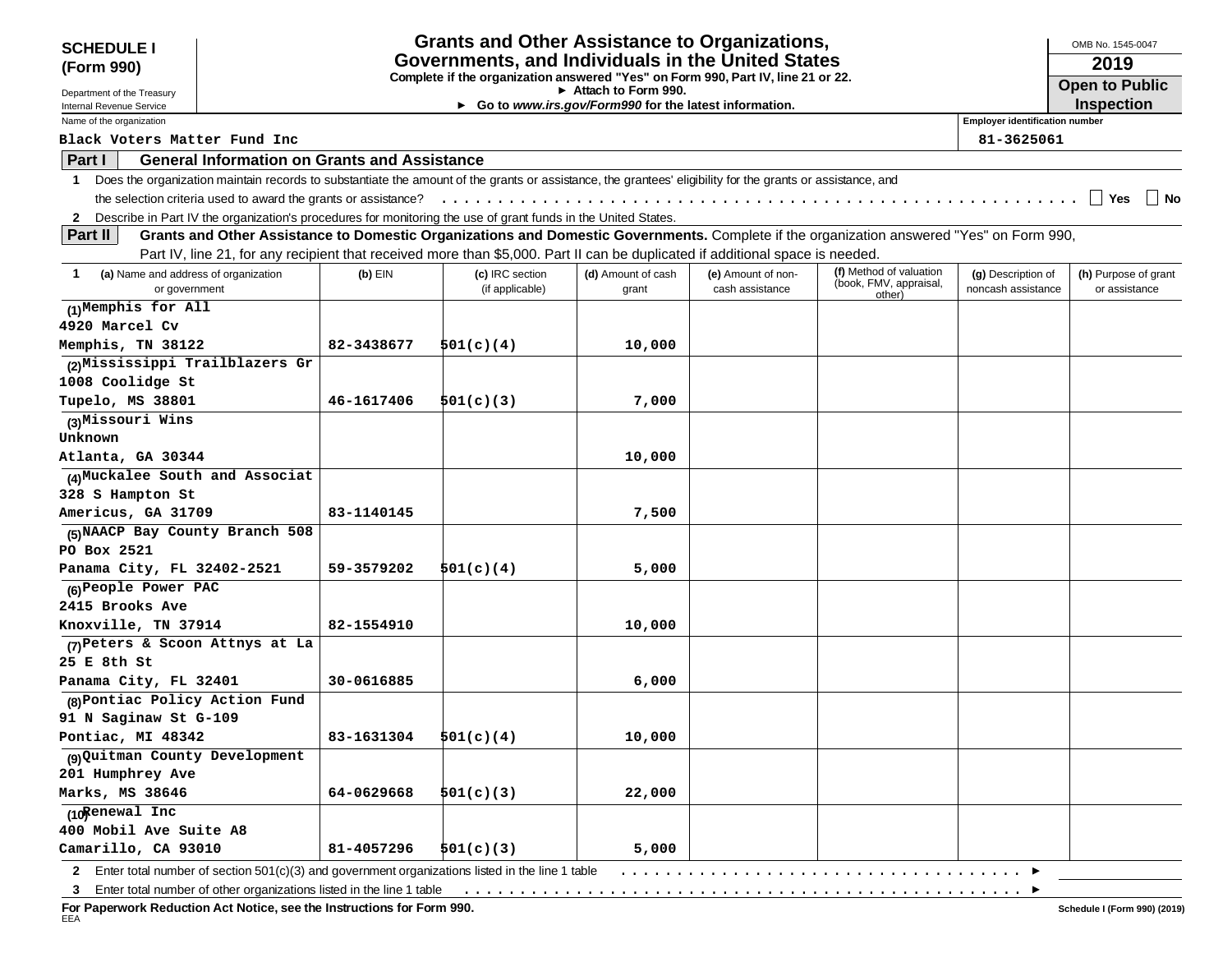| <b>SCHEDULE I</b>                                                                                                                                                          |                                                   |                                                     | <b>Grants and Other Assistance to Organizations,</b>                                                                          |                                                                                               |                    |                                                                                                                                          |                                       | OMB No. 1545-0047     |  |
|----------------------------------------------------------------------------------------------------------------------------------------------------------------------------|---------------------------------------------------|-----------------------------------------------------|-------------------------------------------------------------------------------------------------------------------------------|-----------------------------------------------------------------------------------------------|--------------------|------------------------------------------------------------------------------------------------------------------------------------------|---------------------------------------|-----------------------|--|
| (Form 990)                                                                                                                                                                 | Governments, and Individuals in the United States |                                                     |                                                                                                                               |                                                                                               |                    |                                                                                                                                          |                                       | 2019                  |  |
|                                                                                                                                                                            |                                                   |                                                     | Complete if the organization answered "Yes" on Form 990, Part IV, line 21 or 22.                                              |                                                                                               |                    |                                                                                                                                          |                                       | <b>Open to Public</b> |  |
| Department of the Treasury<br>Internal Revenue Service                                                                                                                     |                                                   |                                                     |                                                                                                                               | $\triangleright$ Attach to Form 990.<br>Go to www.irs.gov/Form990 for the latest information. |                    |                                                                                                                                          |                                       | <b>Inspection</b>     |  |
| Name of the organization                                                                                                                                                   |                                                   |                                                     |                                                                                                                               |                                                                                               |                    |                                                                                                                                          | <b>Employer identification number</b> |                       |  |
| Black Voters Matter Fund Inc                                                                                                                                               |                                                   |                                                     |                                                                                                                               |                                                                                               |                    |                                                                                                                                          | 81-3625061                            |                       |  |
| Part I                                                                                                                                                                     |                                                   | <b>General Information on Grants and Assistance</b> |                                                                                                                               |                                                                                               |                    |                                                                                                                                          |                                       |                       |  |
| Does the organization maintain records to substantiate the amount of the grants or assistance, the grantees' eligibility for the grants or assistance, and<br>$\mathbf{1}$ |                                                   |                                                     |                                                                                                                               |                                                                                               |                    |                                                                                                                                          |                                       |                       |  |
| the selection criteria used to award the grants or assistance?                                                                                                             |                                                   |                                                     |                                                                                                                               |                                                                                               |                    |                                                                                                                                          |                                       | $\Box$ Yes<br>∣ I No  |  |
| 2 Describe in Part IV the organization's procedures for monitoring the use of grant funds in the United States.                                                            |                                                   |                                                     |                                                                                                                               |                                                                                               |                    |                                                                                                                                          |                                       |                       |  |
| Part II                                                                                                                                                                    |                                                   |                                                     |                                                                                                                               |                                                                                               |                    | Grants and Other Assistance to Domestic Organizations and Domestic Governments. Complete if the organization answered "Yes" on Form 990, |                                       |                       |  |
|                                                                                                                                                                            |                                                   |                                                     | Part IV, line 21, for any recipient that received more than \$5,000. Part II can be duplicated if additional space is needed. |                                                                                               |                    |                                                                                                                                          |                                       |                       |  |
| (a) Name and address of organization<br>1                                                                                                                                  |                                                   | $(b)$ EIN                                           | (c) IRC section                                                                                                               | (d) Amount of cash                                                                            | (e) Amount of non- | (f) Method of valuation                                                                                                                  | (g) Description of                    | (h) Purpose of grant  |  |
| or government                                                                                                                                                              |                                                   |                                                     | (if applicable)                                                                                                               | grant                                                                                         | cash assistance    | (book, FMV, appraisal,<br>other)                                                                                                         | noncash assistance                    | or assistance         |  |
| (1)SFP Concerned Citizens Coal                                                                                                                                             |                                                   |                                                     |                                                                                                                               |                                                                                               |                    |                                                                                                                                          |                                       |                       |  |
| 4687 Mason Rd                                                                                                                                                              |                                                   |                                                     |                                                                                                                               |                                                                                               |                    |                                                                                                                                          |                                       |                       |  |
| Atlanta, GA 30349                                                                                                                                                          |                                                   | 84-3147354                                          | 501(c)(4)                                                                                                                     | 10,000                                                                                        |                    |                                                                                                                                          |                                       |                       |  |
| (2) Southern Echo Inc                                                                                                                                                      |                                                   |                                                     |                                                                                                                               |                                                                                               |                    |                                                                                                                                          |                                       |                       |  |
| 1350 Livingston Lane                                                                                                                                                       |                                                   |                                                     |                                                                                                                               |                                                                                               |                    |                                                                                                                                          |                                       |                       |  |
| Jackson, MS 39213                                                                                                                                                          |                                                   | 64-0819311                                          | 501(c)(3)                                                                                                                     | 5,000                                                                                         |                    |                                                                                                                                          |                                       |                       |  |
| (3) The Black Commission                                                                                                                                                   |                                                   |                                                     |                                                                                                                               |                                                                                               |                    |                                                                                                                                          |                                       |                       |  |
| 309 E 5th St                                                                                                                                                               |                                                   |                                                     |                                                                                                                               |                                                                                               |                    |                                                                                                                                          |                                       |                       |  |
| Jacksonville, FL 32206                                                                                                                                                     |                                                   | 81-4393370                                          | 501(c)(4)                                                                                                                     | 5,000                                                                                         |                    |                                                                                                                                          |                                       |                       |  |
| (4) Tides Foundation                                                                                                                                                       |                                                   |                                                     |                                                                                                                               |                                                                                               |                    |                                                                                                                                          |                                       |                       |  |
| PO Box 29903                                                                                                                                                               |                                                   |                                                     |                                                                                                                               |                                                                                               |                    |                                                                                                                                          |                                       |                       |  |
| San Francisco, CA 94129-0903                                                                                                                                               |                                                   | 51-0198509                                          | 501(c)(3)                                                                                                                     | 35,000                                                                                        |                    |                                                                                                                                          |                                       |                       |  |
| (5)United Ballot                                                                                                                                                           |                                                   |                                                     |                                                                                                                               |                                                                                               |                    |                                                                                                                                          |                                       |                       |  |
| 113 Alfred St                                                                                                                                                              |                                                   |                                                     |                                                                                                                               |                                                                                               |                    |                                                                                                                                          |                                       |                       |  |
| Lafayette, LA 70501                                                                                                                                                        |                                                   | 43-9212007                                          |                                                                                                                               | 13,000                                                                                        |                    |                                                                                                                                          |                                       |                       |  |
| (6) Voter Organization<br>Unknown                                                                                                                                          |                                                   |                                                     |                                                                                                                               |                                                                                               |                    |                                                                                                                                          |                                       |                       |  |
| Atlanta, GA 30344                                                                                                                                                          |                                                   |                                                     |                                                                                                                               | 40,000                                                                                        |                    |                                                                                                                                          |                                       |                       |  |
|                                                                                                                                                                            |                                                   |                                                     |                                                                                                                               |                                                                                               |                    |                                                                                                                                          |                                       |                       |  |
| (7)                                                                                                                                                                        |                                                   |                                                     |                                                                                                                               |                                                                                               |                    |                                                                                                                                          |                                       |                       |  |
|                                                                                                                                                                            |                                                   |                                                     |                                                                                                                               |                                                                                               |                    |                                                                                                                                          |                                       |                       |  |
|                                                                                                                                                                            |                                                   |                                                     |                                                                                                                               |                                                                                               |                    |                                                                                                                                          |                                       |                       |  |
| (8)                                                                                                                                                                        |                                                   |                                                     |                                                                                                                               |                                                                                               |                    |                                                                                                                                          |                                       |                       |  |
|                                                                                                                                                                            |                                                   |                                                     |                                                                                                                               |                                                                                               |                    |                                                                                                                                          |                                       |                       |  |
| (9)                                                                                                                                                                        |                                                   |                                                     |                                                                                                                               |                                                                                               |                    |                                                                                                                                          |                                       |                       |  |
|                                                                                                                                                                            |                                                   |                                                     |                                                                                                                               |                                                                                               |                    |                                                                                                                                          |                                       |                       |  |
|                                                                                                                                                                            |                                                   |                                                     |                                                                                                                               |                                                                                               |                    |                                                                                                                                          |                                       |                       |  |
| (10)                                                                                                                                                                       |                                                   |                                                     |                                                                                                                               |                                                                                               |                    |                                                                                                                                          |                                       |                       |  |
|                                                                                                                                                                            |                                                   |                                                     |                                                                                                                               |                                                                                               |                    |                                                                                                                                          |                                       |                       |  |
|                                                                                                                                                                            |                                                   |                                                     |                                                                                                                               |                                                                                               |                    |                                                                                                                                          |                                       |                       |  |
| 2 Enter total number of section 501(c)(3) and government organizations listed in the line 1 table                                                                          |                                                   |                                                     |                                                                                                                               |                                                                                               |                    |                                                                                                                                          |                                       |                       |  |

**3** Enter total number of other organizations listed in the line 1 table ..................................................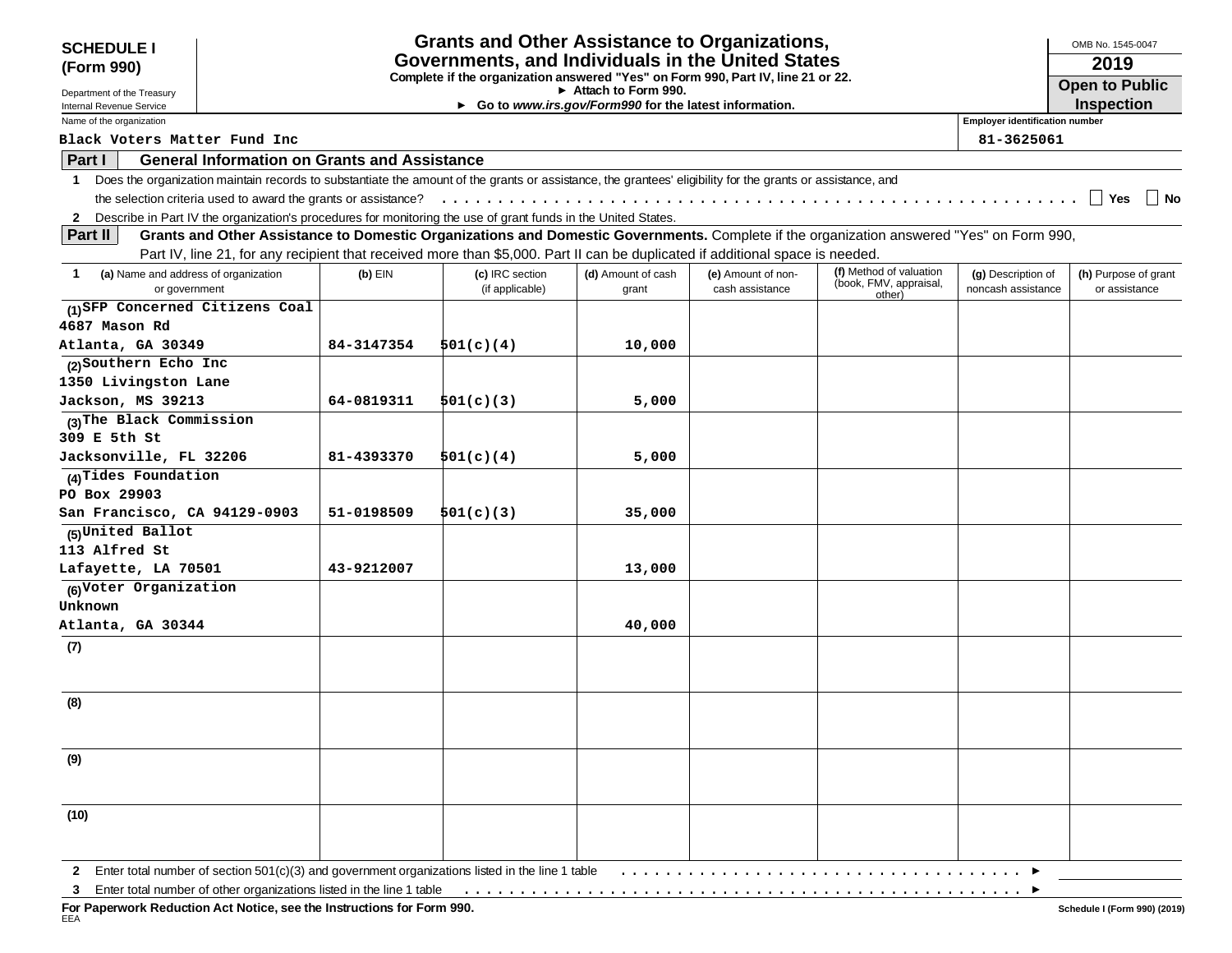Schedule I (Form 990) (2019) Page **Black Voters Matter Fund Inc 81-3625061**

| -1<br>$\overline{2}$<br>$\mathbf{3}$<br>4<br>5<br>6<br>$\overline{7}$<br>Supplemental Information. Provide the information required in Part I, line 2; Part III, column (b); and any other additional information.<br><b>Part IV</b><br>01. Monitoring procedures (Part I, line 2)<br>Grant applications are reviewed and approved by directors based on eligiblity and budget. Once approved Memorandums of |  |  |
|--------------------------------------------------------------------------------------------------------------------------------------------------------------------------------------------------------------------------------------------------------------------------------------------------------------------------------------------------------------------------------------------------------------|--|--|
|                                                                                                                                                                                                                                                                                                                                                                                                              |  |  |
|                                                                                                                                                                                                                                                                                                                                                                                                              |  |  |
|                                                                                                                                                                                                                                                                                                                                                                                                              |  |  |
|                                                                                                                                                                                                                                                                                                                                                                                                              |  |  |
|                                                                                                                                                                                                                                                                                                                                                                                                              |  |  |
|                                                                                                                                                                                                                                                                                                                                                                                                              |  |  |
|                                                                                                                                                                                                                                                                                                                                                                                                              |  |  |
|                                                                                                                                                                                                                                                                                                                                                                                                              |  |  |
|                                                                                                                                                                                                                                                                                                                                                                                                              |  |  |
|                                                                                                                                                                                                                                                                                                                                                                                                              |  |  |
| Understanding are signed by the grantee and the Executive Director.                                                                                                                                                                                                                                                                                                                                          |  |  |
|                                                                                                                                                                                                                                                                                                                                                                                                              |  |  |
|                                                                                                                                                                                                                                                                                                                                                                                                              |  |  |
|                                                                                                                                                                                                                                                                                                                                                                                                              |  |  |
|                                                                                                                                                                                                                                                                                                                                                                                                              |  |  |
|                                                                                                                                                                                                                                                                                                                                                                                                              |  |  |
|                                                                                                                                                                                                                                                                                                                                                                                                              |  |  |

**2**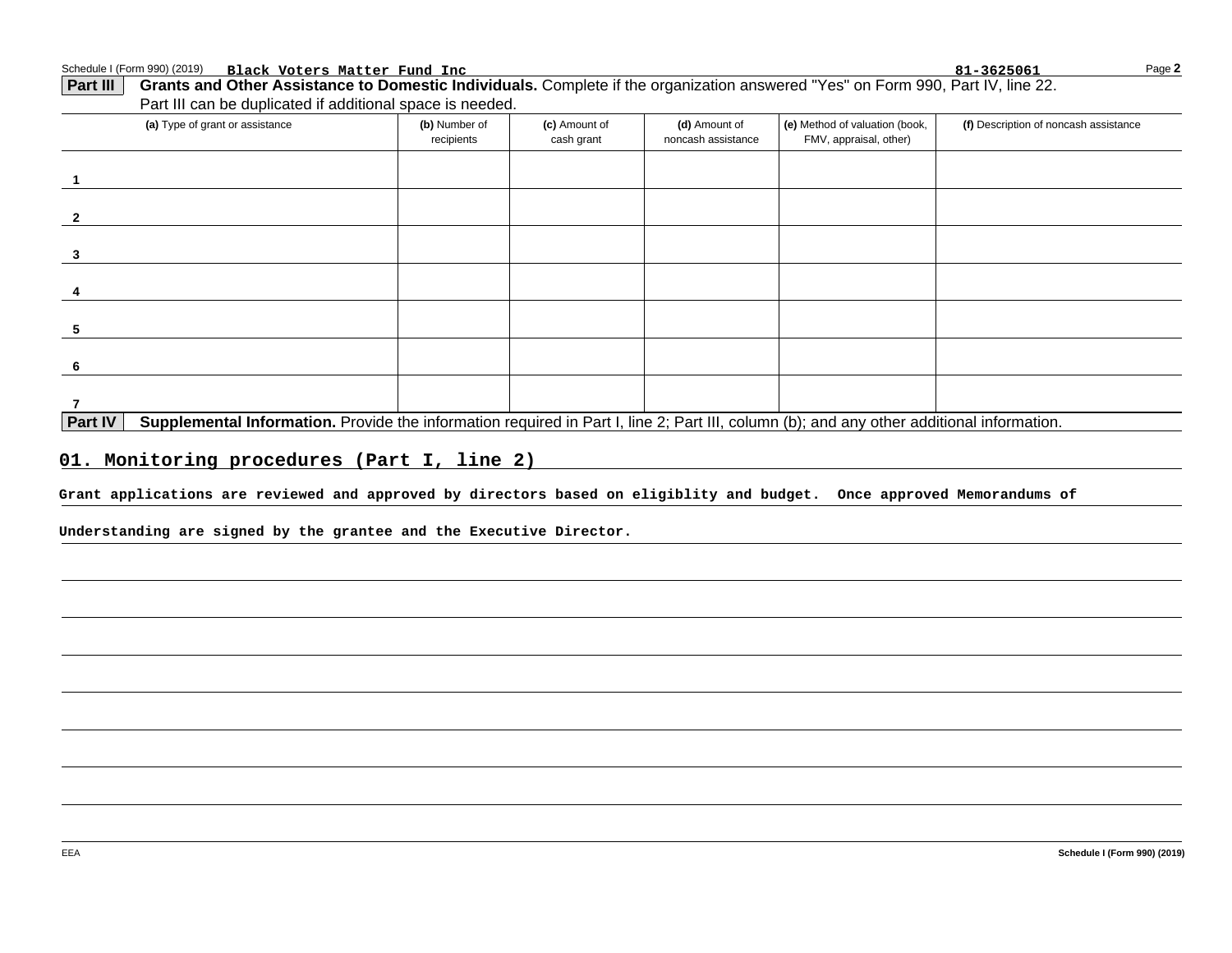**SCHEDULE O**<br> **Supplemental Information to Form 990 or 990-EZ**<br> **Supplemental Information to Form 990 or 990-EZ (Form 990 or 990-EZ) Complete to provide information for responses to specific questions on Form 990 or 990-EZ or to provide any additional information.**

**Attach to Form 990 or 990-EZ. Go to www.irs.gov/Form990 for the latest information.**

**2019** OMB No. 1545-0047

**Open to Public Inspection**

Department of the Treasury Internal Revenue Service Name of the organization

#### **Black Voters Matter Fund Inc 81-3625061**

**Employer identification number**

#### **01. Form 990 governing body review (Part VI, line 11)**

The 990 is reviewed during the board meeting, approved and then electronically filed.

#### **02. Conflict of interest policy compliance (Part VI, line 12c)**

The organization maintains a Conflict of Interest Policy that officers, board members and

employees must sign.

#### **03. CEO, executive director, top management comp (Part VI, line 15a)**

The organization used an outside organization to research to determine officer and key

employee compensation.

#### **04. Other officer or key employee compensation (Part VI, line 15b**

The organization used an outside organization to research to determine officer and key

employee compensation.

#### **05. Governing documents, etc, available to public (Part VI, line 19)**

The organization provides 990 copies upon written request.

**For Paperwork Reduction Act Notice, see the Instructions for Form 990 or 990-EZ.**